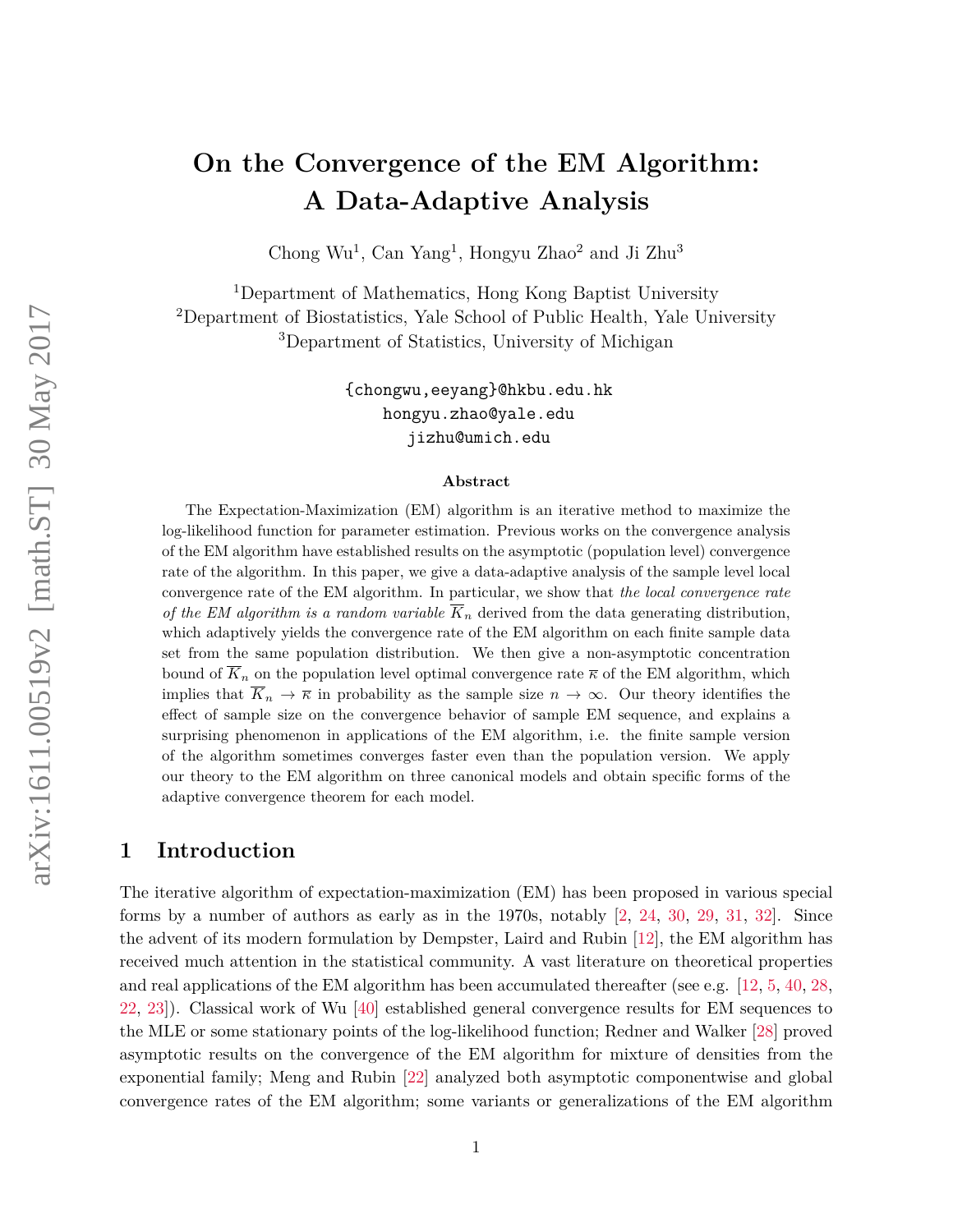were also proposed: Meng and Rubin [\[21\]](#page-53-8) developed ECM algorithm to replace a complicated *M*-step by several simpler *CM*-steps (conditional maximization); Liu et al. [\[19\]](#page-53-9) proposed PX-EM to use the expanded complete-data model to accelerate the convergence of the EM algorithm. The book of McLachlan and Krishnan [\[20\]](#page-53-10) gave a comprehensive account on both theoretical and practical aspects of the EM algorithm.

Recent work of Balakrishnan et al. [\[1\]](#page-52-3) presented statistical guarantees for the local linear convergence of the EM algorithm and first-order EM algorithm to the true population parameter *θ* <sup>∗</sup> within statistical precision. Along this line, Wang et al. [\[39\]](#page-54-1) considered extensions to highdimensional settings by introducing a truncation step; Yi and Caramanis [\[41\]](#page-54-2) proved statistical guarantees for generalizations to regularized EM algorithms in high-dimensional latent variable models. In this paper, we give a data-adaptive analysis of the finite sample level convergence behavior of the EM algorithm, especially the dynamics of the convergence rate when the EM algorithm is performed on multiple finite random data sets (with possibly different sample sizes) sampled from the same population distribution.

#### **1.1 Problem Setup**

Suppose  $\{\mathbb{P}_{\theta} \mid \theta \in \Omega \subseteq \mathbb{R}^p\}$  is a family of parametric distributions, and  $\mathbb{P}_{\theta}$  has density function  $p_{\theta}(y)$  with respect to the Lebesgue measure on  $\mathbb{R}^{d}$ . A set of i.i.d. samples  $\{y_k\}_{k=1}^n$  of  $Y \sim \mathbb{P}_{\theta^*}$  is observed, where  $\theta^* \in \Omega$  is an unknown population true parameter.

In latent variable models, *Y* is the observed part of a pair (*Y, Z*) of random variables and *Z* is a latent variable. Suppose  $f_{\theta}(y, z)$  is the joint density of  $(Y, Z)$  and for  $\theta \in \Omega$ , the density  $p_{\theta}(y) = \int_{\mathcal{Z}} f_{\theta}(y, z) dz$  is the marginalization of  $f_{\theta}(y, z)$  over *z*, then the EM algorithm can be applied to estimate  $\theta^*$  from the samples  $\{y_k\}_{k=1}^n$  of  $Y \sim \mathbb{P}_{\theta^*}$ .

Specifically, one first calculates the sample *Q*-function (see Definition 1 in [\[1\]](#page-52-3)) by a conditional *Expectation* (*E*-step):

$$
Q_n(\theta'|\theta; \{y_k\}) = \frac{1}{n} \sum_{k=1}^n \int_{\mathcal{Z}(y_k)} \log(f_{\theta'}(y_k, z)) k_{\theta}(z|y_k) dz,
$$

where  $k_{\theta}(z|y) := \frac{f_{\theta}(y,z)}{p_{\theta}(y)}$  $\frac{\partial (y, z)}{\partial p(y)}$  is the conditional density of *Z* given *Y*. Then for an initial point  $\theta_n^0 \in B_r(\theta^*)$ , the sample EM sequence  $\{\theta_n^t\}_{t\geq 0}$  is constructed by *Maximization* (*M*-step):

$$
\theta_n^{t+1} \in \arg \max \{ Q_n(\theta' | \theta_n^t; \{y_k\}) \mid \theta' \in \Omega \},\
$$

and we refer to this procedure as *the EM algorithm is performed on the samples*  $\{y_k\}_{k=1}^n$ .

We notice that the sample *Q*-function  $Q_n(\theta'|\theta; \{y_k\})$  depends on a specific set of samples  $\{y_k\}_{k=1}^n$ , hence so does the sample EM sequence  $\{\theta_n^t\}_{t\geq 0}$  defined above. Since the samples are i.i.d. realizations of  $Y \sim \mathbb{P}_{\theta^*}$ , it is sensible to conjecture that the convergence rate of the sample EM sequence depends on the data generating distribution  $\mathbb{P}_{\theta^*}$ . When the EM algorithm is performed on *different* sets of samples from the *same* population, the corresponding sample EM sequences constructed as in the above procedure ought to converge at different rates. In the subsequent numerical experiments, we have also confirmed this phenomenon, e.g. see Figure [1.](#page-2-0) This observation motivates us to characterize the convergence rate of the EM algorithm as a data-adaptive quantity.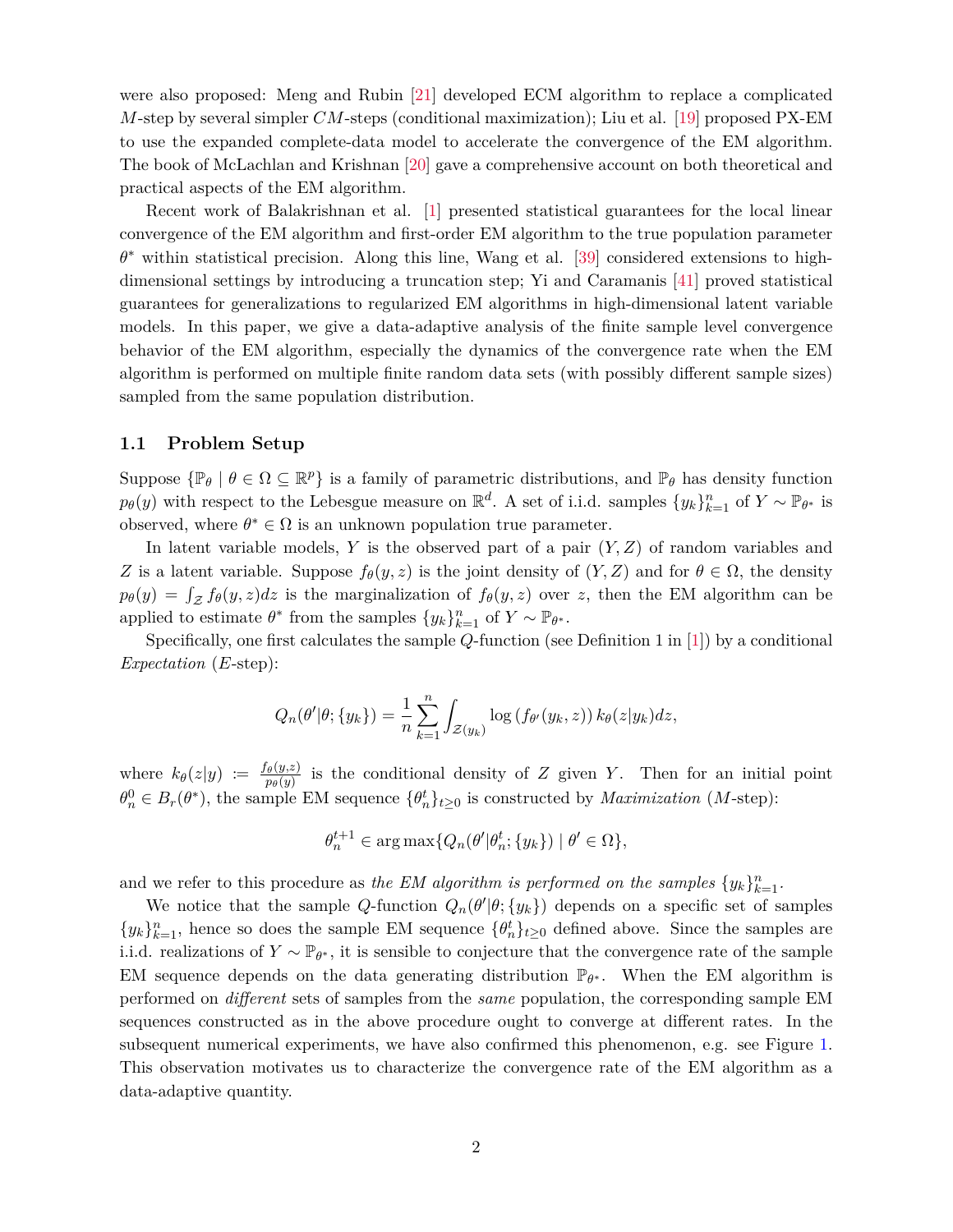<span id="page-2-0"></span>

Figure 1: These plots are generated by applying the EM algorithm to simulated data from a *fixed* Gaussian Mixture Model (Section [4.1\)](#page-22-0) with the dimension of  $\theta^*$  set to  $p=5$ , and the SNR (Signal-to-Noise Ratio)  $\frac{\|\theta^*\|}{\sigma} = 1$ . Each line in the plots represents an instance of the EM algorithm performed on a different data set sampled from the Gaussian mixture distribution; the convergence rates of the EM algorithm are the slopes of these lines. **(a)** 20 instances of the EM algorithm each performed on a different set of  $n = 300$ random samples; the slopes of the lines vary from one instance to another. **(b)** 20 instances of the EM algorithm performed on different sets of *n* random samples for each  $n \in \{100, 1000, 10000\}$ ; when the sample size is small, the lines are more spread-out (blue lines), hence the fluctuations in the convergence rate are large; when the sample size is large, the lines are more clustered (red lines and green lines), hence the fluctuations in the convergence rate are small.

#### **1.2 Main Results and Contributions**

The main results of this paper are as follows: we characterize the convergence rate of the *empirical EM sequence* as a derived random variable  $\overline{K}_n$  of the data generating distribution  $\mathbb{P}_{\theta^*}$  in Theorem [3.2,](#page-17-0) then we give the concentration bound of  $\overline{K}_n$  in Theorem [3.4.](#page-21-0)

*Optimal Empirical Convergence Theorem* The primary goal of Theorem [3.2](#page-17-0) is to show that *the convergence rate of the EM algorithm is a random variable*. To this end, we adopt a novel data-adaptive viewpoint in the finite sample level analysis by considering the samples as i.i.d. copies  ${Y_k}_{k=1}^n$  of the random variable  $Y \sim \mathbb{P}_{\theta^*}$  and exploiting the concentration of measure phenomenon to obtain non-asymptotic sample level convergence results.

The theorem states that if the EM algorithm is initialized as  $\Theta_n^0 \in B_r(\theta^*)$  in the ball of population contraction (to be defined precisely), then with high probability, we have a convergence inequality in the form

<span id="page-2-1"></span>
$$
\left\|\Theta_n^t - \theta^*\right\| \le \left(\overline{K}_n\right)^t \left\|\Theta_n^0 - \theta^*\right\| + \frac{E_n}{\overline{V}_n - \overline{\Gamma}_n},\tag{1}
$$

where  $\{\Theta_n^t\}_{t\geq 0}$  is the *empirical EM sequence*, defined as

 $\Theta_n^{t+1} \in \arg \max \{ Q_n(\Theta' | \Theta_n^t; \{ Y_k \}) \mid \Theta' \in B_R(\theta^*) \},$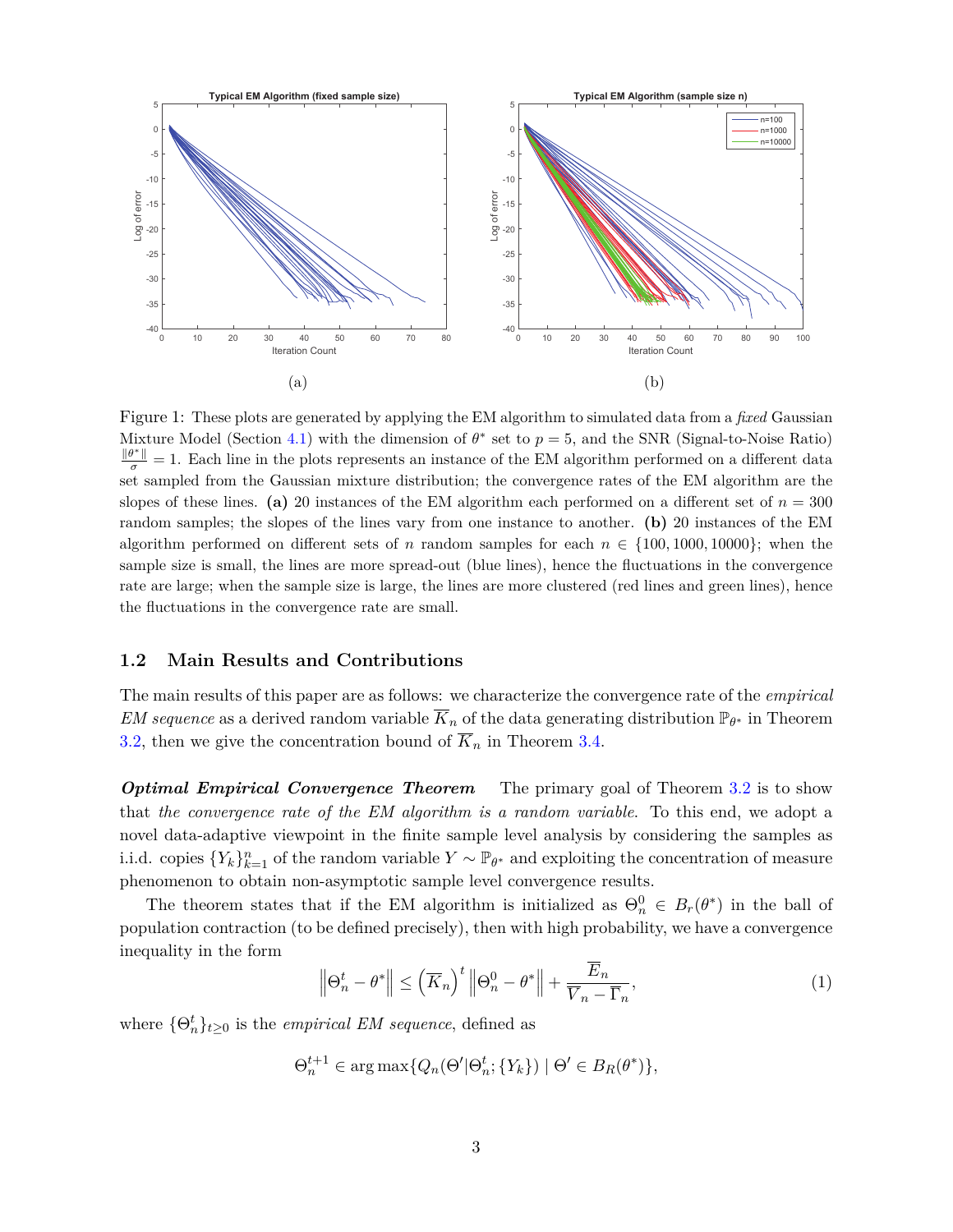for a set of i.i.d. copies  ${Y_k}_{k=1}^n$  of  $Y \sim \mathbb{P}_{\theta^*}$ . The quantities  $\overline{F}_n$ ,  $\overline{V}_n$ ,  $\overline{E}_n$  and  $\overline{K}_n$  are measurable functions of  $(Y_1, \dots, Y_n)$ , hence are random variables derived from  $\mathbb{P}_{\theta^*}$ .  $\overline{K}_n$  is called the *optimal empirical convergence rate* (See Section [3.2.2](#page-15-0) for the definitions), which holds the information of how the data generating distribution P*<sup>θ</sup>* <sup>∗</sup> "propagates" the randomness in sample data to the convergence rate of the empirical EM sequence.

This theorem characterizes the convergence behavior of sample EM sequence *adaptively*: Given a set of i.i.d. realizations (or samples)  $\{y_k\}_{k=1}^n$  of  $Y \sim \mathbb{P}_{\theta^*}$ , we have corresponding realizations  $g_n$ ,  $v_n$ ,  $e_n$  and  $k_n$  of  $\overline{F}_n$ ,  $\overline{V}_n$ ,  $\overline{E}_n$  and  $\overline{K}_n$  respectively, and a realization of the convergence inequality  $(1)$  as

<span id="page-3-0"></span>
$$
\left\|\theta_n^t - \theta^*\right\| \le (k_n)^t \left\|\theta_n^0 - \theta^*\right\| + \frac{e_n}{v_n - g_n},\tag{2}
$$

where the sample EM sequence  $\{\theta_n^t\}_{t\geq 0}$ , as a realization of  $\{\Theta_n^t\}_{t\geq 0}$ , is constructed as

$$
\theta_n^{t+1} \in \arg \max \{ Q_n(\theta' | \theta_n^t; \{y_k\}) \mid \theta' \in B_R(\theta^*) \}.
$$

Hence this particular realization  $k_n$  of  $\overline{K}_n$  gives the convergence rate of the corresponding sample EM sequence  $\{\theta_n^t\}_{t\geq 0}$  constructed when the EM algorithm is performed on the samples  $\{y_k\}_{k=1}^n$ . A different set of i.i.d. samples  $\{y'_k\}_{k=1}^{n'}$  gives rise to a different sample EM sequence  $\{\theta'_{n'}\}_{t\geq 0}$ , a different realization  $k'_{n'}$  of  $\overline{K}_{n'}$  and a different realization of [\(1\)](#page-2-1) in a form similar to [\(2\)](#page-3-0). Thus given each sample data set, the random variable  $\overline{K}_n$  adaptively yields the convergence rate of the corresponding sample EM sequence, and Theorem [3.2](#page-17-0) is precisely the mathematical substantiation of our claim that the convergence rate of the EM algorithm is a random variable.

*Optimal Rate Convergence Theorem* Given the data generating distribution  $\mathbb{P}_{\theta^*}$ , it is in general difficult to calculate the distribution or density function of the derived random variables  $\overline{r}_n, \overline{V}_n, \overline{E}_n$  or  $\overline{K}_n$ . Nonetheless, in Theorem [3.4](#page-21-0) we give a non-asymptotic concentration bound of  $\overline{K}_n$  on the *optimal oracle convergence rate*  $\overline{\kappa}$ , which sheds some light on the stochastic behavior of the derived random variable *Kn*.

The theorem states that if the EM algorithm is initialized within the ball of population contraction, the optimal empirical convergence rate  $\overline{K}_n$  satisfies

<span id="page-3-1"></span>
$$
\left|\overline{K}_n - \overline{\kappa}\right| \le \frac{2}{\overline{\nu}}\left(\varepsilon_1(\delta, r, n, p) + \overline{\kappa}\varepsilon_2(\delta, r, R, n, p)\right) \tag{3}
$$

with probability at least  $1-\delta$ , where  $\varepsilon_1(\delta, r, n, p)$  and  $\varepsilon_2(\delta, r, R, n, p)$  are infinitesimals as  $n \to \infty$ . It then follows that  $\overline{K}_n \to \overline{\kappa}$  in probability as  $n \to \infty$ . One of our contributions on the three canonical models is the calculation of the infinitesimals  $\varepsilon_1(\delta, r, n, p)$  and  $\varepsilon_2(\delta, r, R, n, p)$  in closed forms and the concentration bound of the random variable  $\overline{K}_n$  for each model (see Section [4\)](#page-21-1).

*On the Convergence of the EM Algorithm* The data-adaptive analysis in our paper offers some new insights and theoretical explanations to the convergence behavior of the EM algorithm.

1. The sample size does not *directly* affect the convergence rate of the EM algorithm. Indeed, as we observed in numerical experiments and real applications, the EM algorithm performed on smaller sample sets can converge faster than performed on larger sample sets, even faster than the population (with infinite many samples) EM algorithm. Theorem [3.2](#page-17-0) suggests a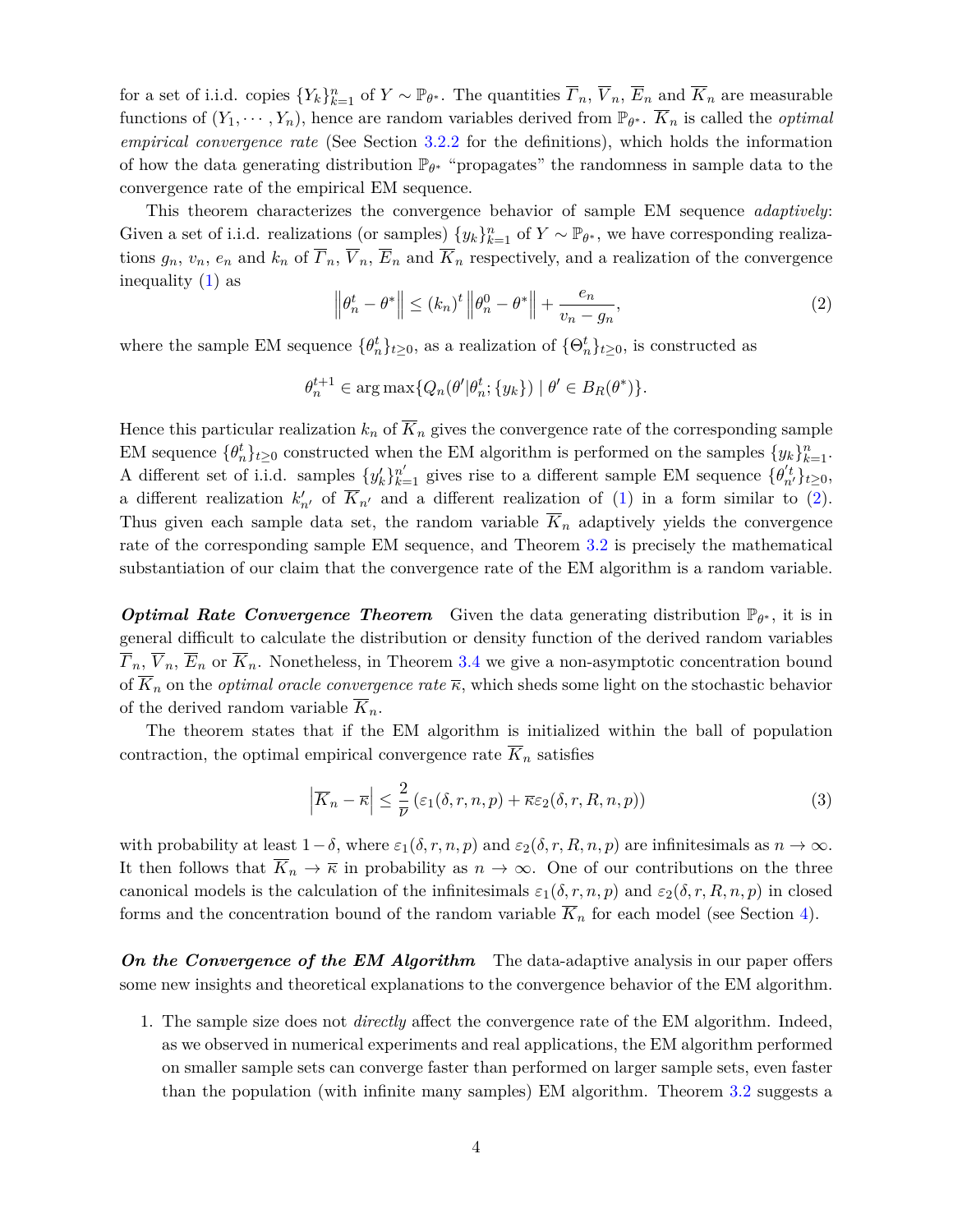theoretical explanation to this phenomenon: the sample EM sequence constructed from a finite sample data set  $\{y_k\}_{k=1}^n$  converges at the rate  $k_n$ , which is a realization of the random variable  $\overline{K}_n$  given the sample data set. Since  $\overline{K}_n$  randomly fluctuates around  $\overline{\kappa}$ , and in view of the concentration bound [\(3\)](#page-3-1), it is possible that the realization  $k_n < \overline{\kappa}$ . When this is the case, the sample EM sequence exhibits a faster convergence rate than the population EM sequence.

*The convergence rate of the sample EM sequence randomly fluctuates around the optimal population convergence rate, and it is not simply proportional to the sample size.*

2. The convergence behavior displayed in Figure [1](#page-2-0) is ubiquitous in numerical experiments and real applications of the EM algorithm. Our theory provides a cogent explanation to such phenomena. For Figure [1a,](#page-2-0) the EM algorithm is performed on 20 data sets with the same sample size  $n = 300$ . By Theorem [3.2,](#page-17-0) the convergence rates of the sample EM sequences are 20 realizations of the random variable  $\overline{K}_n$ , one for each sample data set. The randomness of the sampling process causes random fluctuations among the 20 realizations of  $\overline{K}_n$ , which accounts for the variations of the slopes of these blue lines. For Figure [1b,](#page-2-0) the EM algorithm is performed on 20 data sets for each sample size  $n \in \{100, 1000, 10000\}$ . In view of the concentration bound [\(3\)](#page-3-1) in Theorem [3.4,](#page-21-0) when the sample size *n* is large, the right-hand side of [\(3\)](#page-3-1) is small and the realizations of  $\overline{K}_n$  are more concentrated around  $\overline{\kappa}$ , hence the convergence rate is *stable* (i.e. the green lines cluster together). Conversely, when the sample size  $n$  is smaller, the right-hand side of  $(3)$  is larger and the realizations of  $\overline{K}_n$  are more scattered, hence the convergence rate is unstable (i.e. the red lines, and especially the blue lines fan out).

*The sample size regulates the stability of the convergence rate of the sample EM sequence. The convergence rate of the EM algorithm performed on larger sample sets is stabler than on smaller sample sets.*

3. In low-dimensional regime where  $p \ll n$ , the convergence behavior of the sample EM sequence is "concentrated" on the convergence behavior of the *corresponding* (initialized at the same point  $\theta_n^0$  population EM sequence. In particular, the ball of contraction for the sample EM sequence is the *same* as that for the population EM sequence; and the convergence rate of the sample EM sequence is also well approximated by the population convergence rate with high probability. For concrete models, our theory gives quantitative characterization of the low-dimensional regime with respect to approximation error  $\epsilon > 0$ and tolerance  $\delta > 0$  as  $\mathcal{R}_{\ell}(\epsilon, \delta) = \{(p, n) | \left| \overline{K}_n - \overline{\kappa} \right| < \epsilon \text{ with probability at least } 1 - \delta \}.$ 

*The study of the convergence behavior of the EM algorithm in low-dimensional regime can basically be reduced to the study of the population EM sequence.*

# **1.3 Related Works**

Our work was inspired by an insightful Population-Sample based analysis in [\[1\]](#page-52-3) and we built upon many classical works on the EM algorithm. The major differences of our theory to previous works are in the following respects:

1. We focus on the study of a different problem in the convergence analysis of the EM algorithm. Previous works studied the convergence rate of the EM algorithm on an arbitrary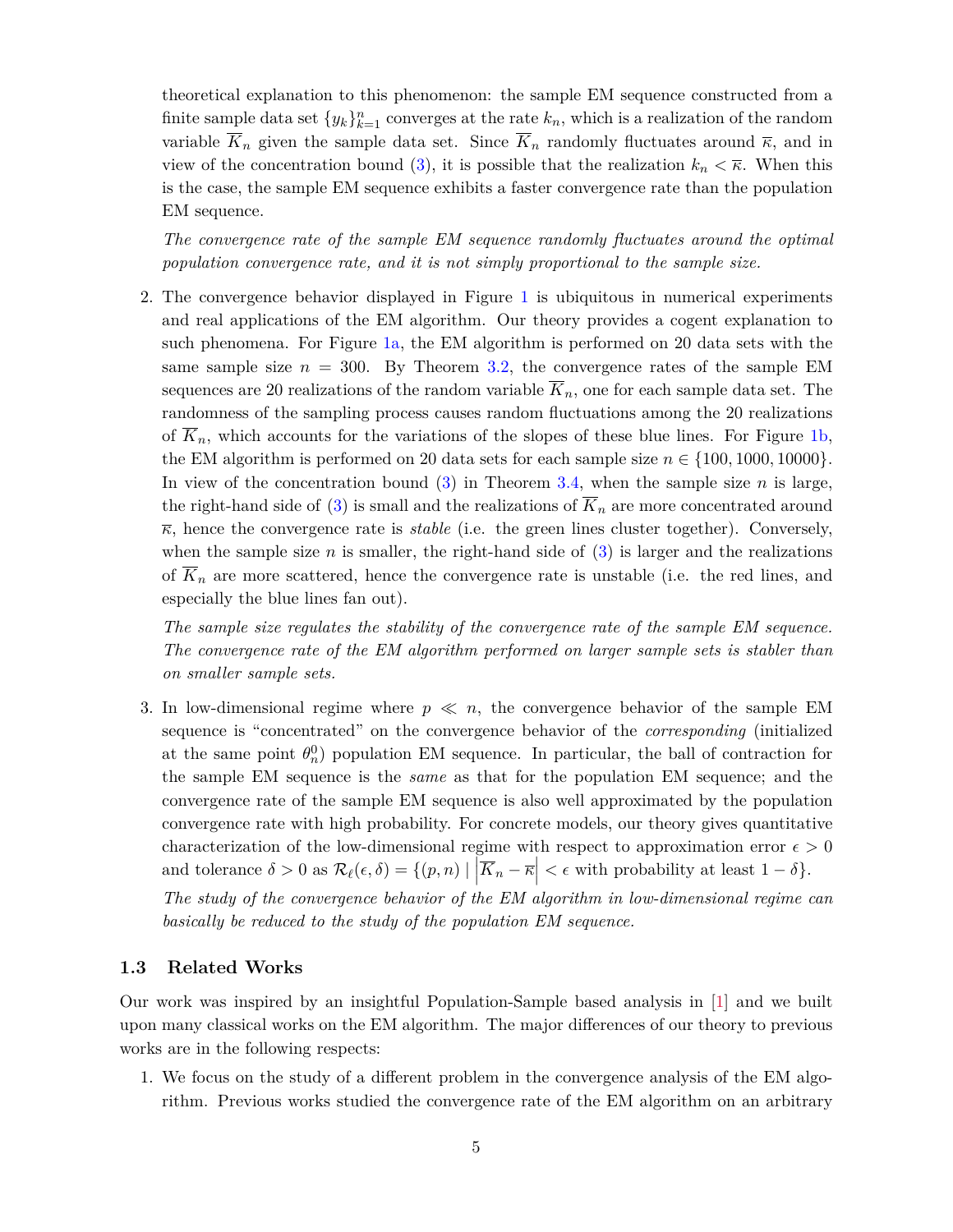but *fixed* sample data set. We study the dynamics of the convergence rate when the EM algorithm is performed on multiple data sets (with possibly different sample sizes) from the same population distribution, and quantify the intrinsic connection between the data generating distribution and the convergence rate of the sample EM algorithm. The central objects in our analysis are *derived random variables* (defined in the sequel) from the data generating distribution  $\mathbb{P}_{\theta^*}$ . As we shall see, the population means of these random variables characterize the convergence of the population EM sequence, while their empirical means characterize the convergence of the empirical EM sequence.

- 2. Classical works on the EM algorithm (e.g. [\[12,](#page-52-1) [28,](#page-53-5) [22,](#page-53-6) [23\]](#page-53-7)) analyzed the convergence rate of the EM algorithm asymptotically. Recent work of Balakrishnan et al. [\[1\]](#page-52-3) proved geometric convergence results for sample EM algorithm when initialized within the basin of contraction. They directly leveraged the *κ*-contractivity of the population *M*-operator to obtain the sample level convergence result, hence the convergence rate is essentially the population level (asymptotic) rate. In this paper, we characterize the finite sample level convergence rate of the EM algorithm as a random variable, which adaptively yields the convergence rate of the EM algorithm for each finite sample set.
- 3. From the technical aspects, the main tools in classical analysis of the convergence of the EM algorithm are information matrices and the rate matrix (i.e. Jacobian matrix of the *M*-operator). Balakrishnan et al. [\[1\]](#page-52-3) exploited the KKT conditions which characterize the optimality of  $\theta^*$  and  $M(\theta)$  to derive the *κ*-contractivity of the population *M*-operator. In this paper, we do not follow the *M*-operator approach in previous works [\[1,](#page-52-3) [39,](#page-54-1) [41\]](#page-54-2). Instead, we directly leverage the optimality of the EM sequence in each *M*-step of the EM iteration for both population and sample (empirical) EM sequences. This approach allows us to prove a basic contraction inequality [\(19\)](#page-12-0), which can be viewed as a generalization of the inequality in Theorem 4 of [\[1\]](#page-52-3). Meanwhile, this approach overcomes the difficulty of verifying conditions involving *M*-operators, e.g. the First-Order Stability or the (uniform) deviation bounds of sample *M*-operators to population *M*-operator etc. Another technical difference is that, under natural concentration assumptions, the quantity characterizing the statistical error in our theory is guaranteed to converge to zero in probability as the sample size  $n \to \infty$ . This observation allows us to avoid the difficulty in bounding an empirical process of *M*-operators, and prove the statistical consistency of the EM algorithm not only for specific models, but also at a general theoretical level.

The remainder of this paper is organized as follows. Following Notations and Conventions, we briefly review the EM algorithm in Section [2.](#page-6-0) Then we formulate our convergence theory in two parts: Section [3.1](#page-9-0) contains the theory of oracle convergence; Section [3.2](#page-13-0) contains the theory of empirical convergence and the consistency of the EM algorithm. In Section [4,](#page-21-1) we apply our theory to three canonical models: the Gaussian Mixture Model (Section [4.1\)](#page-22-0), the Mixture of Linear Regressions (Section [4.2\)](#page-25-0); and Linear Regression with Missing Covariates (Section [4.3\)](#page-28-0). We conclude the paper with Discussion (Section [5\)](#page-33-0) and defer the detailed proofs for the canonical models to the Appendix.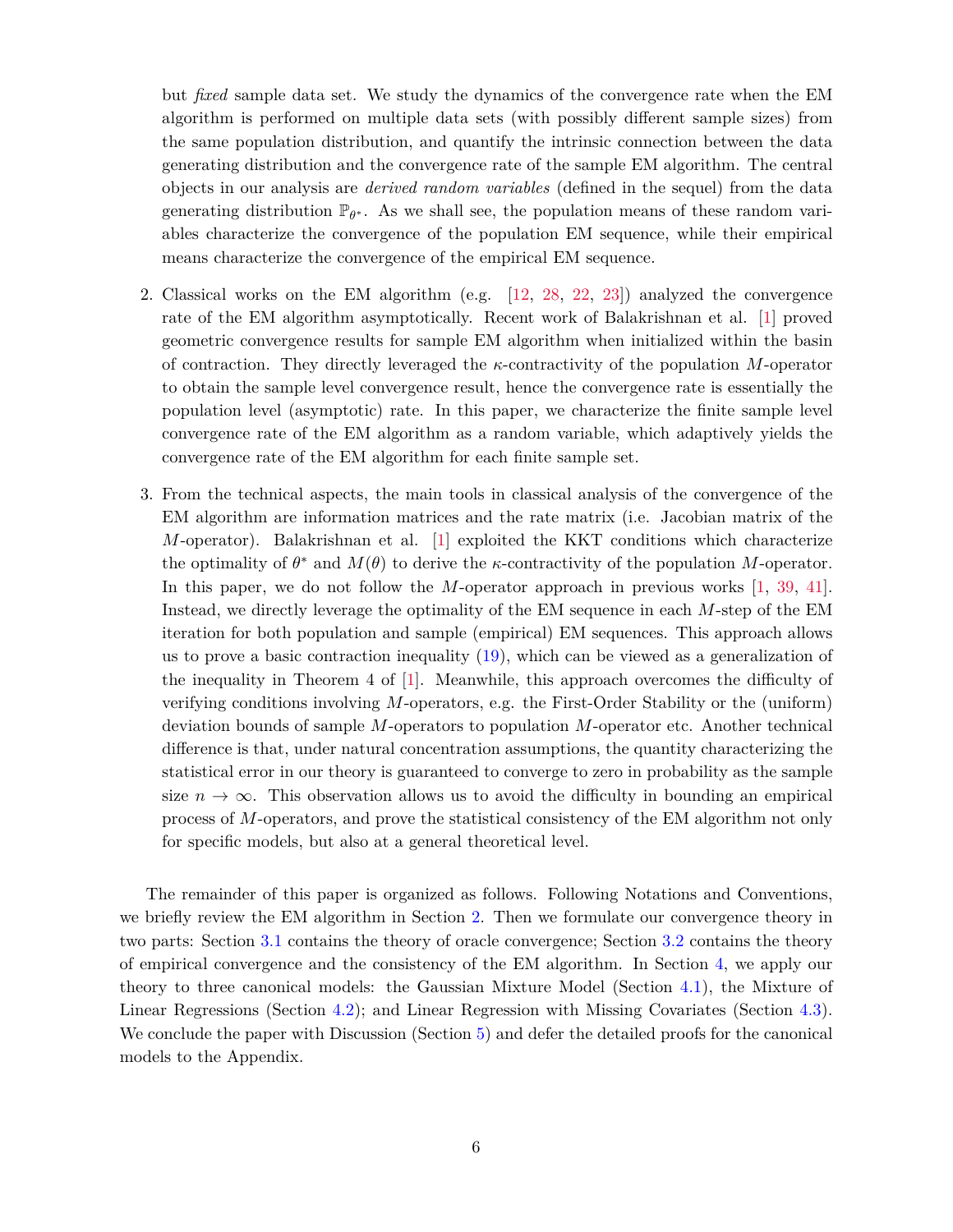#### **Notations and Conventions**

- For  $p \ge 1$  and  $x \in \mathbb{R}^p$ , let  $||x|| = \left(\sum_{j=1}^p |x^j| \right)$  $\left( \frac{2}{2} \right)^{\frac{1}{2}}$  be the *L*<sup>2</sup>-norm of *x*.
- For  $r > 0$  and  $\theta \in \mathbb{R}^p$ , let  $B_r(\theta) := \{x \in \mathbb{R}^p \mid ||x \theta|| < r\}$  be the open ball; and  $\overline{B}_r(\theta) :=$  ${x \in \mathbb{R}^p \mid \|x - \theta\| \leq r}$  be the closed ball; and  $B_r^\times(\theta) \coloneqq B_r(\theta) \setminus {\theta}$  be the punctured open ball; and  $\mathbb{S}^{p-1} := \{x \in \mathbb{R}^p \mid ||x|| = 1\}$  be the standard unit sphere in  $\mathbb{R}^p$ .
- A random variable *Y* is a real-valued Borel measurable function on a probability measure space  $(\mathscr{S}, \mathscr{E}, \mathbb{P})$  (see e.g. [\[3,](#page-52-4) [13,](#page-52-5) [14\]](#page-52-6)). For  $\varpi \in \mathscr{S}$ , the function value  $y = Y(\varpi) \in \mathbb{R}$  is called a *realization* or *sample* of  $Y \sim \mathbb{P}_Y$ . Hence for any Borel set  $\mathcal{B} \subseteq \mathbb{R}$ , an expression like "*any realization*  $y \in \mathcal{B}$  *with probability at least*  $\delta$ " is simply "Pr  $\{Y \in \mathcal{B}\} \geq \delta$ " paraphrased.
- For a real valued Borel measurable function  $f$  on  $\mathbb{R}$ , we follow the convention of abusing the notation  $f(Y)$  for both a function on the range (or realizations) of a random variable *Y* and the random variable  $f \circ Y$  (or as a functional of *Y*).

# <span id="page-6-0"></span>**2 Review of the EM Algorithm**

In this section, we briefly review the notations and indicate some extensions to the basic theory of the EM algorithm.

## **2.1 Log-Likelihood Function and Maximum Likelihood Estimate**

Suppose a set of *independent and identically distributed* (i.i.d.) random samples  $\{y_k\}_{k=1}^n$  are observed from a distribution  $\mathbb{P}_{\theta^*}$  with an unknown parameter  $\theta^* \in \Omega \subseteq \mathbb{R}^p$ . The goal is to estimate  $\theta^*$  from these samples. In practice, we assume the parametric distribution  $\mathbb{P}_{\theta}$  has a density function  $p_{\theta}(y)$  for  $\theta \in \Omega$  with respect to the Lebesgue measure on  $\mathbb{R}^d$ .

We consider the samples  $\{y_k\}_{k=1}^n$  as a *realization* of the i.i.d. copies  $\{Y_k\}_{k=1}^n$  of  $Y \sim \mathbb{P}_{\theta^*}$ . For the random variable  $Y \sim \mathbb{P}_{\theta^*}$ , we define the *stochastic log-likelihood functional* 

$$
L(\theta;Y) \coloneqq \log p_{\theta}(Y),
$$

for *θ* ∈ Ω. Define the *empirical log-likelihood functional* as the empirical mean of the stochastic log-likelihood functionals of the i.i.d. copies  $Y_k$  ( $k = 1, \dots, n$ ) of  $Y$ , i.e.

$$
L_n(\theta; \{Y_k\}) := \frac{1}{n} \sum_{k=1}^n L(\theta; Y_k).
$$

A *maximum likelihood estimate* (MLE)  $\hat{\theta}$  is obtained by maximizing a *realization* of the empirical log-likelihood functional, that is,  $\hat{\theta} \in \arg \max_{\theta \in \Omega} L_n(\theta; \{y_k\})$  where the maximizer of  $L_n(\theta; \{y_k\})$  may not be unique. The *expected (oracle) log-likelihood function* is the expectation of the stochastic log-likelihood functional

$$
L_*(\theta) := \mathbb{E}_{\theta^*} L(\theta; Y) = \int_{\mathbb{R}^d} \log (p_{\theta}(y)) \, p_{\theta^*}(y) dy.
$$
 (4)

A fundamental property of the expected log-likelihood function is the following result.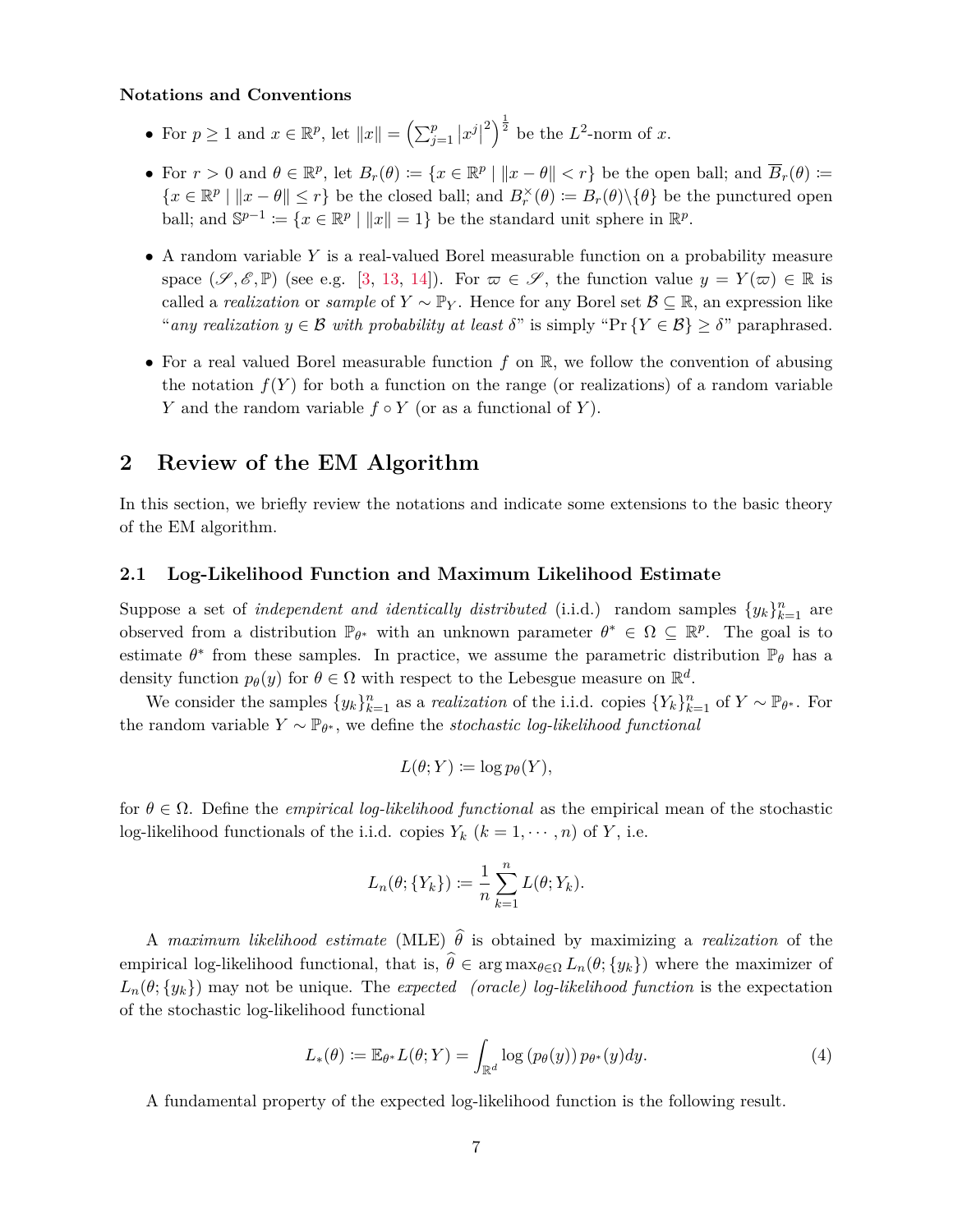<span id="page-7-1"></span>**Proposition 2.1.** *The true population parameter*  $\theta^*$  *is a global maximizer of*  $L_*(\theta)$  *over*  $\Omega$ *. Namely,*

$$
\theta^* \in \arg \max_{\theta \in \Omega} L_* (\theta) .
$$

*Proof.* See Section [D.1.](#page-44-0)

*Remark.* The expected log-likelihood function and the above result are well-known in the statistics literature (e.g.  $[8]$ ). A proof is given only for the completeness. Further, if  $\theta^*$  is an interior point of  $\Omega$  and the function  $L_* : \Omega \to \mathbb{R}$  is differentiable<sup>[1](#page-7-0)</sup> in a neighborhood of  $\theta^*$  then  $\nabla_1 L_*(\theta^*) = 0$ . Further, if  $\theta^*$  is the *unique* maximizer in an open neighborhood in which  $L_*$  is twice continuously differentiable, then in addition to  $\nabla_1 L_*(\theta^*) = 0$ , the Hessian matrix of  $L_*$  at  $\theta^*$  is negative definite or  $\nabla_1 \nabla_1^T L_*(\theta^*) \prec 0$ . This is equivalent to the positive definiteness of the Fisher information matrix  $I(\theta^*)$ . See [\(83\)](#page-46-0) and [\(86\)](#page-46-1).

## **2.2 The EM Algorithm and** *Q***-Functions**

The EM Algorithm is often applied to maximum likelihood estimation in latent variable models. The basic assumptions and formulation of the EM algorithm is briefly summarized as follows.

In latent variable models, the random variable  $Y \sim \mathbb{P}_{\theta^*}$  is considered as the observed part of a pair  $(Y, Z)$  in which Z is the latent or hidden variable. Suppose for  $\theta \in \Omega$ , the complete joint density  $f_{\theta}(y, z)$  of  $(Y, Z) \in \mathcal{Y} \times \mathcal{Z} \subseteq \mathbb{R}^d$  is known, then the density  $p_{\theta}(y)$  of  $Y$  is the marginalization  $p_{\theta}(y) = \int_{\mathcal{Z}} f_{\theta}(y, z) dz$ . Define the conditional density of *Z* given  $y \in \mathcal{Y}$  as  $k_{\theta}(z|y) := \frac{f_{\theta}(y, z)}{p_{\theta}(y)}$  $\frac{\theta(y,z)}{p_{\theta}(y)}$  for  $z \in \mathcal{Z}(y) := \{z \mid (y, z) \in \mathcal{Y} \times \mathcal{Z}\},\$  then the stochastic log-likelihood function satisfies

<span id="page-7-2"></span>
$$
L(\theta'; y) = \log p_{\theta'}(y) = \log f_{\theta'}(y, z) - \log k_{\theta'}(z|y).
$$
\n
$$
(5)
$$

Now taking conditional expectation of *Z* given *y* at parameter  $\theta$  (i.e. multiplying  $k_{\theta}(z|y)$  on both sides and integrating with respect to *z*), one has

$$
L(\theta'; y) = Q(\theta'|\theta; y) - H(\theta'|\theta; y)
$$

where  $H(\theta'|\theta; y) := \mathbb{E}_{\theta} [\log k_{\theta'}(Z|y) | y]$  and we define the *stochastic Q*-function

$$
Q(\theta'|\theta; y) \coloneqq \mathbb{E}_{\theta} [\log f_{\theta'}(y, Z) \mid y] = \int_{\mathcal{Z}(y)} \log (f_{\theta'}(y, z)) k_{\theta}(z|y) dz.
$$

Balakrishnan et al. [\[1\]](#page-52-3) introduced the sample and population *Q*-functions to study the EM algorithm from a Population-Sample based perspective. They defined the *sample (empirical) Q-function* as

$$
Q_n(\theta'|\theta; \{y_k\}) := \frac{1}{n} \sum_{k=1}^n Q(\theta'|\theta; y_k) = \frac{1}{n} \sum_{k=1}^n \int_{\mathcal{Z}(y_k)} \log (f_{\theta'}(y_k, z)) k_{\theta}(z|y_k) dz,
$$

which is the empirical mean of the stochastic *Q*-functions of a set of i.i.d. realizations  $\{y_k\}_{k=1}^n$  of

<span id="page-7-0"></span><sup>&</sup>lt;sup>1</sup>In the sense of possessing first order partial derivatives.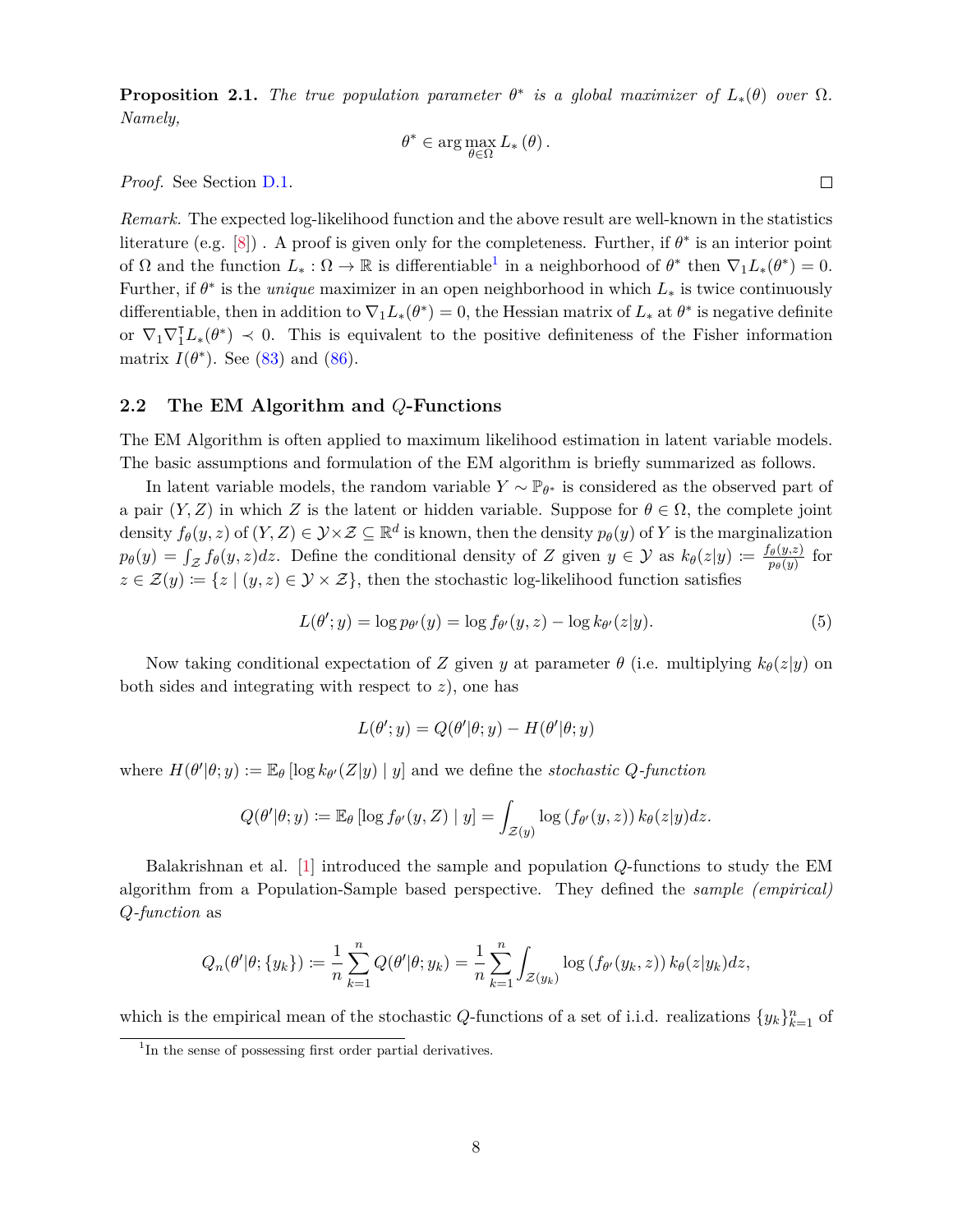*Y* ∼ P*<sup>θ</sup>* <sup>∗</sup> and also the *population* (or *oracle*) *Q-function*

$$
Q_*(\theta'|\theta) \coloneqq \int_{\mathcal{Y}} \left( \int_{\mathcal{Z}(y)} \log \left( f_{\theta'}(y, z) \right) k_{\theta}(z|y) dz \right) p_{\theta^*}(y) dy
$$

for  $\theta$ ,  $\theta \in \Omega$ , which is the expectation (or population mean) of the stochastic *Q*-function.

A sequence  $\{\theta_n^t\}_{t\geq 0}$  generated by maximizing a sample *Q*-function recursively is called a *sample EM sequence.* A sequence  $\{\theta^t\}_{t\geq 0}$  generated by maximizing a population *Q*-function recursively is called a *population (or oracle) EM sequence*.

Note that the sample *Q*-function is a quantity we can actually compute in real applications, since its definition involves only a set of samples from the population distribution  $\mathbb{P}_{\theta^*}$ , while the computation of the oracle  $Q$ -function requires knowledge of the true population parameter  $\theta^*$ .

To develop a data-adaptive theory, we extend these important concepts in our analysis: First we define the *stochastic Q-functional*

$$
Q(\theta'|\theta;Y) \coloneqq \mathbb{E}_{\theta}\left[\log f_{\theta'}(Y,Z) \mid Y\right]
$$

as the basic *derived* random variable of  $Y \sim \mathbb{P}_{\theta^*}$ , then the stochastic *Q*-function is simply a realization of  $Q(\theta'|\theta;Y)$ , the sample *Q*-function is a realization of the *empirical Q-functional* 

$$
Q_n(\theta'|\theta; \{Y_k\}) := \frac{1}{n} \sum_{k=1}^n Q(\theta'|\theta; Y_k),
$$

which is the empirical mean of the stochastic *Q*-functionals of i.i.d. copies  ${Y_k}_{k=1}^n$  of  $Y \sim \mathbb{P}_{\theta^*}$ , and the oracle *Q*-function is the population mean of  $Q(\theta'|\theta;Y)$ . Then given an initial point  $\Theta_n^0 \in B_r(\theta^*)$ , we define the *empirical EM sequence*  $\{\Theta_n^t\}_{t \geq 0}$  as

$$
\Theta_n^{t+1} \in \arg \max \{ Q_n(\Theta' | \Theta_n^t; \{ Y_k \}) \mid \Theta' \in B_R(\theta^*) \} \text{ for } t \ge 0.
$$
 (6)

It is not difficult to see that  $\Theta_n^t$  is a measurable function of  $(Y_1, \dots, Y_n)$  for each  $t \geq 0$ , hence a random variable. Now the sample EM sequence  ${\lbrace \theta^t_n \rbrace_{t \geq 0}}$  is a realization of the empirical EM sequence  $\{\Theta_n^t\}_{t\geq 0}$ . For a concrete example, consider the Gaussian Mixture model (see Section [4.1\)](#page-22-0): For  $\Theta_n^0 \in B_r(\theta^*)$ , we have

$$
\Theta_n^{t+1} = \frac{1}{n} \sum_{k=1}^n \tanh\left(\frac{\langle \Theta_n^t, Y_k \rangle}{\sigma^2}\right) Y_k,
$$

where each  $Y_k$  is an i.i.d. copy of  $Y \sim \frac{1}{2} \mathcal{N}(\theta^*, \sigma^2 I_p) + \frac{1}{2} \mathcal{N}(-\theta^*, \sigma^2 I_p)$  for  $1 \leq k \leq n$ .

A fundamental property of the oracle *Q*-function, referred as *self-consistency* in [\[20,](#page-53-10) [1\]](#page-52-3), is the following well-known result.

<span id="page-8-0"></span>**Proposition 2.2.** The true population parameter  $\theta^*$  is a global maximizer of the oracle  $Q$ *function on* Ω*. Namely,*

$$
\theta^* \in \arg\max_{\theta' \in \Omega} Q_* \left( \theta' | \theta^* \right).
$$

*Proof.* See Section [D.2.](#page-45-0)

*Remark*. The proof is given only for the completeness. Note that if  $\theta^*$  is an interior point of  $\Omega$  and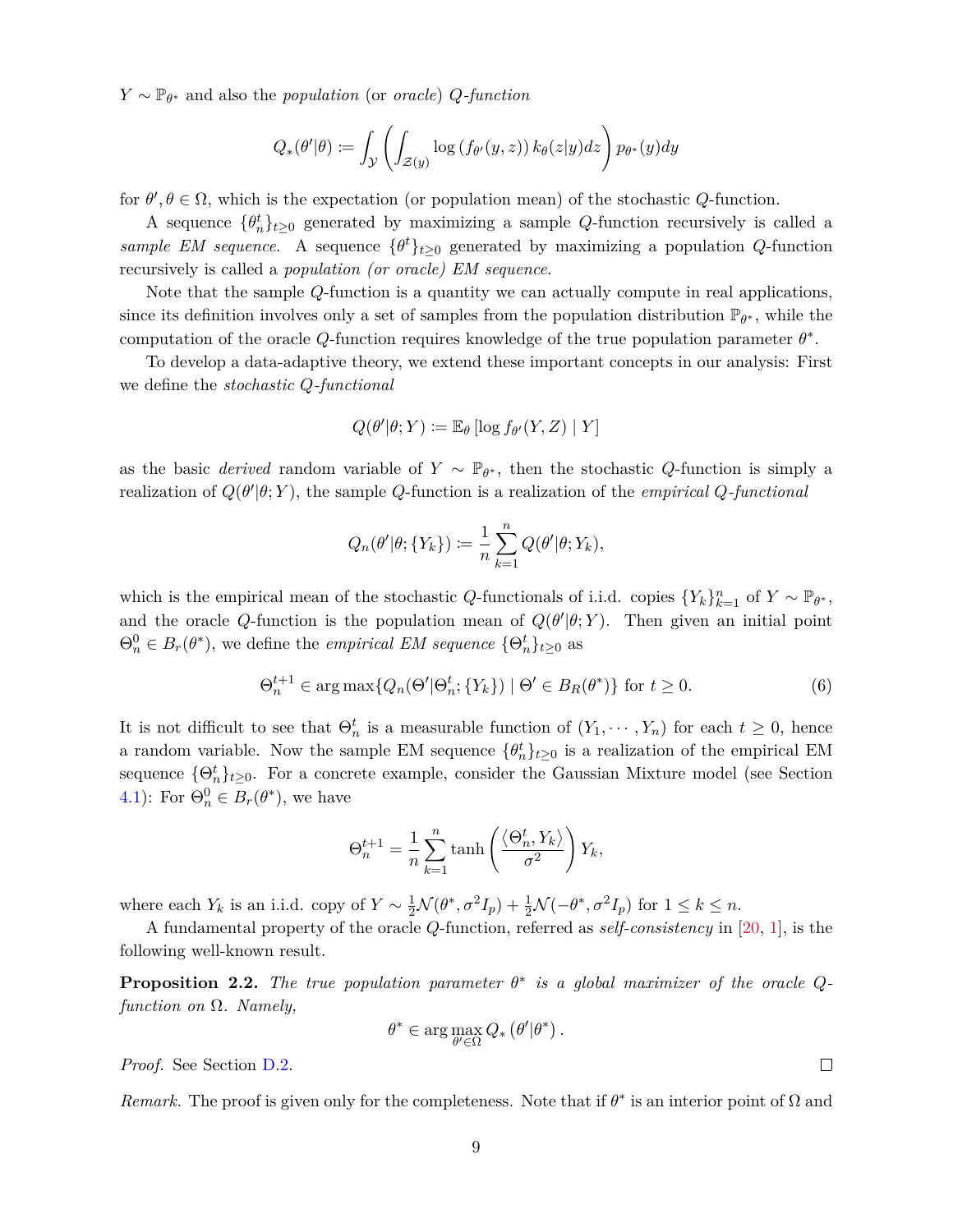the function  $Q_*(\cdot|\theta^*)$ :  $\Omega \to \mathbb{R}$  is differentiable in a neighborhood of  $\theta^*$ , then the self-consistency implies that,

<span id="page-9-2"></span>
$$
\nabla_1 Q_* \left( \theta^* | \theta^* \right) = 0 \tag{7}
$$

which holds true in our *local* analysis of the convergence of oracle EM sequences.

# **3 Theory for the Convergence of the EM Algorithm**

In this section, we formulate our theoretical framework for the convergence of the EM algorithm. The main results consist of the optimal oracle convergence theorem (Theorem [3.1\)](#page-13-1), the optimal empirical convergence theorem (Theorem [3.2\)](#page-17-0) and the optimal rate convergence theorem (Theorem [3.4\)](#page-21-0). We also prove the consistency of the EM algorithm (Theorem [3.3\)](#page-19-0).

# <span id="page-9-0"></span>**3.1 The Oracle Convergence of the EM Algorithm**

We analyze the convergence of oracle EM sequences in this section. We first define the *derived* random quantities whose population means characterize the oracle convergence, then we define the set of contraction parameters and deduce the oracle contraction inequality which leads to the main theorem.

# **3.1.1 Definitions**

For  $Y \sim \mathbb{P}_{\theta^*}$ , where  $\theta^* \in \Omega$  is the unknown true population parameter, we define three derived random quantities, the *gradient difference random vector* (GRV)

$$
\Gamma(\theta;Y) := \nabla_1 Q(\theta^*|\theta;Y) - \nabla_1 Q(\theta^*|\theta^*;Y),\tag{8}
$$

the *concavity random variable* (CRV)

$$
V(\theta'|\theta;Y) := Q(\theta'|\theta;Y) - Q(\theta^*|\theta;Y) - \langle \nabla_1 Q(\theta^*|\theta;Y), \theta' - \theta^* \rangle, \qquad (9)
$$

and the *statistical error vector* (SEV)

$$
\mathcal{E}(Y) \coloneqq \nabla_1 Q(\theta^* | \theta^*; Y). \tag{10}
$$

As we shall see, the convergence of an oracle EM sequence is characterized by their population means

<span id="page-9-1"></span>
$$
\mathbb{E}_{\theta^*} \Gamma(\theta; Y) = \nabla_1 Q_*(\theta^* | \theta) - \nabla_1 Q_*(\theta^* | \theta^*) \text{ and}
$$
  

$$
\mathbb{E}_{\theta^*} V(\theta' | \theta; Y) = Q_*(\theta' | \theta) - Q_*(\theta^* | \theta) - \langle \nabla_1 Q_*(\theta^* | \theta), \theta' - \theta^* \rangle.
$$
 (11)

Note that

<span id="page-9-3"></span>
$$
\mathbb{E}_{\theta^*} \mathcal{E}(Y) = \mathbb{E}_{\theta^*} \nabla_1 Q(\theta^* | \theta^*; Y) = \nabla_1 Q_*(\theta^* | \theta^*) = 0,
$$
\n(12)

which follows from Proposition [2.2](#page-8-0) and the remark on the self-consistency of the oracle *Q*-function.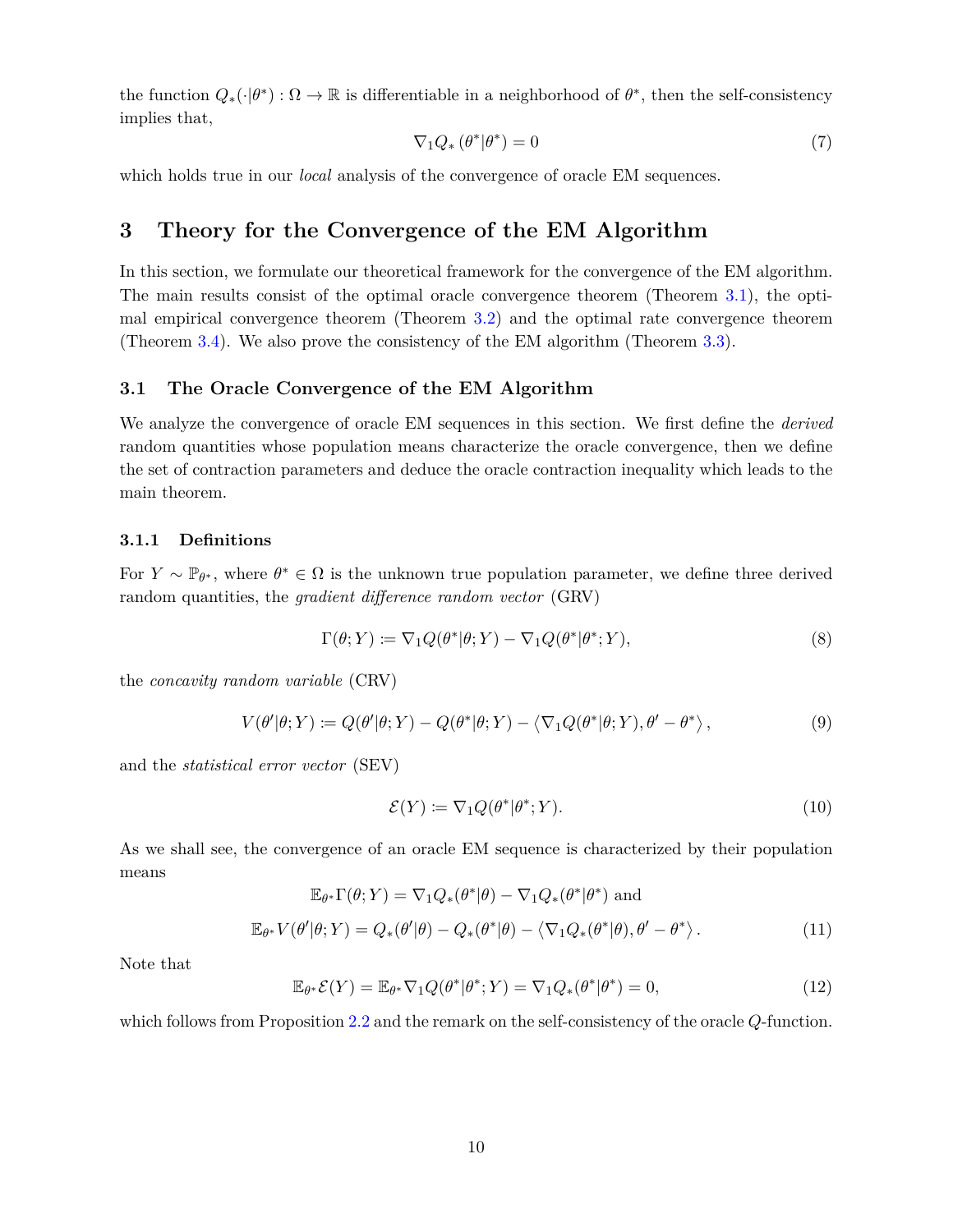## **3.1.2 The Contraction Parameters**

In our theory, the convergence behavior of an oracle EM sequence in a given ball  $B_r(\theta^*)$  is characterized by a pair of parameters (*γ, ν*) and we consider *all* possible parameters for *any* ball centered at the true population parameter  $\theta^*$ . Specifically, for  $0 < r \leq R$ , we define the following sets,

<span id="page-10-1"></span>
$$
\mathcal{G}(r) := \{ \gamma > 0 \mid ||\mathbb{E}_{\theta^*} \Gamma(\theta; Y)|| \le \gamma ||\theta - \theta^*|| \text{ for } \theta \in B_r(\theta^*) \} \text{ and } (13)
$$

<span id="page-10-2"></span>
$$
\mathcal{V}(r,R) := \{ \nu > 0 \mid \mathbb{E}_{\theta^*} V(\theta'|\theta;Y) \le -\nu \left\| \theta' - \theta^* \right\|^2 \text{ for } (\theta',\theta) \in B_R(\theta^*) \times B_r(\theta^*) \}. \tag{14}
$$

Thus in view of [\(11\)](#page-9-1), for each  $\gamma \in \mathcal{G}(r)$ , the oracle *Q*-function satisfies a *gradient stability* (*γ*-GS) condition:

<span id="page-10-0"></span>
$$
\|\nabla_1 Q_*(\theta^*|\theta) - \nabla_1 Q_*(\theta^*|\theta^*)\| \le \gamma \|\theta - \theta^*\| \text{ for } \theta \in B_r(\theta^*),\tag{15}
$$

and for each  $\nu \in \mathcal{V}(r, R)$ , the oracle *Q*-function satisfies a *local uniform strong concavity* ( $\nu$ -LUSC) condition:

$$
Q_*(\theta'|\theta) - Q_*(\theta^*|\theta) - \langle \nabla_1 Q_*(\theta^*|\theta), \theta' - \theta^* \rangle \le -\nu \|\theta' - \theta^*\|^2 \tag{16}
$$

for  $(\theta', \theta) \in B_R(\theta^*) \times B_r(\theta^*)$ .

Note the gradient stability condition [\(15\)](#page-10-0) is different from the Gradient Smoothness Condition and the First-order Stability Condition introduced in [\[1\]](#page-52-3). Our gradient stability condition is equivalent to the gradient  $\nabla_1 Q_* (\theta^* | \cdot)$  being Lipschitz continuous at  $\theta^*$  with parameter  $\gamma$ .

The local uniform strong concavity condition is different from the Strong Concavity condition in [\[1,](#page-52-3) [39,](#page-54-1) [41\]](#page-54-2). It requires that the oracle *Q*-function  $Q_*(\theta'|\theta)$  is *ν*-strongly concave with respect to  $\theta'$  at the point  $\theta^*$ , and that it holds uniformly for all  $\theta \in B_r(\theta^*)$ . This condition is easily verified when  $Q_*(\theta'|\theta)$  is a quadratic function in  $\theta'$  and independent of  $\theta$ , which is the case for Gaussian Mixture (Section [4.1\)](#page-22-0) and Mixture of Linear Regression (Section [4.2\)](#page-25-0). From the theoretical perspective, the local uniform strong concavity condition is motivated by the following proposition.

<span id="page-10-5"></span>**Proposition 3.1.** If the Fisher information matrix  $I(\theta)$  of the parametric density  $p_{\theta}(y)$  is positive *definite at*  $\theta^*$ *, then there exist*  $0 < r \leq R$  *such that*  $V(r, R) \neq \emptyset$ *.* 

*Proof.* See the proof in Section [D.4.](#page-45-1)

Intuitively, for  $r > 0$ , the set  $\mathcal{G}(r)$  consists of all  $\gamma > 0$ , such that the oracle *Q*-function satisfies a  $\gamma$ -GS condition in  $B_r(\theta^*)$ ; and for  $0 < r \leq R$ , the set  $\mathcal{V}(r, R)$  consists of all  $\nu > 0$  such that the oracle *Q*-function satisfies a *ν*-LUSC condition in  $B_R(\theta^*) \times B_r(\theta^*)$ . It is easy to see that  $\mathcal{G}(r_1) \subseteq \mathcal{G}(r_2)$  if  $r_1 \geq r_2 \geq 0$  and  $\mathcal{V}(r, R_1) \subseteq \mathcal{V}(r, R_2)$  if  $R_1 \geq R_2 \geq r \geq 0$ .

There is no *a priori* guarantee that these sets are non-empty for given  $0 < r \leq R$ , but if this is the case, then the following lemma completely characterizes these sets.

<span id="page-10-3"></span>**Lemma 3.1.** *Let*  $\mathcal{G}(r)$  *and*  $\mathcal{V}(r, R)$  *be defined as above.* 

(*a*) If  $\mathcal{G}(r) \neq \emptyset$  for some  $r > 0$ , then  $\mathcal{G}(r) = [\overline{\gamma}, +\infty)$  where

<span id="page-10-4"></span>
$$
\overline{\gamma} := \sup \left\{ \frac{\|\mathbb{E}_{\theta^*} \Gamma(\theta; Y)\|}{\|\theta - \theta^*\|} \mid \theta \in B_r^{\times}(\theta^*) \right\} \in \mathbb{R};\tag{17}
$$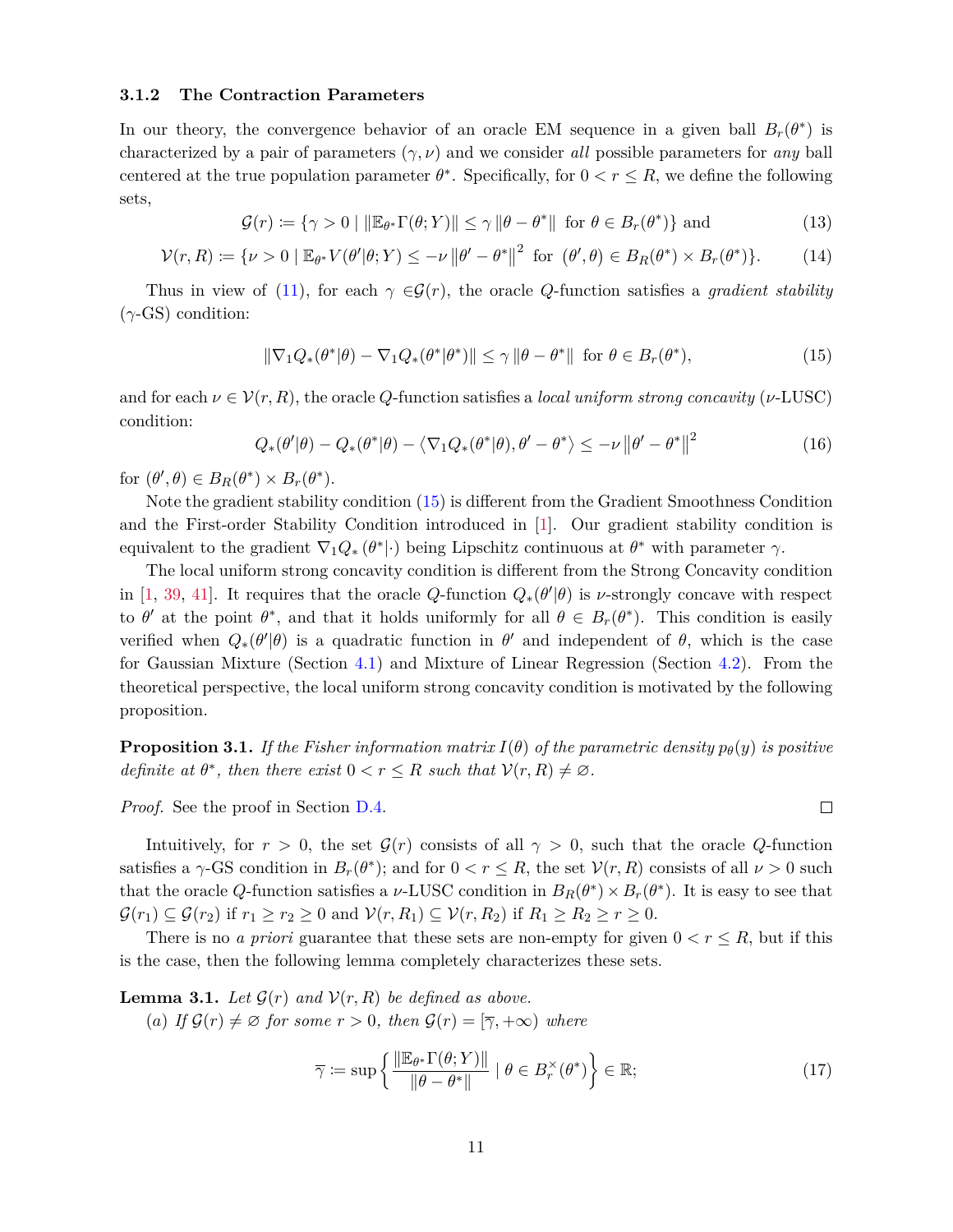(*b*) *If*  $\mathcal{V}(r, R) \neq \emptyset$  *for some*  $R \geq r > 0$ *, then*  $\mathcal{V}(r, R) = (0, \overline{\nu}]$  *where* 

<span id="page-11-1"></span>
$$
\overline{\nu} := \inf \left\{ -\frac{\mathbb{E}_{\theta^*} V(\theta' | \theta; Y)}{\|\theta' - \theta^*\|^2} \mid (\theta', \theta) \in B_R^\times(\theta^*) \times B_r(\theta^*) \right\} \in \mathbb{R}.
$$
 (18)

*Proof.* (*a*) For any  $\gamma \in \mathcal{G}(r) \neq \emptyset$ , we have by definition

$$
\|\mathbb{E}_{\theta^*}\Gamma(\theta;Y)\| \le \gamma \|\theta - \theta^*\| \text{ for } \theta \in B_r(\theta^*),
$$

and hence

$$
\frac{\|\mathbb{E}_{\theta^*}\Gamma(\theta;Y)\|}{\|\theta-\theta^*\|} \leq \gamma \text{ for } \theta \in B_r^{\times}(\theta^*).
$$

It then follows that

$$
\overline{\gamma} = \sup \left\{ \frac{\|\mathbb{E}_{\theta^*} \Gamma(\theta;Y)\|}{\|\theta - \theta^*\|} \mid \theta \in B_r^{\times}(\theta^*) \right\} \le \gamma
$$

and hence  $\overline{\gamma} \leq \inf \mathcal{G}(r)$ , since  $\gamma \in \mathcal{G}(r)$  is arbitrary. Now by definition

$$
\frac{\|\mathbb{E}_{\theta^*}\Gamma(\theta;Y)\|}{\|\theta-\theta^*\|}\leq \overline{\gamma}\text{ for }\theta\in B_r^\times(\theta^*)
$$

and in view of the fact that  $\mathbb{E}_{\theta^*} \Gamma(\theta^*; Y) = 0$ , we see  $\overline{\gamma} \in \mathcal{G}(r)$  and hence  $\overline{\gamma} = \min \mathcal{G}(r)$ . The result follows by noticing that if  $\gamma \in \mathcal{G}(r)$ , then  $\gamma' \in \mathcal{G}(r)$  for any  $\gamma' > \gamma$ .

(*b*) For any  $\nu \in \mathcal{V}(r, R) \neq \emptyset$ , we have by definition

$$
\mathbb{E}_{\theta^*} V(\theta'|\theta;Y) \leq -\nu \|\theta' - \theta^*\|^2 \text{ for } (\theta',\theta) \in B_R(\theta^*) \times B_r(\theta^*),
$$

and hence

$$
-\frac{\mathbb{E}_{\theta^*}V(\theta'|\theta;Y)}{\left\|\theta'-\theta^*\right\|^2} \geq \nu \text{ for } (\theta',\theta) \in B_R^{\times}(\theta^*) \times B_r(\theta^*).
$$

It then follows that

$$
\overline{\nu} = \inf \left\{ -\frac{\mathbb{E}_{\theta^*} V(\theta' | \theta)}{\|\theta' - \theta^*\|^2} \mid (\theta', \theta) \in B_R^\times(\theta^*) \times B_r(\theta^*) \right\} \ge \nu
$$

and hence  $\overline{\nu} \geq \sup \mathcal{V}(r, R)$ , since  $\nu \in \mathcal{V}(r, R)$  is arbitrary. Now by definition

$$
-\frac{\mathbb{E}_{\theta^*}V(\theta'|\theta;Y)}{\|\theta'-\theta^*\|^2} \geq \overline{\nu} \text{ for } (\theta',\theta) \in B_R^\times(\theta^*) \times B_r(\theta^*)
$$

and in view of the fact that  $\mathbb{E}_{\theta^*} V(\theta^* | \theta; Y) = 0$ , we see  $\overline{\nu} \in \mathcal{V}(r, R)$  and hence  $\overline{\nu} = \max \mathcal{V}(r, R)$ . The result follows by noticing that if  $\nu \in \mathcal{V}(r, R)$ , then  $\nu' \in \mathcal{V}(r, R)$  for any  $0 < \nu' < \nu$ .  $\Box$ 

#### **3.1.3 The Oracle Contraction Inequality**

The pair of parameters  $(\gamma, \nu) \in \mathcal{G}(r) \times \mathcal{V}(r, R)$  gives rise to an inequality which lies in the core of our oracle convergence theory.

<span id="page-11-0"></span>**Proposition 3.2.** *If*  $\mathcal{G}(r) \times \mathcal{V}(r, R) \neq \emptyset$  *for some*  $0 < r \leq R$ *, then for any*  $\theta \in B_r(\theta^*)$  *and*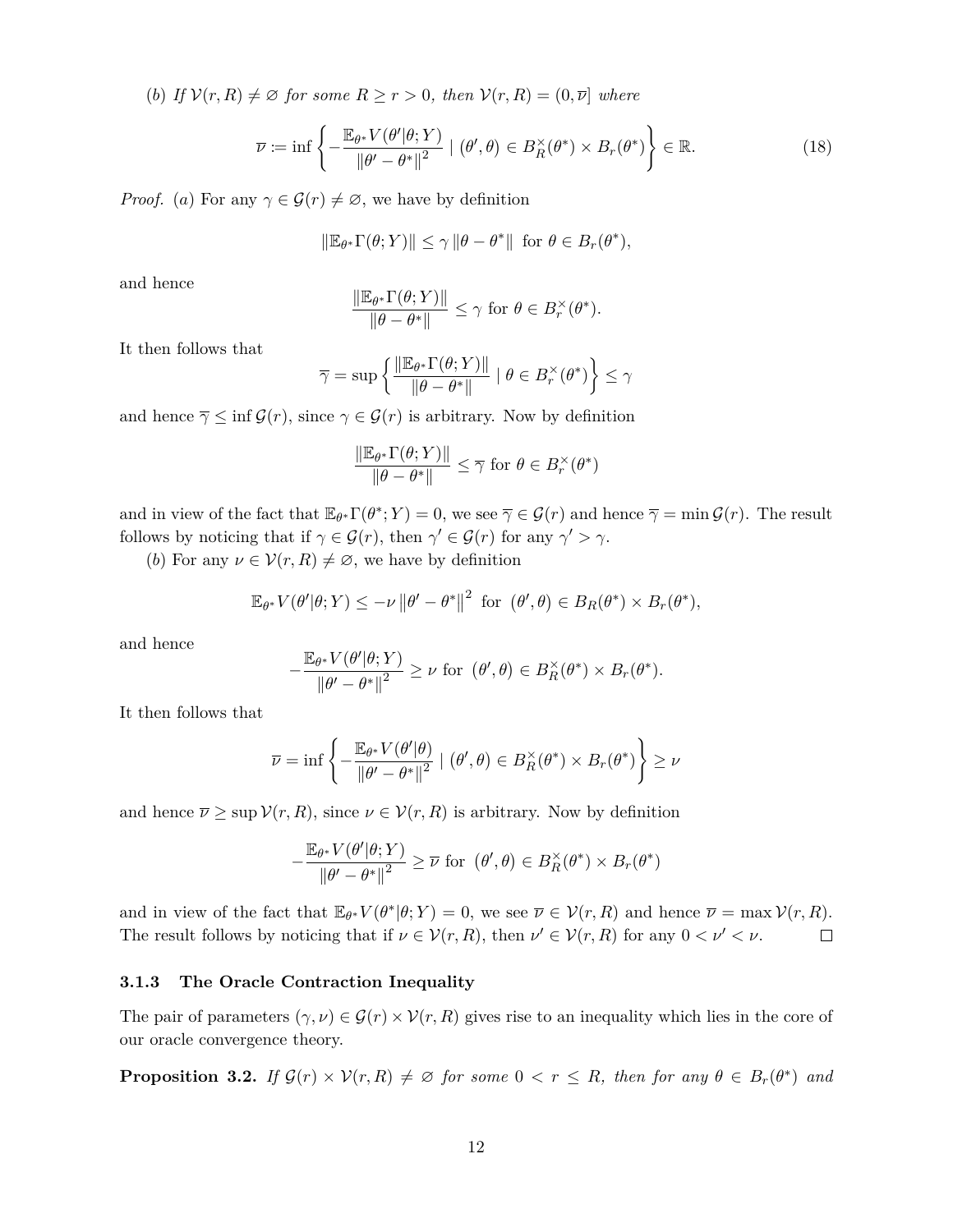$\theta' \in B_R(\theta^*)$  *such that* 

$$
Q_*(\theta'|\theta) \ge Q_*(\theta^*|\theta),
$$

*there holds the inequality*

<span id="page-12-0"></span>
$$
\|\theta' - \theta^*\| \le \frac{\gamma}{\nu} \|\theta - \theta^*\| \tag{19}
$$

*for each pair*  $(\gamma, \nu) \in \mathcal{G}(r) \times \mathcal{V}(r, R)$ .

*Proof.* By definitions [\(13\)](#page-10-1) and [\(14\)](#page-10-2), for any  $(\gamma, \nu) \in \mathcal{G}(r) \times \mathcal{V}(r, R)$ , we have

$$
\|\mathbb{E}_{\theta^*}\Gamma(\theta;Y)\| \le \gamma \|\theta - \theta^*\| \text{ for } \theta \in B_r(\theta^*) \text{ and}
$$
  

$$
\mathbb{E}_{\theta^*}V(\theta'|\theta;Y) \le -\nu \|\theta' - \theta^*\|^2 \text{ for } (\theta',\theta) \in B_R^\times(\theta^*) \times B_r(\theta^*).
$$

Then it follows that

$$
0 \le Q_*(\theta'|\theta) - Q_*(\theta^*|\theta)
$$
  
\n
$$
\stackrel{(a)}{=} \mathbb{E}_{\theta^*} V(\theta'|\theta;Y) + \langle \nabla_1 Q_*(\theta^*|\theta), \theta' - \theta^* \rangle
$$
  
\n
$$
\stackrel{(b)}{\le} \mathbb{E}_{\theta^*} V(\theta'|\theta;Y) + ||\nabla_1 Q_*(\theta^*|\theta)|| \cdot ||\theta' - \theta^*||
$$
  
\n
$$
\stackrel{(c)}{=} \mathbb{E}_{\theta^*} V(\theta'|\theta;Y) + ||\mathbb{E}_{\theta^*} \Gamma(\theta;Y)|| \cdot ||\theta' - \theta^*||
$$
  
\n
$$
\le -\nu ||\theta' - \theta^*||^2 + \gamma ||\theta - \theta^*|| \cdot ||\theta' - \theta^*||
$$

where (*a*) follows from the definition of  $\mathbb{E}_{\theta^*} V(\theta'|\theta;Y)$ ; (*b*) follows from the Cauchy-Schwartz inequality; and (*c*) follows from the definition of  $\mathbb{E}_{\theta^*} \Gamma(\theta; Y)$  and the self-consistency [\(7\)](#page-9-2). Hence the proposition follows.  $\Box$ 

#### **3.1.4 The Optimal Oracle Convergence Theorem**

We note [\(19\)](#page-12-0) holds for *any* pair of  $(\gamma, \nu) \in \mathcal{G}(r) \times \mathcal{V}(r, R)$ , not only those  $\gamma < \nu$ . However, we are more interested in the case when it is indeed a contraction. For this purpose, let

$$
\mathcal{T} \coloneqq \{(x, y) \in \mathbb{R}^+ \times \mathbb{R}^+ \mid x < y\}
$$

be the open upper-triangle of the first quadrant and define the *set of contraction parameters*

$$
\mathcal{C}(r,R) := (\mathcal{G}(r) \times \mathcal{V}(r,R)) \cap \mathcal{T} = \{(\gamma,\nu) \mid \gamma \in \mathcal{G}(r), \nu \in \mathcal{V}(r,R) \text{ such that } \gamma < \nu\},
$$

and we say  $0 < r \leq R$  are *radii of contraction* if  $\mathcal{C}(r, R) \neq \emptyset$ .

If  $0 < r \le R$  are radii of contraction, then in view of Lemma [3.1,](#page-10-3) we have

$$
\mathcal{C}(r,R) = ([\overline{\gamma}, +\infty) \times (0,\overline{\nu}]) \cap \mathcal{T},
$$

and we call  $(\overline{\gamma}, \overline{\nu})$  the *optimal pair* since the ratio  $\frac{\overline{\gamma}}{\overline{\nu}} \leq \frac{\gamma}{\nu} < 1$  for any  $(\gamma, \nu) \in C(r, R)$ , which then gives the *optimal rate of oracle convergence* with respect to the radii of contraction  $r \leq R$ . Indeed, this is the content of our main theorem of this section.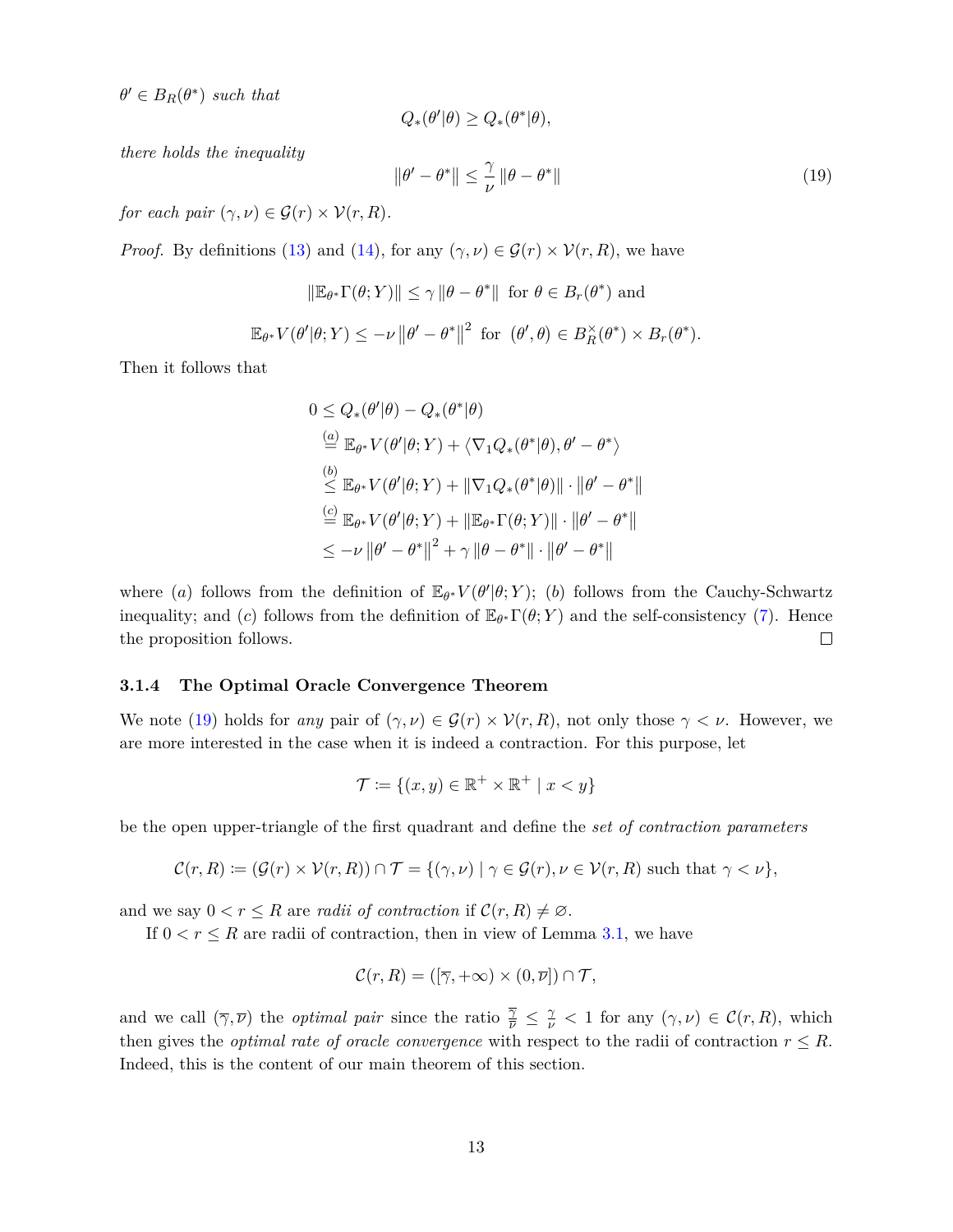<span id="page-13-1"></span>**Theorem 3.1** (Optimal Oracle Convergence Theorem). *Suppose*  $0 < r \leq R$  *are radii of contraction, then given initial point*  $\theta^0 \in B_r(\theta^*)$ *, any oracle EM sequence*  $\{\theta^t\}_{t\geq 0}$  *such that* 

$$
\theta^{t+1} \in \arg \max \{ Q_*(\theta' | \theta^t) \mid \theta' \in B_R(\theta^*) \} \text{ for } t \ge 0,
$$
\n
$$
(20)
$$

*satisfies the inequality*

<span id="page-13-3"></span>
$$
\left\|\theta^{t} - \theta^{*}\right\| \leq \overline{\kappa}^{t} \left\|\theta^{0} - \theta^{*}\right\| \tag{21}
$$

*where*  $\overline{\kappa} := \frac{\overline{\gamma}}{\overline{\nu}} \leq \frac{\gamma}{\nu} < 1$  *for any*  $(\gamma, \nu) \in C(r, R)$ *, is the optimal rate of oracle convergence with respect to*  $r \leq R$ *.* 

*Proof.* We only need to show that

<span id="page-13-2"></span>
$$
\left\|\theta^{t} - \theta^{*}\right\| \leq \left(\frac{\gamma}{\nu}\right)^{t} \left\|\theta^{0} - \theta^{*}\right\| \tag{22}
$$

holds for any  $(\gamma, \nu) \in \mathcal{C}(r, R)$  and  $t \in \mathbb{N}$ , and from which the result follows. We proceed by induction. It is clear that [\(22\)](#page-13-2) holds for  $t = 0$ . Assume it holds for  $t \ge 0$  then  $\theta^t \in B_r(\theta^*)$  since  $\frac{\gamma}{\nu}$  < 1, and by definition

$$
Q_*(\theta^{t+1}|\theta^t) \geq Q_*(\theta^*|\theta^t)
$$

and  $\theta^{t+1} \in B_R(\theta^*)$ . It follows from Proposition [3.2](#page-11-0) and induction hypothesis that

$$
\left\|\theta^{t+1}-\theta^*\right\| \leq \frac{\gamma}{\nu}\left\|\theta^t-\theta^*\right\| \leq \left(\frac{\gamma}{\nu}\right)^{t+1}\left\|\theta^0-\theta^*\right\|
$$

and hence  $(22)$  holds for  $t + 1$  and the proof is complete.

*Remark.* The theorem above can be viewed as a stronger version of the population convergence result in Theorem 4 of [\[1\]](#page-52-3). It gives a *family* of deterministic convergence inequalities for oracle EM sequences, one for each pair of  $(\gamma, \nu) \in C(r, R)$ . It also asserts that the oracle EM sequence converges geometrically at the *optimal* rate  $\overline{\kappa}$  with respect to given radii of contraction  $0 < r \leq R$ . Although in specific models and real applications, we only *calculate* one or a class of convergence rates  $\kappa$  for some ball of contraction, (see Sections [4.1.1,](#page-23-0) [4.2.1](#page-26-0) and [4.3.1\)](#page-30-0), the oracle EM sequence always converges at the optimal rate  $\overline{\kappa} \leq \kappa$  with respect to that ball of contraction.

#### <span id="page-13-0"></span>**3.2 The Empirical Convergence and Consistency of the EM Algorithm**

The empirical EM sequence is constructed iteratively by maximizing the empirical *Q*-functional  $Q_n(\theta'|\theta; \{Y_k\})$ , which is the empirical approximation on a finite set  $\{Y_k\}_{k=1}^n$  of i.i.d. copies of *Y* ∼  $\mathbb{P}_{\theta^*}$ , to the oracle (population) *Q*-function.

Our intuition is that, due to the concentration of measure phenomenon of random variables, the convergence behavior of the empirical EM sequence ought to "concentrate" on the convergence behavior of the corresponding oracle EM sequence, with high probability.

Hence the results established in the oracle convergence theorem, namely the radii of contraction and the set of contraction parameters are *oracle* information that we can exploit to help illuminate the convergence behavior of the empirical EM sequence. To substantiate this idea with mathematical rigor, we prove the optimal empirical convergence theorem in this section and as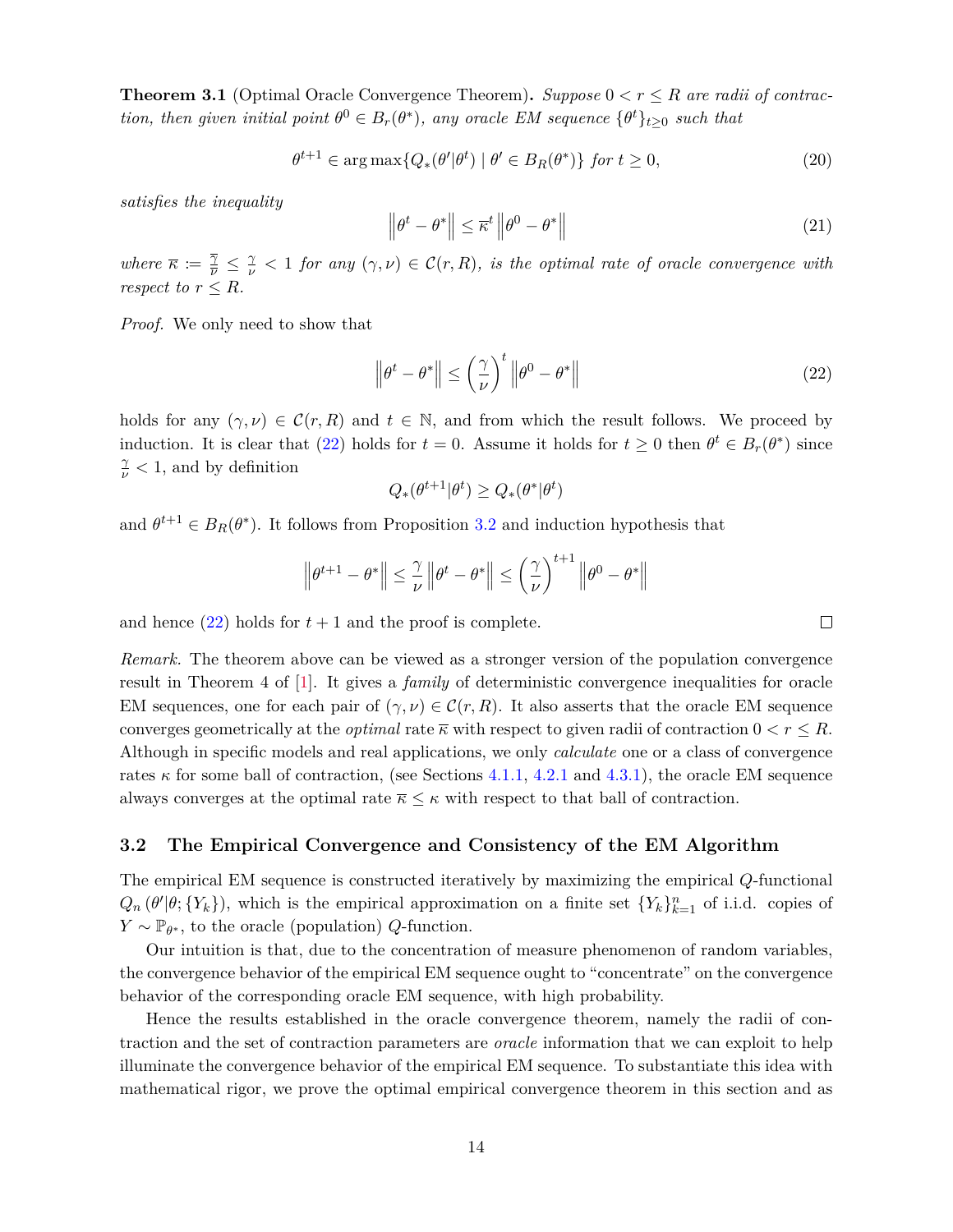a consequence, a theorem on the statistical consistency of the EM algorithm. We first introduce the empirical versions of GRV, CRV and SEV.

# **3.2.1 Basic Definitions and Assumptions**

For a set  ${Y_k}_{k=1}^n$  of i.i.d. copies of  $Y \sim \mathbb{P}_{\theta^*}$ , we define the *empirical gradient difference random vector* as

$$
\Gamma_n(\theta; \{Y_k\}) := \frac{1}{n} \sum_{k=1}^n \Gamma(\theta; Y_k) = \nabla_1 Q_n(\theta^* | \theta; \{Y_k\}) - \nabla_1 Q_n(\theta^* | \theta^*; \{Y_k\}),
$$

the *empirical concavity random variable* as

$$
V_n(\theta'|\theta; \{Y_k\}) := \frac{1}{n} \sum_{k=1}^n V(\theta'|\theta; Y_k)
$$
  
=  $Q_n(\theta'|\theta; \{Y_k\}) - Q_n(\theta^*|\theta; \{Y_k\}) - \langle \nabla_1 Q_n(\theta^*|\theta; \{Y_k\}), \theta' - \theta^* \rangle$ ,

and also the *empirical statistical error vector* as

$$
\mathcal{E}_n(\lbrace Y_k \rbrace) \coloneqq \frac{1}{n} \sum_{k=1}^n \mathcal{E}(Y_k) = \nabla_1 Q_n(\theta^* | \theta^*; \lbrace Y_k \rbrace).
$$

In order to exploit the oracle information from the population version of these quantities, we postulate the following assumptions on the empirical versions of the GRV, CRV and SEV.

#### **Assumptions**

For  $\delta \in (0,1)$  and a set  $\{Y_k\}_{k=1}^n$  of i.i.d. copies of  $Y \sim \mathbb{P}_{\theta^*}$ :

<span id="page-14-0"></span>(**A1**) There exits  $\varepsilon_1(\delta, r, n, p) \geq 0$  such that

$$
\|\Gamma_n(\theta;\{Y_k\}) - \mathbb{E}_{\theta^*}\Gamma(\theta;Y)\| \leq \varepsilon_1(\delta,r,n,p) \|\theta - \theta^*\|
$$

for  $\theta \in B_r(\theta^*)$  with probability at least  $1 - \delta$ .

<span id="page-14-1"></span>(**A2**) There exits  $\varepsilon_2(\delta, r, R, n, p) \geq 0$  such that

$$
\left|V_n(\theta'|\theta;\{Y_k\}) - \mathbb{E}_{\theta^*} V(\theta'|\theta;Y)\right| \leq \varepsilon_2(\delta,r,R,n,p) \left\|\theta' - \theta^*\right\|^2
$$

for  $(\theta', \theta) \in B_R(\theta^*) \times B_r(\theta^*)$  with probability at least  $1 - \delta$ .

<span id="page-14-2"></span>(A3) There exists  $\varepsilon_s(\delta, r, R, n, p) > 0$  such that

$$
\|\mathcal{E}_n(\{Y_k\})\| \le \varepsilon_s(\delta, r, R, n, p)
$$

with probability at least  $1 - \delta$ .

*Remark.* For the measurability issue involved in the assumptions, see Section [D.5.](#page-47-0) These assumptions are natural concentration inequalities for random variables or vectors, they are readily verified in canonical example models. And in view of the Law of Large Numbers, we have that  $\varepsilon_1(\delta, r, n, p) \to 0$ ,  $\varepsilon_2(\delta, r, R, n, p) \to 0$  and  $\varepsilon_s(\delta, r, R, n, p) \to 0$  as the sample size  $n \to \infty$ .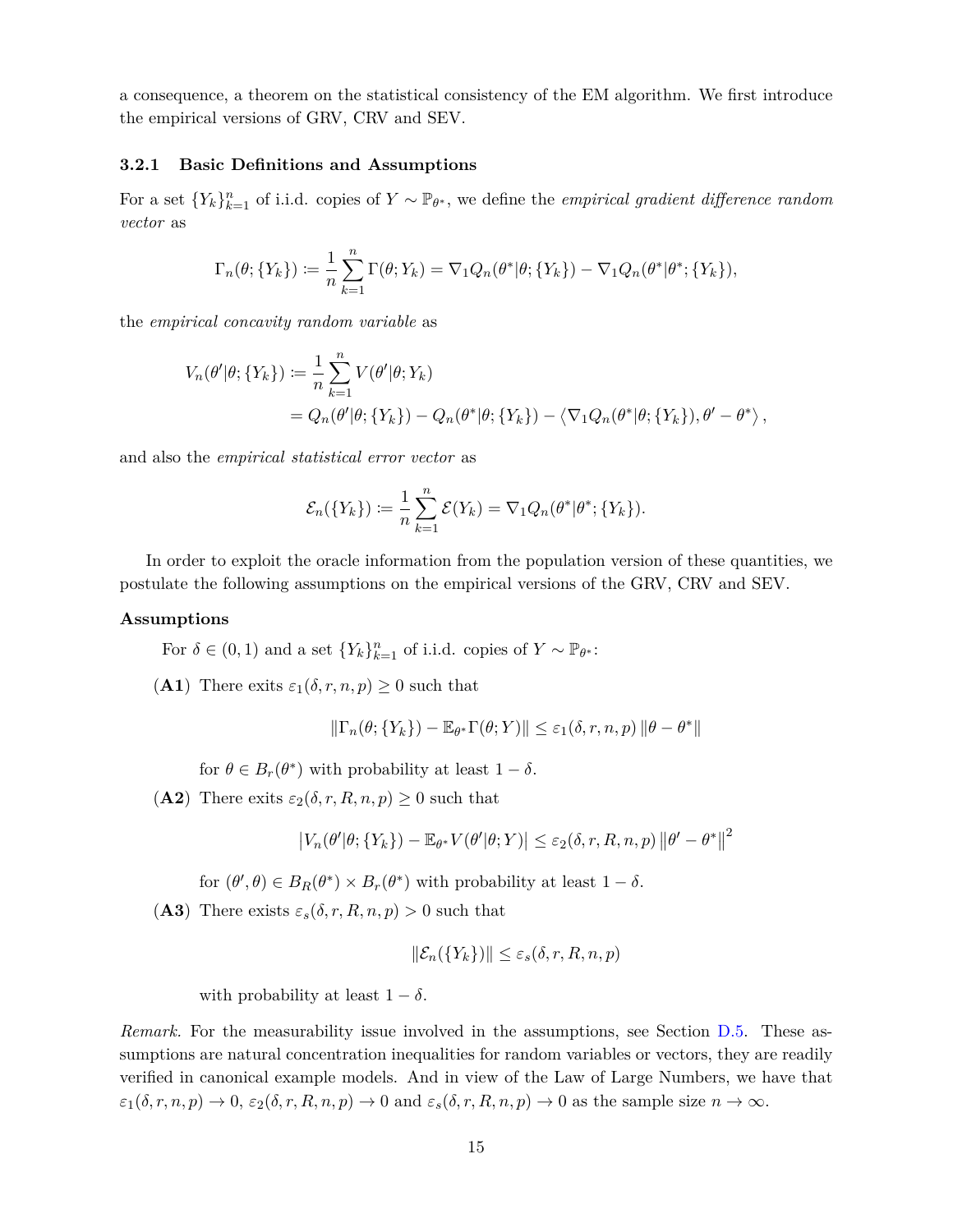## <span id="page-15-0"></span>**3.2.2 The Optimal Empirical Convergence Rate**

Now we proceed to define the central object of our data-adaptive analysis of the EM algorithm. For  $0 < r \leq R$  and i.i.d. copies  $\{Y_k\}_{k=1}^n$  of  $Y \sim \mathbb{P}_{\theta^*}$ , define the (possibly) extended real-valued (with range  $\mathbb{R} \cup \{ \pm \infty \}$ ) random variables<sup>[2](#page-15-1)</sup>

<span id="page-15-3"></span>
$$
\overline{\varGamma}_n := \sup \left\{ \frac{\|\Gamma_n(\theta; \{Y_k\})\|}{\|\theta - \theta^*\|} \mid \theta \in B_r^\times(\theta^*) \right\}, \quad \overline{E}_n := \|\mathcal{E}_n(\{Y_k\})\| \text{ and }
$$

$$
\overline{V}_n := \inf \left\{ -\frac{V_n(\theta'|\theta; \{Y_k\})}{\|\theta' - \theta^*\|^2} \mid (\theta', \theta) \in B_R^\times(\theta^*) \times B_r(\theta^*) \right\}
$$
(23)

∗ )*.*

The following lemma asserts that these random variables assume finite values and are properly bounded with high probability under our assumptions.

<span id="page-15-2"></span>**Lemma 3.2.** *Suppose*  $\delta \in (0,1)$  *and*  $0 < r \leq R$ *. If assumptions*  $(A1)$ *,*  $(A2)$  *and*  $(A3)$  *hold true, then for any*  $(\gamma, \nu) \in \mathcal{G}(r) \times \mathcal{V}(r, R)$ *, with probability at least*  $1 - \delta$ *, these random variables* satisfy  $\overline{\Gamma}_n \leq \gamma_n$ ,  $\overline{V}_n \geq \nu_n$  and  $\overline{E}_n \leq \varepsilon_s(\delta,r,R,n,p)$  where  $\gamma_n := \gamma + \varepsilon_1(\delta,r,n,p)$  and  $\nu_n :=$  $\nu - \varepsilon_2(\delta, r, R, n, p)$ .

*Proof.* Since  $(\gamma, \nu) \in \mathcal{G}(r) \times \mathcal{V}(r, R)$  and by definitions [\(13\)](#page-10-1) and [\(14\)](#page-10-2), one has

$$
\|\mathbb{E}_{\theta^*} \Gamma(\theta; Y)\| \le \gamma \|\theta - \theta^*\| \text{ for } \theta \in B_r(\theta^*) \text{ and}
$$
  

$$
\mathbb{E}_{\theta^*} V(\theta'|\theta; Y) \le -\nu \|\theta' - \theta^*\|^2 \text{ for } (\theta', \theta) \in B_R(\theta^*) \times B_r(\theta^*)
$$

Then by assumption [\(A1\)](#page-14-0), for the set  ${Y_k}_{k=1}^n$  of i.i.d. copies of  $Y \sim \mathbb{P}_{\theta^*}$  and  $\theta \in B_r(\theta^*),$ 

$$
\|\Gamma_n(\theta; \{Y_k\})\| \le \|\mathbb{E}_{\theta^*}\Gamma(\theta; Y)\| + \|\Gamma_n(\theta; \{Y_k\}) - \mathbb{E}_{\theta^*}\Gamma(\theta; Y)\|
$$
  

$$
\le \gamma \|\theta - \theta^*\| + \varepsilon_1(\delta, r, n, p) \|\theta - \theta^*\|
$$
  

$$
= \gamma_n \|\theta - \theta^*\|
$$

with probability at least  $1 - \delta/3$ . It follows that

$$
\overline{\varGamma}_n = \sup \left\{ \frac{\left\| \Gamma_n(\theta; \{Y_k\}) \right\|}{\left\| \theta - \theta^* \right\|} \mid \theta \in B_r^{\times}(\theta^*) \right\} \leq \gamma_n.
$$

Likewise, by assumption [\(A2\)](#page-14-1) and for  $(\theta', \theta) \in B_R(\theta^*) \times B_r(\theta^*)$ , we have

$$
V_n(\theta'|\theta; \{Y_k\}) \leq \mathbb{E}_{\theta^*} V(\theta'|\theta; Y) + |V_n(\theta'|\theta; \{Y_k\}) - \mathbb{E}_{\theta^*} V(\theta'|\theta; Y)|
$$
  
\n
$$
\leq -\nu ||\theta' - \theta^*||^2 + \varepsilon_2(\delta, r, R, n, p) ||\theta' - \theta^*||^2
$$
  
\n
$$
= -\nu_n ||\theta' - \theta^*||^2
$$

with probability at least  $1 - \delta/3$ . It follows that

$$
\overline{V}_n = \inf \left\{ -\frac{V_n(\theta'|\theta; \{Y_k\})}{\|\theta' - \theta^*\|^2} \mid (\theta', \theta) \in B_R^{\times}(\theta^*) \times B_r(\theta^*) \right\} \geq \nu_n.
$$

<span id="page-15-1"></span> ${}^{2}$ For the measurability issue, see Section [D.5](#page-47-0)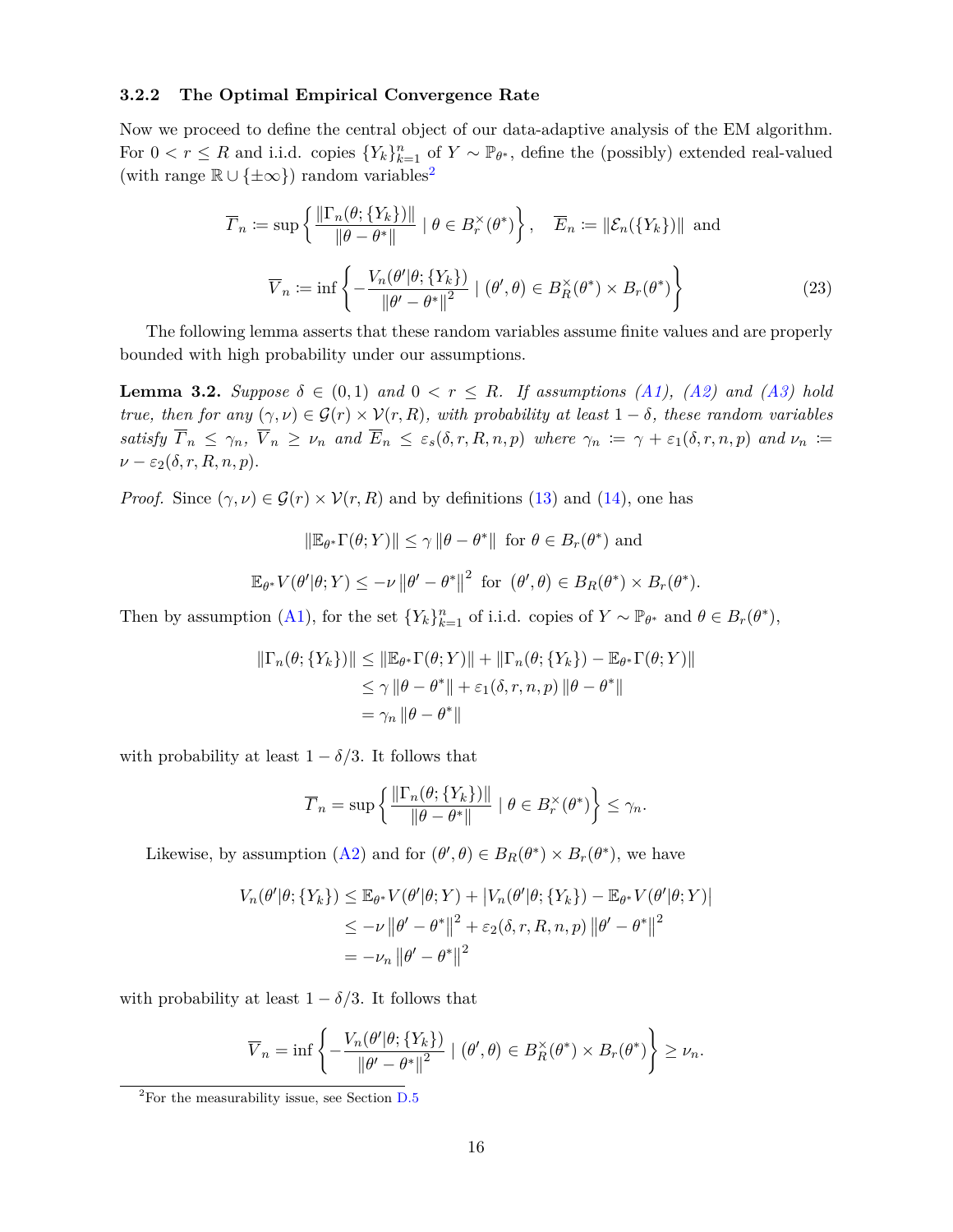Moreover by assumption  $(A3)$ ,  $\overline{E}_n = ||\mathcal{E}_n({Y_k})|| \leq \varepsilon_s(\delta, r, R, n, p)$  with probability at least  $1 - \delta/3$ . Then the lemma is proved by applying a union bound.  $\Box$ 

If  $\delta \in (0,1)$  and  $0 < r \leq R$  are radii of contraction, then the above lemma holds for the optimal pair  $(\overline{\gamma}, \overline{\nu}) \in \mathcal{C}(r, R)$  and set  $\overline{\gamma}_n := \overline{\gamma} + \varepsilon_1(\delta, r, n, p)$  and  $\overline{\nu}_n := \overline{\nu} - \varepsilon_2(\delta, r, R, n, p)$ . We call  $(\overline{\gamma}_n, \overline{\nu}_n)$  the *optimal pair* of the empirical contraction parameters. Define the event

<span id="page-16-0"></span>
$$
\mathcal{E}_n \coloneqq \left\{ \varpi \mid \overline{\varGamma}_n \le \overline{\gamma}_n, \overline{V}_n \ge \overline{\nu}_n \text{ and } \overline{E}_n \le \varepsilon_s(\delta, r, R, n, p) \right\},\tag{24}
$$

then the above lemma implies that  $Pr \mathscr{E}_n \geq 1 - \delta$ . Now we define the random variable

<span id="page-16-2"></span>
$$
\overline{K}_n := \begin{cases} \min\left\{ \frac{\overline{F}_n}{\overline{V}_n}, \overline{\kappa}_n \right\} & \text{if } 0 < \overline{V}_n < \infty \\ \overline{\kappa}_n & \text{otherwise} \end{cases} \tag{25}
$$

as the *optimal empirical convergence rate*, where  $\overline{\kappa}_n := \frac{\overline{\gamma}_n}{\overline{\nu}_n}$  $\frac{\gamma_n}{\overline{\nu}_n}$ . Under the event  $\mathscr{E}_n$ , we have that  $0 < \frac{\Gamma_n}{\overline{V}}$  $\frac{\Gamma_n}{\overline{V}_n} \leq \overline{\kappa}_n$ , hence  $\overline{K}_n = \frac{\Gamma_n}{\overline{V}_n}$  $\frac{U_n}{\overline{V}_n}$ . And by definition  $0 < \overline{K}_n \leq \overline{\kappa}_n$ .

#### **3.2.3 The Optimal Empirical Convergence Theorem**

The following proposition gives the *optimal empirical contraction inequality*, which lies in the core of our empirical convergence theory.

<span id="page-16-1"></span>**Proposition 3.3.** Let  $\delta \in (0,1)$  and  $\{Y_k\}_{k=1}^n$  be a set of i.i.d. copies of  $Y \sim \mathbb{P}_{\theta^*}$ . Suppose  $0 < r \leq R$  are radii of contraction and  $(\overline{\gamma}, \overline{\nu}) \in \mathcal{C}(r, R)$  is the optimal pair. If assumptions [\(A1\)](#page-14-0),  $(A2)$  *and*  $(A3)$  *hold true and the sample size n is sufficiently large such that*  $\overline{\nu}_n > 0$ *, then for any*  $\theta \in B_r(\theta^*)$  *and*  $\theta' \in B_R(\theta^*)$  *such that* 

$$
Q_n(\theta'|\theta; \{Y_k\}) \ge Q_n(\theta^*|\theta; \{Y_k\}),
$$

*there holds the inequality*

$$
\|\theta' - \theta^*\| \le \overline{K}_n \|\theta - \theta^*\| + \frac{\overline{E}_n}{\overline{V}_n}
$$
\n(26)

*with probability at least*  $1 - \delta$ *.* 

*Proof.* By a similar argument to that of Proposition [3.2,](#page-11-0) we have

$$
0 \leq Q_n(\theta'|\theta; \{Y_k\}) - Q_n(\theta^*|\theta; \{Y_k\})
$$
  
\n
$$
\stackrel{(a)}{=} V_n(\theta'|\theta; \{Y_k\}) + \langle \nabla_1 Q_n(\theta^*|\theta; \{Y_k\}), \theta' - \theta^* \rangle
$$
  
\n
$$
\stackrel{(b)}{\leq} V_n(\theta'|\theta; \{Y_k\}) + \|\nabla_1 Q_n(\theta^*|\theta; \{Y_k\})\| \cdot \|\theta' - \theta^*\|
$$
  
\n
$$
\stackrel{(c)}{=} V_n(\theta'|\theta; \{Y_k\}) + \|\Gamma_n(\theta; \{Y_k\}) + \mathcal{E}_n(\{Y_k\})\| \cdot \|\theta' - \theta^*\|
$$
  
\n
$$
\stackrel{(d)}{\leq} -\overline{V}_n \|\theta' - \theta^*\|^2 + \left(\overline{\Gamma}_n \|\theta - \theta^*\| + \overline{E}_n\right) \cdot \|\theta' - \theta^*\|
$$

where (*a*) follows from the definition of  $V_n(\theta'|\theta; \{Y_k\})$ ; (*b*) follows from the Cauchy-Schwartz inequality; (*c*) follows from the definitions of  $\Gamma_n(\theta; \{Y_k\})$  and  $\mathcal{E}_n(\{Y_k\})$ ; and (*d*) follows from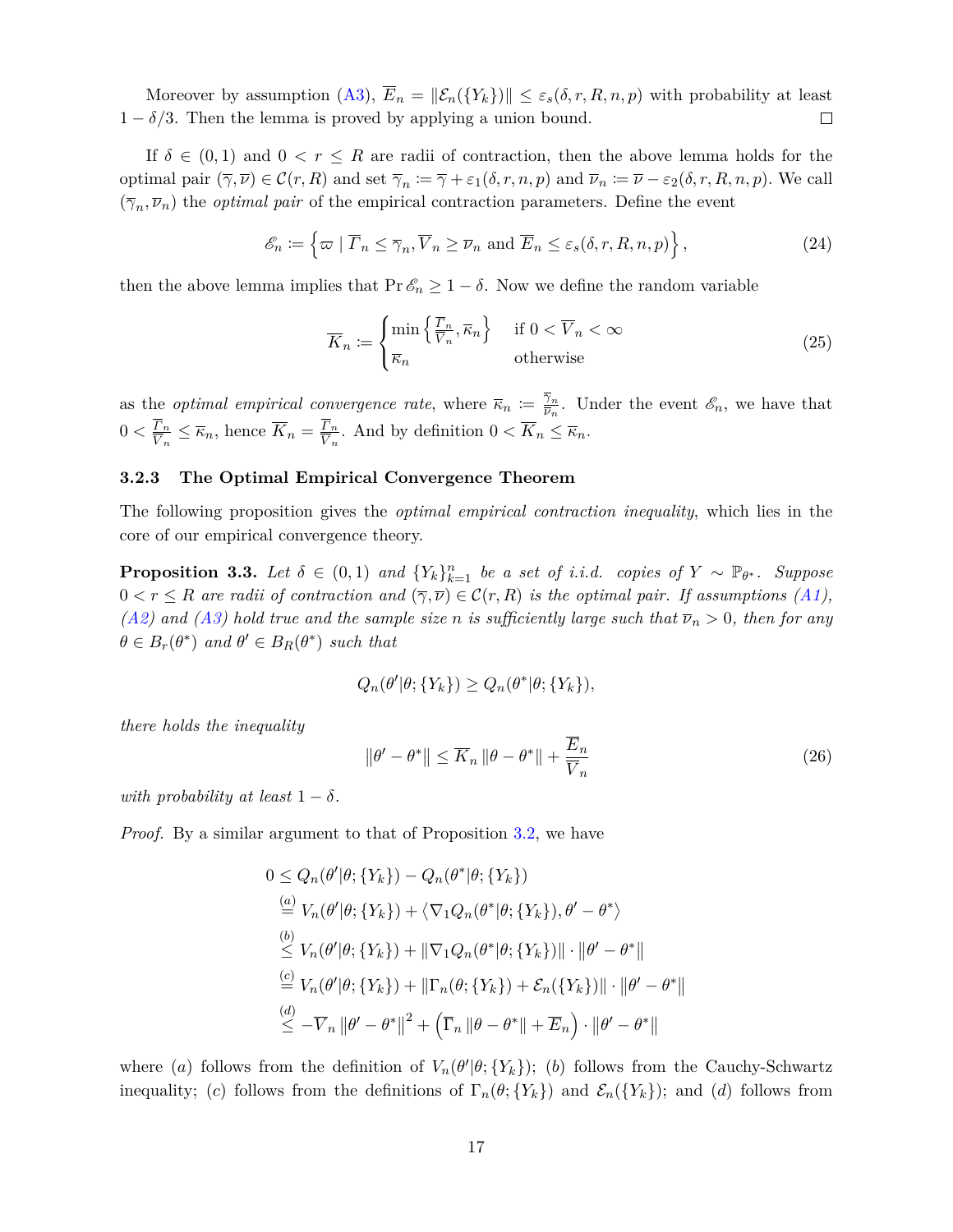the definition of the random variables  $\overline{\Gamma}_n$ ,  $\overline{V}_n$  and  $\overline{E}_n$ . Conditioning on the event  $\mathscr{E}_n$ , we have  $\overline{V}_n \geq \overline{\nu}_n > 0$ , then we can perform the division by  $\overline{V}_n$  on both sides of above inequality, and obtain the desired result. □

*Remark.* Since  $\varepsilon_2(\delta, r, R, n, p) \to 0$  as  $n \to \infty$ , we have  $\overline{\nu}_n = \overline{\nu} - \varepsilon_2(\delta, r, R, n, p) > 0$  when *n* is sufficiently large.

Before we state the main theorem, we prove one more technical lemma for an event bound.

<span id="page-17-2"></span>**Lemma 3.3.** Let  $\delta \in (0,1)$  and  $\{Y_k\}_{k=1}^n$  be a set of i.i.d. copies of  $Y \sim \mathbb{P}_{\theta^*}$ . Suppose  $0 < r \leq R$ *are radii of contraction and*  $(\overline{\gamma}, \overline{\nu}) \in \mathcal{C}(r, R)$  *is the optimal pair. If assumptions [\(A1\)](#page-14-0), [\(A2\)](#page-14-1) and [\(A3\)](#page-14-2) hold true and the sample size n is sufficiently large such that*

<span id="page-17-1"></span>
$$
\varepsilon_s(\delta, r, R, n, p) + r\varepsilon_1(\delta, r, n, p) + r\varepsilon_2(\delta, r, R, n, p) < r\left(\overline{\nu} - \overline{\gamma}\right),\tag{27}
$$

 $then \mathscr{E}_n \subseteq \left\{\varpi \mid \overline{E}_n < r\left(\overline{V}_n - \overline{\Gamma}_n\right)\right\}.$ 

*Proof.* By definition [\(24\)](#page-16-0), under the event  $\mathscr{E}_n$ , we have  $\overline{\Gamma}_n \leq \overline{\gamma}_n = \overline{\gamma} + \varepsilon_1(\delta, r, n, p), \ \overline{V}_n \geq \overline{\nu}_n =$  $\overline{\nu}$  −  $\varepsilon_2(\delta, r, R, n, p)$  and  $\overline{E}_n \leq \varepsilon_s(\delta, r, R, n, p)$ , then simple calculation yields that

$$
\overline{E}_n \leq \varepsilon_s(\delta, r, R, n, p) \stackrel{(a)}{<} r(\overline{\nu} - \overline{\gamma}) - r\varepsilon_1(\delta, r, n, p) - r\varepsilon_2(\delta, r, R, n, p) \n= r(\overline{\nu} - \varepsilon_2(\delta, r, R, n, p) - (\overline{\gamma} + \varepsilon_1(\delta, r, n, p))) \n= r(\overline{\nu}_n - \overline{\gamma}_n) \leq r(\overline{V}_n - \overline{\Gamma}_n)
$$

where (*a*) follows from assumption [\(27\)](#page-17-1) and the result is proved.

*Remark.* We note [\(27\)](#page-17-1) implies that  $\overline{\nu}_n = \overline{\nu} - \varepsilon_2(\delta, r, R, n, p) > \overline{\gamma}_n + \frac{1}{r}$  $\frac{1}{r}\varepsilon_s(\delta,r,R,n,p) > 0.$ 

Now we state and prove the main theorem.

<span id="page-17-0"></span>**Theorem 3.2** (Optimal Empirical Convergence Theorem). Let  $\delta \in (0,1)$  and  $\{Y_k\}_{k=1}^n$  be a set *of i.i.d. copies of*  $Y \sim \mathbb{P}_{\theta^*}$ *. Suppose*  $0 < r \leq R$  *are radii of contraction and*  $(\overline{\gamma}, \overline{\nu}) \in \mathcal{C}(r, R)$  *is the optimal pair. If assumptions [\(A1\)](#page-14-0), [\(A2\)](#page-14-1) and [\(A3\)](#page-14-2) hold true and the sample size n is sufficiently large such that*

<span id="page-17-4"></span>
$$
\varepsilon_s(\delta, r, R, n, p) + r \varepsilon_1(\delta, r, n, p) + r \varepsilon_2(\delta, r, R, n, p) < r(\overline{\nu} - \overline{\gamma}),\tag{28}
$$

 $\Box$ 

*then given an initial point*  $\Theta_n^0 \in B_r(\theta^*)$ , the empirical EM sequence  $\{\Theta_n^t\}_{t\geq 0}$  such that

$$
\Theta_n^{t+1} \in \arg \max \{ Q_n(\Theta' | \Theta_n^t; \{Y_k\}) \mid \Theta' \in B_R(\theta^*) \} \text{ for } t \ge 0
$$

*satisfies the inequality*

<span id="page-17-3"></span>
$$
\left\|\Theta_n^t - \theta^*\right\| \le \left(\overline{K}_n\right)^t \left\|\Theta_n^0 - \theta^*\right\| + \frac{E_n}{\overline{V}_n - \overline{\Gamma}_n}
$$
\n(29)

*with probability at least*  $1 - \delta$ *.* 

*Proof.* By Lemma [3.2](#page-15-2) we have  $Pr \mathscr{E}_n \geq 1 - \delta$ , where

$$
\mathcal{E}_n = \left\{ \varpi \mid \overline{\varGamma}_n \le \overline{\gamma}_n, \overline{V}_n \ge \overline{\nu}_n \text{ and } \overline{E}_n \le \varepsilon_s(\delta, r, R, n, p) \right\}. \tag{30}
$$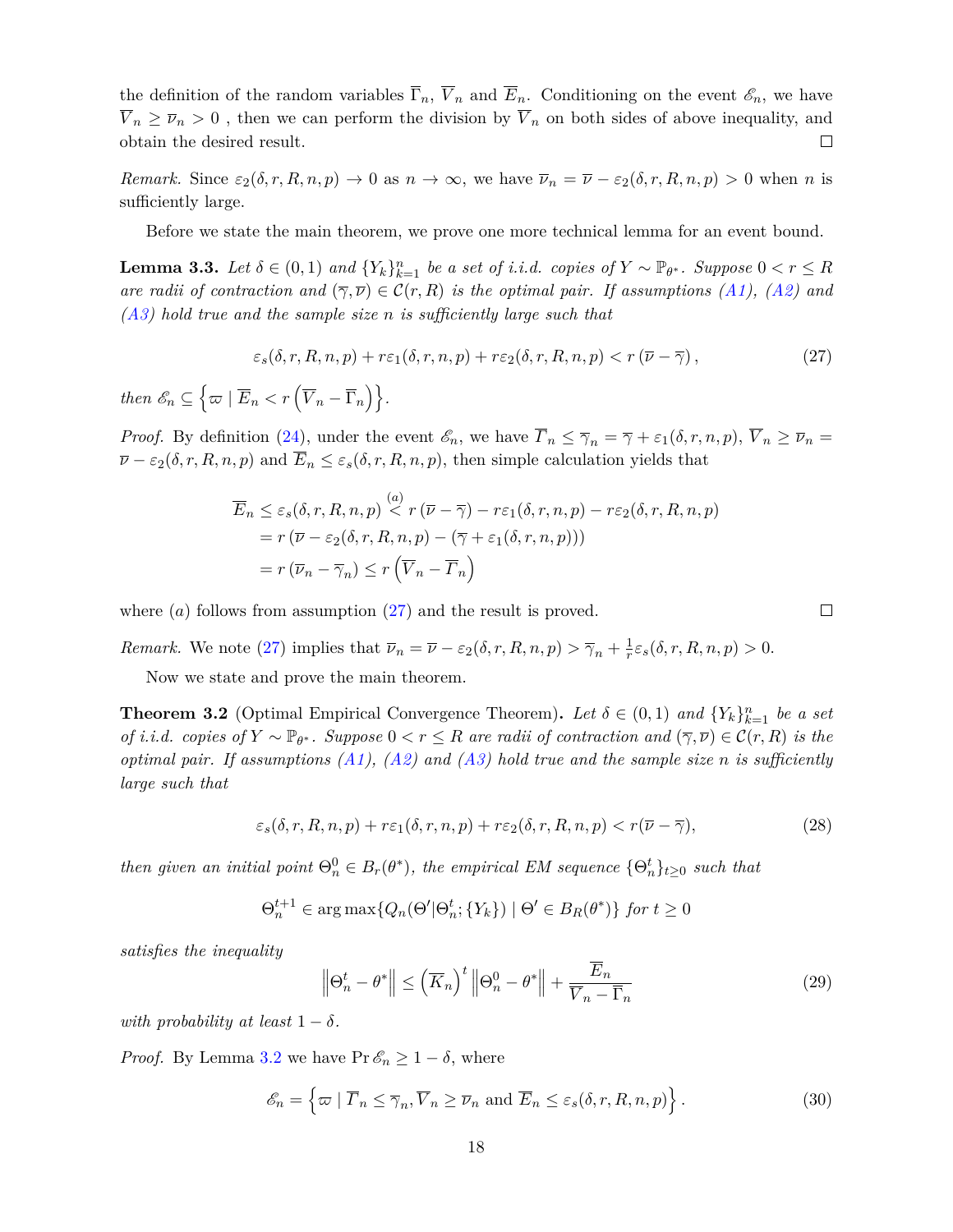Conditioning on this event and by Lemma [3.3,](#page-17-2) we have  $\overline{K}_n = \frac{\Gamma_n}{\overline{V}}$  $\frac{\Gamma_n}{\overline{V}_n} \leq \overline{\kappa}_n < 1$  and  $\overline{E}_n <$  $r(\overline{V}_n - \overline{\Gamma}_n)$ . Now we claim that: *for*  $t \in \mathbb{N}$ *, the empirical EM sequence satisfies* 

<span id="page-18-0"></span>
$$
\left\|\Theta_n^{t+1} - \theta^*\right\| \le \overline{K}_n \left\|\Theta_n^t - \theta^*\right\| + \frac{E_n}{\overline{V}_n}.\tag{31}
$$

We prove this claim by induction. Note  $\Theta_n^0 \in B_r(\theta^*)$  and  $\Theta_n^1 \in B_R(\theta^*)$  by definition, and since  $Q_n(\Theta_n^1 | \Theta_n^0; \{Y_k\}) \geq Q_n(\theta^* | \Theta_n^0; \{Y_k\})$  and  $\overline{\nu}_n > 0$ , it follows from Proposition [3.3](#page-16-1) that

$$
\left\|\Theta_n^1 - \theta^*\right\| \le \overline{K}_n \left\|\Theta_n^0 - \theta^*\right\| + \frac{\overline{E}_n}{\overline{V}_n} \text{ and } \left\|\Theta_n^1 - \theta^*\right\| < \frac{\overline{\Gamma}_n}{\overline{V}_n} \cdot r + \frac{\overline{E}_n}{\overline{V}_n} < r
$$

under the event  $\mathscr{E}_n$ . Hence [\(31\)](#page-18-0) holds for  $t = 0$  and  $\Theta_n^1 \in B_r(\theta^*).$ 

Now assume [\(31\)](#page-18-0) holds for  $t \geq 0$  and  $\Theta_n^{t+1} \in B_r(\theta^*)$ , then for

$$
\Theta_n^{t+2} \in \arg \max \{ Q_n(\Theta' | \Theta_n^{t+1}; \{ Y_k \}) \mid \Theta' \in B_R(\theta^*) \},
$$

we have  $\Theta_n^{t+2} \in B_R(\theta^*)$  and  $Q_n(\Theta_n^{t+2}|\Theta_n^{t+1}; \{Y_k\}) \geq Q_n(\theta^*|\Theta_n^{t+1}; \{Y_k\})$ . Then by Proposition [3.3,](#page-16-1)

$$
\left\|\Theta_n^{t+2} - \theta^*\right\| \le \overline{K}_n \left\|\Theta_n^{t+1} - \theta^*\right\| + \frac{\overline{E}_n}{\overline{V}_n} \text{ and } \left\|\Theta_n^{t+2} - \theta^*\right\| < \frac{\overline{\Gamma}_n}{\overline{V}_n} \cdot r + \frac{\overline{E}_n}{\overline{V}_n} < r
$$

under the event  $\mathscr{E}_n$ . Hence [\(31\)](#page-18-0) holds for  $t+1$  and  $\Theta_n^{t+2} \in B_r(\theta^*)$ . We conclude that (31) holds for all  $t \in \mathbb{N}$  and the claim is proved.

Now it remains to show  $(29)$ . We proceed by induction again. It clearly holds for  $t = 0$ ; assume it holds for  $t \geq 0$ , then by [\(31\)](#page-18-0) and the induction hypothesis,

$$
\|\Theta_n^{t+1} - \theta^*\| \le \overline{K}_n \|\Theta_n^t - \theta^*\| + \frac{\overline{E}_n}{\overline{V}_n}
$$
  

$$
\le \overline{K}_n \left( \left( \overline{K}_n \right)^t \|\Theta_n^0 - \theta^*\| + \frac{\overline{E}_n}{\overline{V}_n - \overline{\Gamma}_n} \right) + \frac{\overline{E}_n}{\overline{V}_n}
$$
  

$$
= \left( \overline{K}_n \right)^{t+1} \|\Theta_n^0 - \theta^*\| + \frac{\overline{E}_n}{\overline{V}_n - \overline{\Gamma}_n}.
$$

Hence it holds for  $t + 1$  and by induction it holds for all  $t \in \mathbb{N}$  and the proof is complete.  $\Box$ 

*Remark.* In view of definition [\(23\)](#page-15-3), the random variables  $\overline{r}_n, \overline{V}_n$  and hence  $\overline{K}_n$  are data-adaptive. For each realization  $\{y_k\}_{k=1}^n$  of i.i.d. copies  $\{Y_k\}_{k=1}^n$  of  $Y \sim \mathbb{P}_{\theta^*}$ , the above theorem produces a realization  $k_n$  of the optimal empirical convergence rate  $\overline{K}_n$ . The sample EM sequence constructed from the realization  $Q_n(\theta'|\theta; \{y_k\})$  converges geometrically at the rate of  $k_n$ . Hence  $\overline{K}_n$  quantitatively characterizes the propagation of the randomness from the underlying data generating distribution  $\mathbb{P}_{\theta^*}$  to the convergence rate of the empirical EM sequence.

*Remark.* Under the event  $\mathscr{E}_n$ , we have  $\overline{\Gamma}_n \leq \overline{\gamma}_n < \gamma_n$ ,  $\overline{V}_n \geq \overline{\nu}_n > \nu_n$  and  $\overline{E}_n \leq \varepsilon_s(\delta, r, R, n, p)$ , hence  $\frac{\overline{E}_n}{\overline{V}_n - \overline{\Gamma}_n} \leq \frac{\varepsilon_s(\delta, r, R, n, p)}{\nu_n - \gamma_n}$  $\frac{\partial \langle r, K, n, p \rangle}{\partial n - \gamma_n}$ . Then [\(29\)](#page-17-3) implies that

<span id="page-18-1"></span>
$$
\left\|\Theta_n^t - \theta^*\right\| \le \left(\overline{K}_n\right)^t \left\|\Theta_n^0 - \theta^*\right\| + \frac{\varepsilon_s(\delta, r, R, n, p)}{\nu_n - \gamma_n} \tag{32}
$$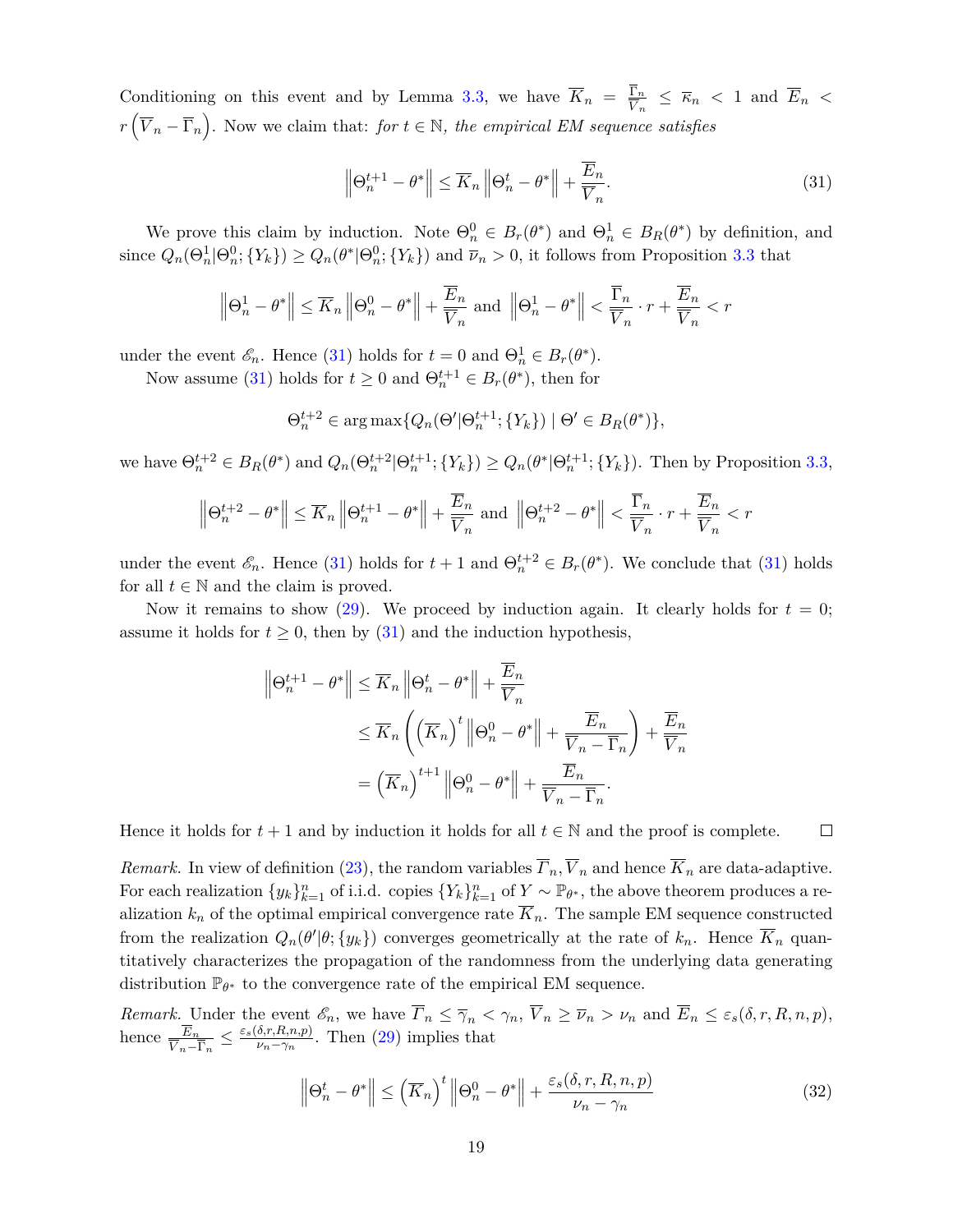with probability at least  $1 - \delta$ . This inequality is sometimes more convenient when we apply the optimal empirical convergence theorem.

We note that since  $\nu_n \to \nu$ ,  $\gamma_n \to \gamma$ ,  $\varepsilon_s(\delta, r, R, n, p) \to 0$  and  $\overline{K}_n \leq \overline{\kappa}_n \setminus \overline{\kappa}$  as the sample size  $n \to \infty$ , then intuitively, the empirical inequality [\(32\)](#page-18-1) "converges" to the oracle inequality in the form [\(21\)](#page-13-3), hence the limit of an empirical EM sequence should give a consistent estimate to *θ* ∗ . Indeed, as a consequence of the self-consistency of the oracle *Q*-function [\(12\)](#page-9-3) and the above observation, we have the following result.

<span id="page-19-0"></span>**Theorem 3.3** (Consistency of the EM algorithm). *Suppose*  $\delta \in (0,1)$  *and*  $0 < r \leq R$  *are radii of contraction,*  $(\gamma, \nu) \in \mathcal{C}(r, R)$ *. If assumptions [\(A1\)](#page-14-0), [\(A2\)](#page-14-1)* and [\(A3\)](#page-14-2) hold true, then there exists *an N* ∈ N *such that whenever the sample size*  $n > N$ *, for each set*  ${Y_k}_{k=1}^n$  *of i.i.d. copies of*  $Y \sim \mathbb{P}_{\theta^*}$  *and the empirical EM sequence*  $\{\Theta_n^t\}_{t\geq 0}$  *therefrom, if*  $\lim_{t\to\infty} \Theta_n^t =: \widetilde{\Theta}_n \in \Omega$  *for each*  $n > N$ *, then* 

<span id="page-19-1"></span>
$$
\left\|\widetilde{\Theta}_n - \theta^*\right\| \le \frac{\varepsilon_s(\delta, r, R, n, p)}{\nu_n - \gamma_n} \tag{33}
$$

*with probability at least*  $1 - \delta$ *. Hence*  $\lim_{n \to \infty} \widetilde{\Theta}_n = \theta^*$  *in probability.* 

*Proof.* Let N be the smallest n such that condition [\(28\)](#page-17-4) holds, then for each  $n > N$ , by Theorem [3.2](#page-17-0) and the fact that  $\overline{K}_n \leq \overline{\kappa}_n < 1$ , the empirical EM sequence  $\{\Theta_n^t\}_{t \geq 0}$  constructed from  $\{Y_k\}_{k=1}^n$ satisfies

$$
\left\|\Theta_n^t - \theta^*\right\| \le \overline{\kappa}_n^t \left\|\Theta_n^0 - \theta^*\right\| + \frac{\varepsilon_s(\delta, r, R, n, p)}{\nu_n - \gamma_n} \text{ for } t \in \mathbb{N},
$$

with probability at least  $1 - \delta$ . Then let  $t \to \infty$  in the above inequality and notice  $\Theta_n^t \to \widetilde{\Theta}_n$  as  $t \to \infty$ , we obtain [\(33\)](#page-19-1). Since for  $\delta > 0$ ,  $\varepsilon_s(\delta, r, R, n, p) \to 0$  and  $\nu_n - \gamma_n \to \nu - \gamma > 0$  as  $n \to \infty$ , it follows from [\(33\)](#page-19-1) that  $\lim_{n\to\infty} \tilde{\Theta}_n = \theta^*$  in probability. □

*Remark.* The classical work of Wu [\[40\]](#page-54-0) proved that, under the unimodal assumption and other regularity conditions on the log-likelihood function, the sample EM sequence converges to the MLE. In this case, the statistical consistency of the EM algorithm can be guaranteed by that of the MLE. Balakrishnan et al. [\[1\]](#page-52-3) obtained convergence results of the sample EM sequence to the statistical error ball of the true population parameter  $\theta^*$  in canonical models, which implies the statistical consistency of the sample EM sequences in these cases. In their work, the statistical error is characterized by the following deviation bound

$$
\sup_{\theta \in B_r(\theta^*)} \|M_n(\theta) - M(\theta)\| \le \varepsilon_M^{\text{unif}}(n, \delta).
$$

In the general case, we do not know whether this uniform deviation can be bounded by an infinitesimal  $\varepsilon_M^{\text{unif}}(n,\delta)$  as the sample size  $n \to \infty$ , since it may not necessarily be true that the sample *M*-operator  $M_n(\theta)$  is the empirical mean and the population *M*-operator  $M(\theta)$  is the corresponding population mean.

In our theory, the statistical error is characterized by the norm of the empirical mean  $\mathcal{E}_n({Y_k})$ of  $\mathcal{E}(Y_k) = \nabla_1 Q(\theta^* | \theta^*; Y_k)$  for  $1 \leq k \leq n$ . Since  $\mathbb{E}_{\theta^*} \mathcal{E}(Y) = \nabla_1 Q_*(\theta^* | \theta^*) = 0$  by the self-consistency [\(7\)](#page-9-2), it is then guaranteed that  $\|\mathcal{E}_n({Y_k})\| \leq \varepsilon_s(\delta, r, R, n, p) \to 0$  as  $n \to \infty$ . Hence the above theorem gives a theoretical guarantee for the consistency of the limit point  $\Theta_n$  of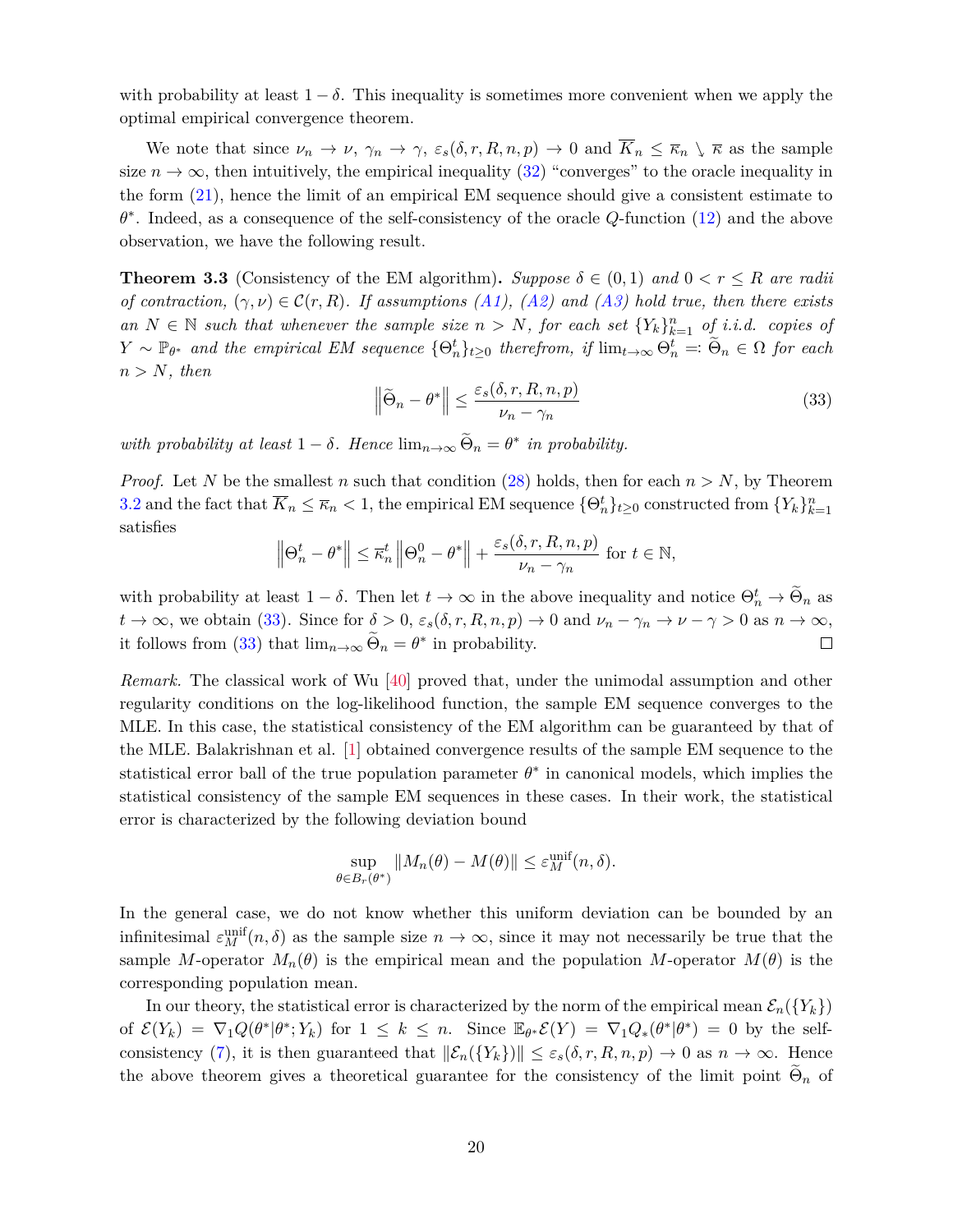the empirical EM sequence not only for canonical models but also for the general case, and  $\varepsilon_s(\delta, r, R, n, p)$  is exactly the convergence rate of the statistical error of the empirical EM sequence.

*Remark.* We do not claim  $\Theta_n$  as an MLE or stationary point of a log-likelihood function. Instead, we believe any point within the statistical error ball of  $\theta^*$  serves equivalently as a consistent estimate. In practical applications, we do not even need the *well-defined* convergence of the empirical EM sequence  $\{\Theta_n^t\}_{t\geq 0}$  to some point  $\widetilde{\Theta}_n \in \Omega$ . Indeed, by [\(32\)](#page-18-1) when the number of iterations *T* is sufficiently large, the optimization error would be so small that any point  $\Theta_n^t$  for  $t \geq T$  is almost within the statistical precision to  $\theta^*$ .

#### **3.2.4 The Optimal Rate Convergence Theorem**

Now we prove a non-asymptotic concentration bound for the optimal empirical convergence rate  $\overline{K}_n$  on the optimal oracle convergence rate  $\overline{\kappa}$ , which then implies that  $\overline{K}_n \to \overline{\kappa}$  in probability as the sample size  $n \to \infty$ .

We first characterize the concentration property of the empirical contraction parameters on their population versions, which is the following result on *concentration of contraction parameters.*

<span id="page-20-0"></span>**Proposition 3.4.** *Suppose assumptions [\(A1\)](#page-14-0), [\(A2\)](#page-14-1) and [\(A3\)](#page-14-2) hold true,*  $\delta \in (0,1)$  *and that*  $\mathcal{G}(r) \times \mathcal{V}(r,R) \neq \emptyset$ , then

$$
\left|\overline{r}_n - \overline{\gamma}\right| \leq \varepsilon_1(\delta, r, n, p) \text{ and } \left|\overline{V}_n - \overline{\nu}\right| \leq \varepsilon_2(\delta, r, R, n, p)
$$

*with probability at least*  $1 - \delta$ *.* 

*Proof.* In view of Lemma [3.2,](#page-15-2) for given  $(\gamma, \nu) \in \mathcal{G}(r) \times \mathcal{V}(r, R) \neq \emptyset$ , we have

$$
\overline{\Gamma}_n \le \gamma_n < +\infty
$$
 and  $\overline{V}_n \ge \nu_n > -\infty$ 

with probability at least  $1 - \delta$ . Conditioning on this event and by [\(17\)](#page-10-4) and [\(23\)](#page-15-3), we have

$$
\left| \overline{\Gamma}_n - \overline{\gamma} \right| \stackrel{(a)}{\leq} \sup \left\{ \left| \frac{\left\| \Gamma_n(\theta; \{Y_k\}) \right\|}{\left\| \theta - \theta^* \right\|} - \frac{\left\| \mathbb{E}_{\theta^*} \Gamma(\theta; Y) \right\|}{\left\| \theta - \theta^* \right\|} \right| \mid \theta \in B_r^{\times}(\theta^*) \right\}
$$
  

$$
\leq \sup \left\{ \frac{\left\| \Gamma_n(\theta; \{Y_k\}) - \mathbb{E}_{\theta^*} \Gamma(\theta; Y) \right\|}{\left\| \theta - \theta^* \right\|} \mid \theta \in B_r^{\times}(\theta^*) \right\}
$$
  

$$
\leq \varepsilon_1(\delta, r, n, p),
$$

where  $(a)$  $(a)$  $(a)$  follows from Lemma  $E.1(a)$  $E.1(a)$ . Similarly, by  $(18)$  and  $(23)$ , we have

$$
\left| \overline{V}_{n} - \overline{\nu} \right| \stackrel{(a)}{\leq} \sup \left\{ \left| \frac{\mathbb{E}_{\theta^{*}} V(\theta' | \theta)}{\|\theta' - \theta^{*}\|^{2}} - \frac{V_{n}(\theta' | \theta)}{\|\theta' - \theta^{*}\|^{2}} \right| \mid (\theta', \theta) \in B_{R}^{\times}(\theta^{*}) \times B_{r}(\theta^{*}) \right\}
$$

$$
= \sup \left\{ \frac{\left| \mathbb{E}_{\theta^{*}} V(\theta' | \theta) - V_{n}(\theta' | \theta) \right|}{\|\theta' - \theta^{*}\|^{2}} \mid (\theta', \theta) \in B_{R}^{\times}(\theta^{*}) \times B_{r}(\theta^{*}) \right\}
$$

$$
\leq \varepsilon_{2}(\delta, r, R, n, p),
$$

where  $(a)$  follows from Lemma  $E(1(b))$ , and the proof is complete.

Now we state and prove the concentration theorem.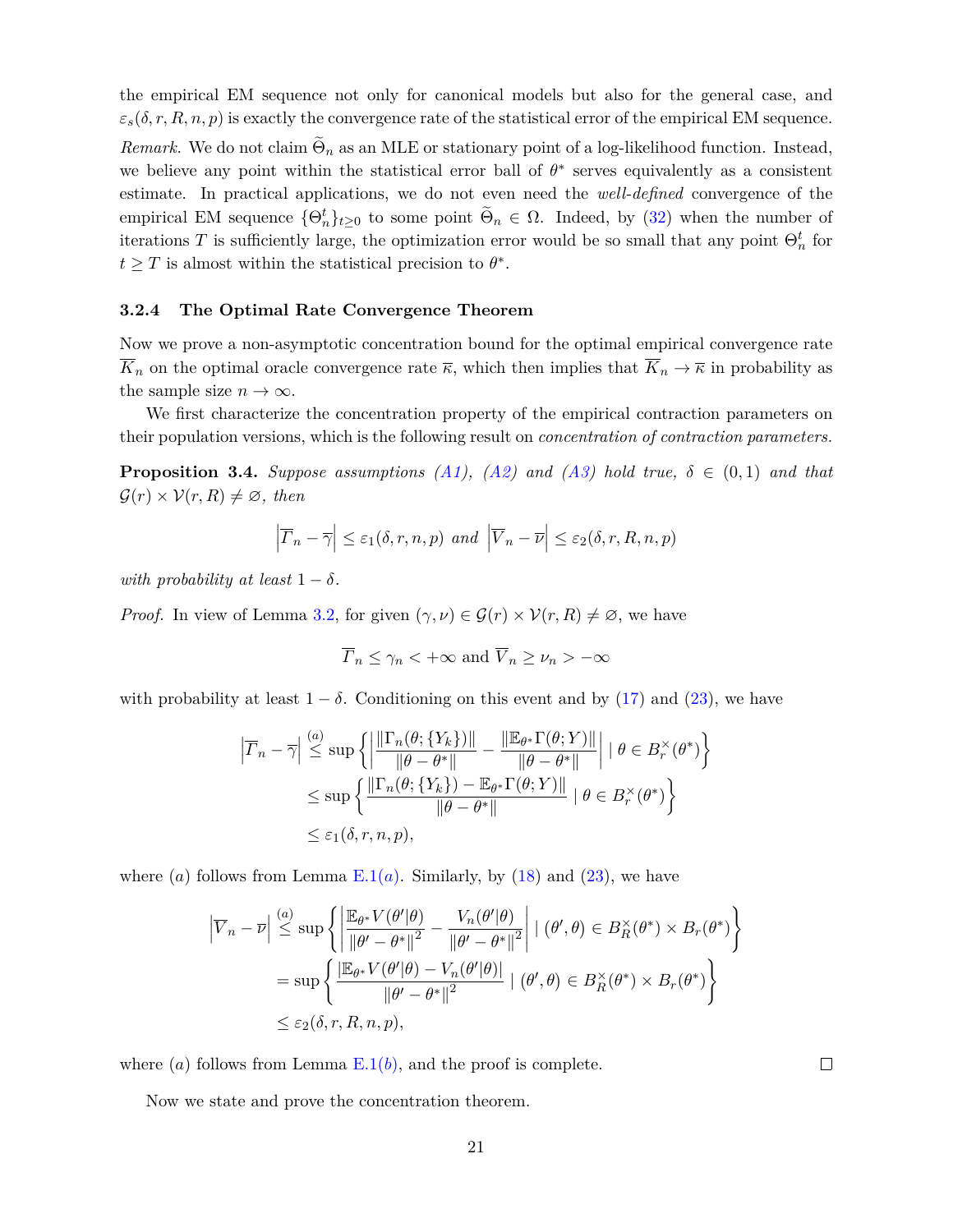<span id="page-21-0"></span>**Theorem 3.4** (Optimal Rate Convergence Theorem)**.** *Suppose assumptions [\(A1\)](#page-14-0), [\(A2\)](#page-14-1) and [\(A3\)](#page-14-2) hold true,*  $\delta \in (0,1)$  *and*  $0 < r \leq R$  *are radii of contraction, let*  $(\overline{\gamma}, \overline{\nu}) \in C(r, R)$  *be the optimal pair of the oracle convergence. If the sample size n is sufficiently large such that*  $\varepsilon_2(\delta, r, R, n, p) < \frac{1}{2}$  $rac{1}{2}\overline{\nu}$ , *then*

<span id="page-21-2"></span>
$$
\left|\overline{K}_n - \overline{\kappa}\right| \le \frac{2}{\overline{\nu}}\left(\varepsilon_1(\delta, r, n, p) + \overline{\kappa}\varepsilon_2(\delta, r, R, n, p)\right) \tag{34}
$$

*with probability at least*  $1 - \delta$ *. Hence*  $\overline{K}_n \to \overline{\kappa}$  *in probability as*  $n \to \infty$ *.* 

*Proof.* In view of Proposition [3.4,](#page-20-0) we have  $|\overline{T}_n - \overline{\gamma}| \leq \varepsilon_1(\delta, r, n, p)$  and  $|\overline{V}_n - \overline{\nu}| \leq \varepsilon_2(\delta, r, R, n, p)$ with probability at least  $1 - \delta$ . Conditioning on this event, we have

$$
\left| \overline{K}_n - \overline{\kappa} \right| = \frac{\left| \left( \overline{\Gamma}_n - \overline{\gamma} \right) \overline{\nu} + \left( \overline{\nu} - \overline{V}_n \right) \overline{\gamma} \right|}{\overline{V}_n \overline{\nu}} \le \frac{1}{\overline{V}_n} \left( \left| \overline{\Gamma}_n - \overline{\gamma} \right| + \frac{\overline{\gamma}}{\overline{\nu}} \left| \overline{\nu} - \overline{V}_n \right| \right) \le \frac{1}{\overline{V}_n} \left( \varepsilon_1(\delta, r, n, p) + \overline{\kappa} \varepsilon_2(\delta, r, R, n, p) \right),
$$

and since  $\overline{V}_n \geq \overline{\nu} - \varepsilon_2(\delta, r, R, n, p) > \frac{1}{2}$  $\frac{1}{2}\overline{\nu}$ , the bound [\(34\)](#page-21-2) follows. Moreover for  $\delta > 0$ , we have  $\varepsilon_1(\delta, r, n, p) \to 0$  and  $\varepsilon_2(\delta, r, R, n, p) \to 0$  as  $n \to \infty$ , it follows from [\(34\)](#page-21-2) that  $\lim_{n \to \infty} \overline{K}_n = \overline{\kappa}$  in probability.  $\Box$ 

<span id="page-21-3"></span>In view of definition [\(25\)](#page-16-2) and the theorem above,  $\overline{K}_n$  is upper bounded by  $\overline{\kappa}_n$  and concentrated on the optimal oracle convergence rate  $\bar{\kappa} < \bar{\kappa}_n$ . The relationship of the real numbers  $\bar{\kappa}_n$ ,  $\bar{\kappa}$  and the random variable  $\overline{K}_n$  can be illustrated in the following schematic diagram,



Figure 2: Concentration and upper bound of  $\overline{K}_n$ 

where  $\varepsilon \to 0$  and  $\overline{\kappa}_n \setminus \overline{\kappa}$  as  $n \to \infty$ , hence the distribution of the random variable  $\overline{K}_n$  collapses on  $\bar{\kappa}$  when the sample size *n* is sufficiently large.

# <span id="page-21-1"></span>**4 Applications to Canonical Models**

In this section, we apply our theory to the EM algorithm on three canonical models: the Gaussian Mixture Model, the Mixture of Linear Regressions and the Regression with Missing Covariates to obtain specific results for these models.

**Notations** The following notations are used throughout this section:

- We use  $c, C, C_1, C_2, C_3 \cdots$  to denote a numerical constant.
- For  $\theta^* \neq 0$ , let  $\eta \coloneqq \frac{\|\theta^*\|}{\sigma}$ *σ*<sup> $\frac{g^{*}}{\sigma}$  be the *signal to noise ratio* (SNR). Let  $\omega := \frac{r}{\|\theta\|}$ </sup>  $\frac{r}{\|\theta^*\|}$  be the *relative contraction radius* (RCR) and let  $K \coloneqq \sigma + ||\theta^*|| = \sigma(1 + \eta)$ .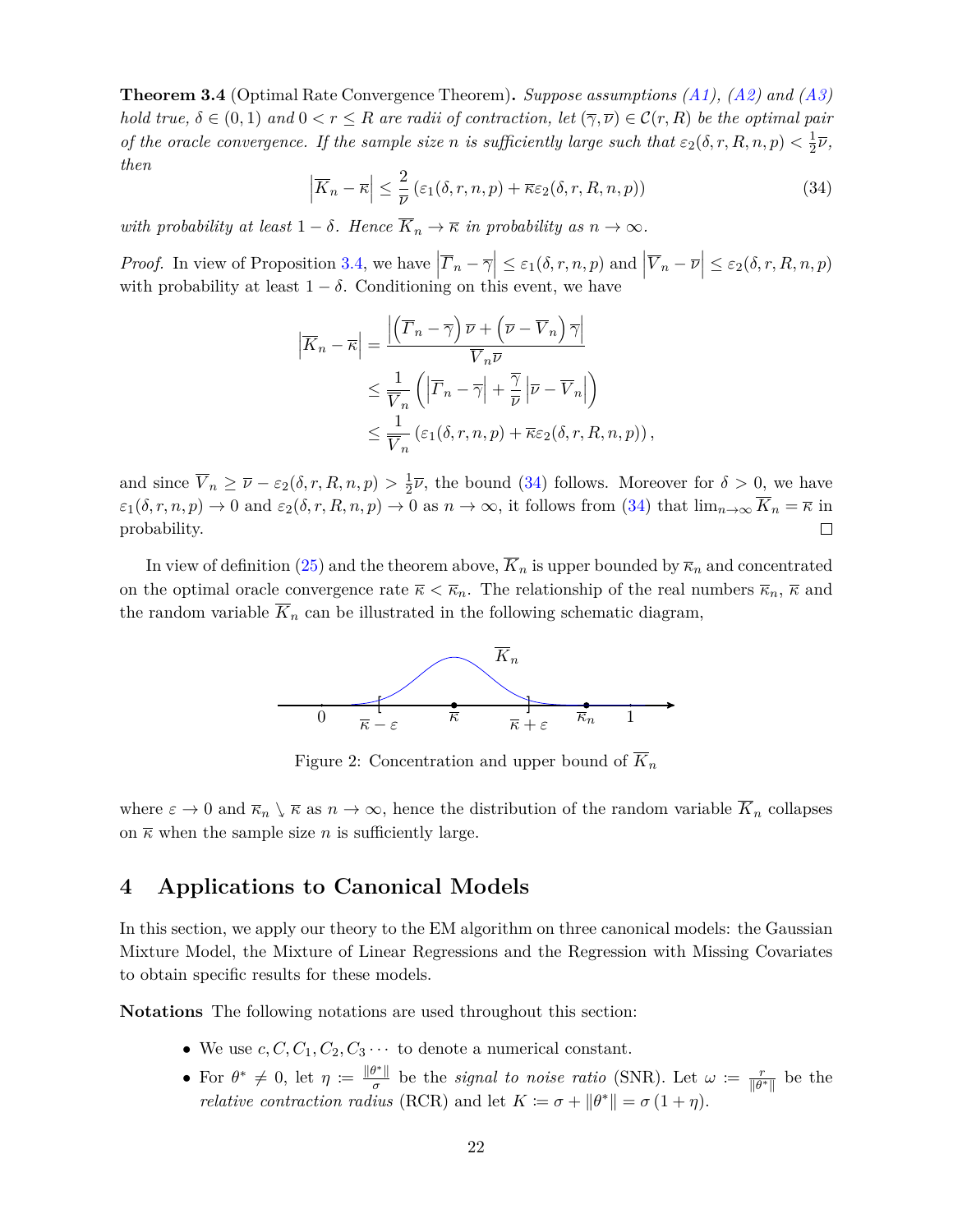- Let  $L = \mathcal{N}_{\frac{1}{2}} (\mathbb{S}^{p-1}) < 5^p$  be the  $\frac{1}{2}$ -covering number of  $\mathbb{S}^{p-1}$ . (see Section [E.2\)](#page-49-0)
- Let  $\phi(x; \mu, \Sigma)$  be the density function of the multivariate normal distribution  $\mathcal{N}(\mu, \Sigma)$ , where  $\mu \in \mathbb{R}^p$  and  $\Sigma \in \mathbb{R}^{p \times p}$ .

#### <span id="page-22-0"></span>**4.1 Gaussian Mixture Model**

Consider the balanced symmetric Gaussian mixture model

$$
Y = Z \cdot \theta^* + W,
$$

where *Z* is a Rademacher random variable,  $W \sim \mathcal{N}(0, \sigma^2 I_p)$  is the Gaussian noise with variance  $\sigma^2$  and  $\theta^* \in \mathbb{R}^p$  ( $p \geq 1$ ). Suppose *Y* is observed and *Z* is a latent variable, the complete joint density of (*Y, Z*) is

$$
f_{\theta^*}(y, z) = \frac{1}{2}\phi(y - z \cdot \theta^*; 0, \sigma^2 I_p),
$$

and marginalization over *Z* gives the density of *Y* as a Gaussian mixture

$$
g_{\theta^*}(y) = \frac{1}{2}\phi(y - \theta^*; 0, \sigma^2 I_p) + \frac{1}{2}\phi(y + \theta^*; 0, \sigma^2 I_p).
$$

Suppose a set of i.i.d. realizations  $\{y_k\}_{k=1}^n$  of *Y* are observed from the mixture density, the goal is to estimate the unknown true population parameter  $\theta^* \in \Omega \subseteq \mathbb{R}^p$ , while the variance  $\sigma^2$ is assumed known.

Standard calculation of the EM algorithm yields the stochastic *Q*-function

$$
Q(\theta'|\theta; y) = -\frac{1}{2\sigma^2} \left( w_{\theta}(y) \|y - \theta'\|^2 + (1 - w_{\theta}(y)) \|y + \theta'\|^2 \right) - \log 2 \left( \sqrt{2\pi} \sigma \right)^p
$$

where  $w_{\theta}(y) \coloneqq \varsigma \left( \frac{2\theta^{\intercal} y}{\sigma^2} \right)$  $\left(\frac{\partial \tau y}{\partial \sigma^2}\right)$ , and  $\varsigma(t) \coloneqq \frac{1}{1+e^{-t}}$  is the logistic function. Then the gradient

$$
\nabla_1 Q(\theta'|\theta; y) = \frac{1}{\sigma^2} \left[ (2w_\theta(y) - 1)y - \theta' \right],
$$

and hence the GRV

$$
\Gamma(\theta;Y) = \nabla_1 Q(\theta^*|\theta;Y) - \nabla_1 Q(\theta^*|\theta^*;Y)
$$
  
= 
$$
\frac{2}{\sigma^2} \left[ w_\theta(Y) - w_{\theta^*}(Y) \right] Y.
$$
 (35)

Since  $Q(\theta'|\theta; y)$  is quadratic in  $\theta'$ , the CRV can be computed as

<span id="page-22-2"></span><span id="page-22-1"></span>
$$
V(\theta'|\theta;Y) = -\frac{1}{2\sigma^2} \left\|\theta' - \theta^*\right\|^2
$$
\n(36)

by Lemma [E.2.](#page-48-3) Then the SEV

$$
\mathcal{E}(Y) = \frac{1}{\sigma^2} \left[ (2w_{\theta^*}(Y) - 1)Y - \theta^* \right]. \tag{37}
$$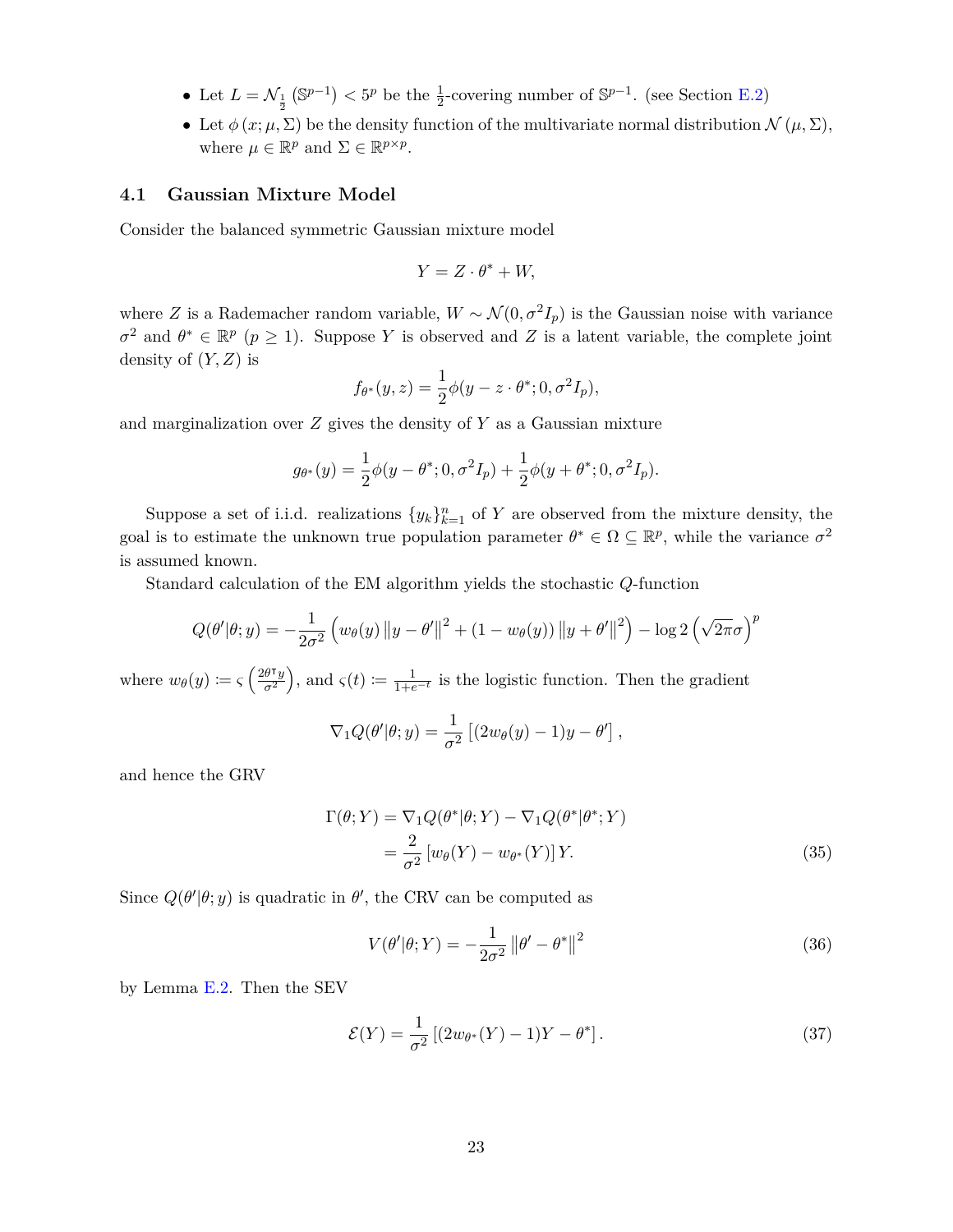## <span id="page-23-0"></span>**4.1.1 Oracle Convergence**

We first characterize the sets  $\mathcal{G}(r)$  and  $\mathcal{V}(r, R)$ . It is clear from [\(36\)](#page-22-1) that

$$
\mathbb{E}_{\theta^*} V(\theta'|\theta;Y) = -\frac{1}{2\sigma^2} ||\theta' - \theta^*||^2,
$$

and hence  $V(r, R) = (0, \overline{\nu}]$ , where  $\overline{\nu} = \frac{1}{2\sigma^2}$  for any  $0 < r \le R$ . As for the set  $\mathcal{G}(r)$  we need to bound

$$
\mathbb{E}_{\theta^*} \Gamma(\theta;Y) = \frac{2}{\sigma^2} \mathbb{E}_{\theta^*} [(w_{\theta}(Y) - w_{\theta^*}(Y))Y].
$$

To this end, we cite the following technical result from [\[1\]](#page-52-3) (Lemma 2).

**Lemma 4.1.** *If*  $\theta^* \neq 0$  *and the signal to noise ratio*  $\eta$  *is sufficiently large, then* 

$$
\left\|\frac{2}{\sigma^2}\mathbb{E}_{\theta^*}\left[(w_{\theta}(Y)-w_{\theta^*}(Y))Y\right]\right\|\leq \gamma(\eta)\left\|\theta-\theta^*\right\| \text{ for } \theta\in B_r(\theta^*),
$$

*where*  $r = \frac{\|\theta^*\|}{4}$  $\frac{\partial^* \mathbb{I}}{4}$  and  $\gamma(\eta) \coloneqq \frac{1}{\sigma^2} e^{-c\eta^2}$ .

Hence for  $r = \frac{\|\theta^*\|}{4}$  $\frac{f^{*}}{4}$ , we have  $\mathcal{G}(r) = [\overline{\gamma}, +\infty)$  where  $\overline{\gamma} \leq \gamma(\eta)$ . It is clear that  $\gamma(\eta) < \overline{\nu} = \frac{1}{2\sigma^2}$ when *η* is sufficiently large. In that case,  $0 < r < +\infty$  are radii of contraction and  $(\gamma(\eta), \overline{\nu}) \in$  $\mathcal{C}(r, +\infty) \neq \emptyset$ . We then apply the oracle convergence theorem to get the following result for the Gaussian Mixture Model.

**Corollary 4.1.** For the Gaussian Mixture Model, if  $\eta$  is sufficiently large such that  $\kappa := 2e^{-c\eta^2}$ 1, then  $0 < r < +\infty$  where  $r = \frac{\|\theta^*\|}{4}$  $\frac{f^{*} \parallel}{4}$ , are radii of contraction. For each pair  $(\gamma(\eta), \frac{1}{2\sigma^2}) \in$  $\mathcal{C}(r, +\infty) \neq \emptyset$  and initial point  $\theta^0 \in B_r(\theta^*)$ , any oracle EM sequence  $\{\theta^t\}_{t \geq 0}$  such that

$$
\theta^{t+1} \in \arg\max_{\theta' \in \Omega} Q_*(\theta'|\theta^t) \text{ for } t \ge 0
$$

*satisfies the inequality*

$$
\left\|\theta^{t} - \theta^{*}\right\| \leq \overline{\kappa}^{t} \left\|\theta^{0} - \theta^{*}\right\|,
$$
\n(38)

*where*  $\overline{\kappa} := \frac{\overline{\gamma}}{\nu} \leq \kappa < 1$ , *is the optimal oracle convergence rate.* 

#### **4.1.2 Empirical Convergence**

For empirical convergence results, we need to find specific forms of the *ε*-bounds in the Assumptions.

<span id="page-23-3"></span>**Lemma 4.2.** *For*  $\delta \in (0,1)$  *and*  $r > 0$ *, if*  $n > c \log(L/\delta)$ *, then*<sup>[3](#page-23-1)</sup>

<span id="page-23-2"></span>
$$
\|\Gamma_n(\theta;\{Y_k\}) - \mathbb{E}_{\theta^*}\Gamma(\theta;Y)\| \le C\frac{K^2}{\sigma^2} \sqrt{\frac{\log(L/\delta)}{n}} \|\theta - \theta^*\| \text{ for } \theta \in B_r(\theta^*)
$$
 (39)

*with probability at least*  $1 - \delta$ *.* 

*Proof.* See Section [A.2.](#page-34-0)

<span id="page-23-1"></span><sup>3</sup>Note  $\log(L/\delta) \leq O(p)$ , see Section [E.2.](#page-49-0)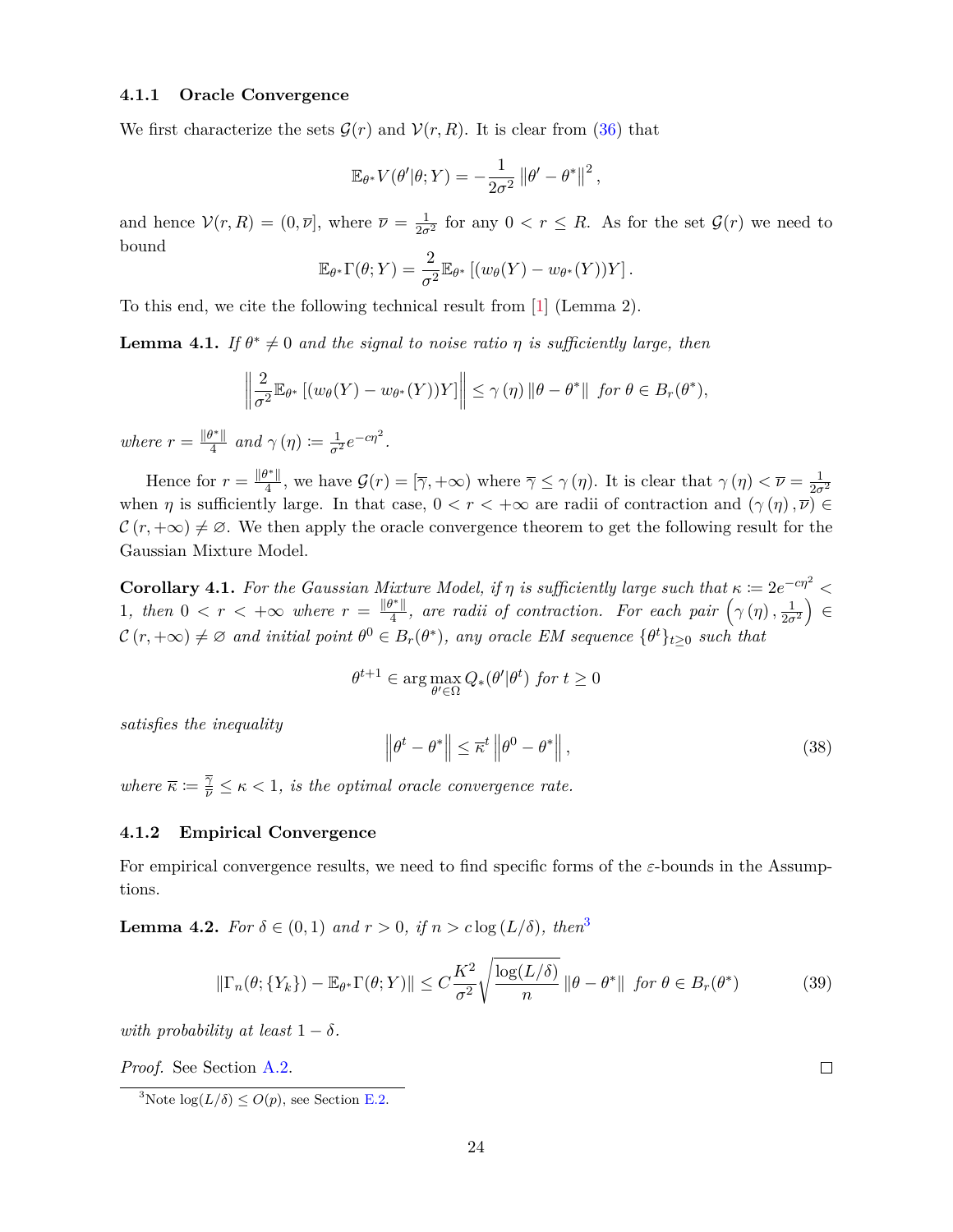Secondly, in view of [\(36\)](#page-22-1) we have

$$
V(\theta'|\theta;Y) = V_n(\theta'|\theta; \{Y_k\}) = \mathbb{E}_{\theta^*} V(\theta'|\theta;Y) = -\frac{1}{2\sigma^2} ||\theta' - \theta^*||^2,
$$
\n(40)

and hence  $\varepsilon_2(\delta, r, R, n, p) = 0$ . Thirdly, for the *ε*-bound on statistical error, we have the following result.

<span id="page-24-2"></span>**Lemma 4.3.** *For*  $\delta \in (0,1)$ *, there holds the inequality* 

<span id="page-24-0"></span>
$$
\|\mathcal{E}_n(\{Y_k\})\| \le C \frac{K}{\sigma^2} \sqrt{\frac{\log(L/\delta)}{n}}\tag{41}
$$

*with probability at least*  $1 - \delta$ *.* 

*Proof.* See Section [A.3.](#page-35-0)

From [\(39\)](#page-23-2) and [\(41\)](#page-24-0) in the above lemmas, it is clear that the Assumptions [\(A1](#page-14-0)∼[A3\)](#page-14-2) are satisfied with the following

$$
\varepsilon_1(\delta, r, n, p) = C_1 \frac{K^2}{\sigma^2} \sqrt{\frac{\log(L/\delta)}{n}}, \quad \varepsilon_2(\delta, r, R, n, p) = 0 \quad \text{and}
$$

$$
\varepsilon_s(\delta, r, R, n, p) = C_2 \frac{K}{\sigma^2} \sqrt{\frac{\log(L/\delta)}{n}}.
$$
(42)

We obtain the following data-adaptive empirical convergence result for the Gaussian Mixture Model.

**Corollary 4.2.** *Suppose*  ${Y_k}_{k=1}^n$  *is a set of i.i.d. copies of the Gaussian mixture*  $Y \sim g_{\theta^*}(y)$ *and*  $\delta \in (0,1)$ *. If*  $\eta$  *is sufficiently large such that*  $\kappa := 2e^{-c\eta^2} < 1$  *and the sample size n satisfies* 

<span id="page-24-1"></span>
$$
n > \frac{\log(L/\delta)}{\left(1 - \kappa\right)^2} \left(C_1 K^2 + C_2 \left(1 + \frac{1}{\eta}\right)\right)^2,\tag{43}
$$

*then for*  $r = \frac{\|\theta^*\|}{4}$  $\frac{d^*}{4}$  and an initial point  $\theta^0 \in B_r(\theta^*)$ , with probability at least  $1 - \delta$ , the empirical *EM sequence*  ${\Theta_n^t}_{t \geq 0}$  *such that* 

$$
\Theta_n^{t+1} \in \arg \max \{ Q_n(\Theta' | \Theta_n^t; \{y_k\} \mid \Theta' \in \mathbb{R}^p) \text{ for } t \ge 0,
$$

*satisfies the inequality*

$$
\left\|\Theta_n^t - \theta^*\right\| \le \left(\overline{K}_n\right)^t \left\|\Theta_n^0 - \theta^*\right\| + \frac{C_3 K}{1 - \kappa_n} \sqrt{\frac{\log(L/\delta)}{n}},\tag{44}
$$

*where the optimal empirical convergence rate*  $\overline{K}_n$  *satisfies that* 

$$
\overline{K}_n \le \kappa + C_4 K^2 \sqrt{\frac{\log(L/\delta)}{n}} < 1 \text{ and } \left| \overline{K}_n - \overline{\kappa} \right| \le C K^2 \sqrt{\frac{\log(L/\delta)}{n}}.
$$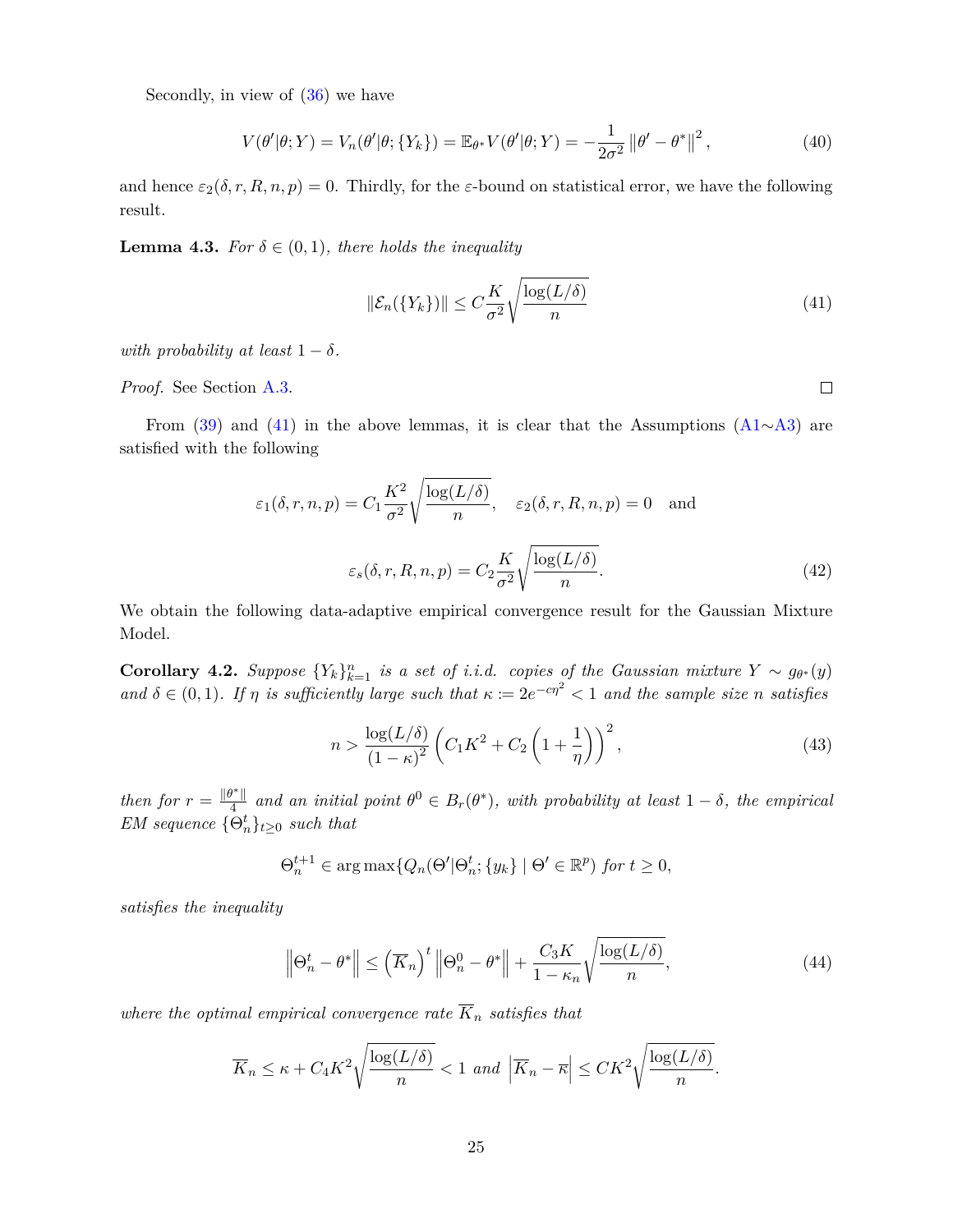*Proof.* We first note condition [\(43\)](#page-24-1) implies the lower bound of *n* in Lemma [4.2.](#page-23-3) Hence to apply the empirical convergence theorem, we only need to verify that

$$
\varepsilon_s(\delta,r,R,n,p) + r \varepsilon_1(\delta,r,n,p) + r \varepsilon_2(\delta,r,R,n,p) < r \left( \overline{\nu} - \gamma(\eta) \right)
$$

holds true whenever *n* satisfies  $(43)$ , but this is trivial.

Then note  $\varepsilon_2(\delta, r, R, n, p) = 0$  and  $\overline{\nu}_n = \frac{1}{2\sigma^2}$ , hence the concentration bound of  $\overline{K}_n$  follows from the optimal rate convergence theorem.  $\Box$ 

#### <span id="page-25-0"></span>**4.2 Mixture of Linear Regressions**

Consider the Mixture of Linear Regressions model with two balanced symmetric components in which the covariate-response  $(Y, X)$  are linked via

<span id="page-25-1"></span>
$$
Y = \langle X, Z \cdot \theta^* \rangle + W,\tag{45}
$$

where *Z* is a Rademacher variable,  $W \sim \mathcal{N}(0, \sigma^2)$  is the Gaussian noise and  $X \sim \mathcal{N}(0, I_p)$  is a Gaussian covariate. Given a set of i.i.d realizations  $\{(y_k, x_k)\}_{k=1}^n$  generated by [\(45\)](#page-25-1), the goal is to estimate the unknown population parameter  $\theta^* \in \mathbb{R}^p$ .

In above setting, we observe the covariate-response pair  $(Y, X)$  while  $Z$  is a latent variable. The complete joint density is

$$
f_{\theta}(y, x, z) = \frac{1}{2}\phi(y - \langle x, z \cdot \theta \rangle; 0, \sigma^2)\phi(x; 0, I_p),
$$

where  $(y, x) \in \mathbb{R} \times \mathbb{R}^p$  and  $z \in \{-1, 1\}$ . Then it is a standard procedure to obtain the stochastic *Q*-function

$$
Q(\theta'|\theta; (y, x)) = -\frac{1}{2\sigma^2} \left( w_{\theta}(y, x) (y - \langle x, \theta' \rangle)^2 + (1 - w_{\theta}(y, x)) (y + \langle x, \theta' \rangle)^2 \right) - \frac{1}{2} ||x||^2 - \log 2 (\sqrt{2\pi}\sigma)^{p+1},
$$

where  $w_{\theta}(y, x) \coloneqq \varsigma \left( \frac{2y \langle x, \theta \rangle}{\sigma^2} \right)$  $\left(\frac{\langle x,\theta\rangle}{\sigma^2}\right)$  and  $\varsigma(t) := \frac{1}{1+e^{-t}}$  is the logistic function. Then the gradient

$$
\nabla_1 Q(\theta'|\theta; (y, x)) = \frac{1}{\sigma^2} \left[ (2w_{\theta}(y, x) - 1)y - \langle x, \theta' \rangle \right] x,
$$

and hence the GRV

$$
\Gamma(\theta; (Y, X)) = \nabla_1 Q(\theta^* | \theta; (Y, X)) - \nabla_1 Q(\theta^* | \theta^*; (Y, X))
$$
  
= 
$$
\frac{2}{\sigma^2} [w_{\theta}(Y, X) - w_{\theta^*}(Y, X)] Y X.
$$
 (46)

Since  $Q(\theta'|\theta; (y, x))$  is quadratic in  $\theta'$ , the CRV can be computed as

<span id="page-25-3"></span><span id="page-25-2"></span>
$$
V(\theta'|\theta; (Y, X)) = -\frac{1}{2\sigma^2}(\theta' - \theta^*)^{\mathsf{T}} XX^{\mathsf{T}}(\theta' - \theta^*)
$$
\n(47)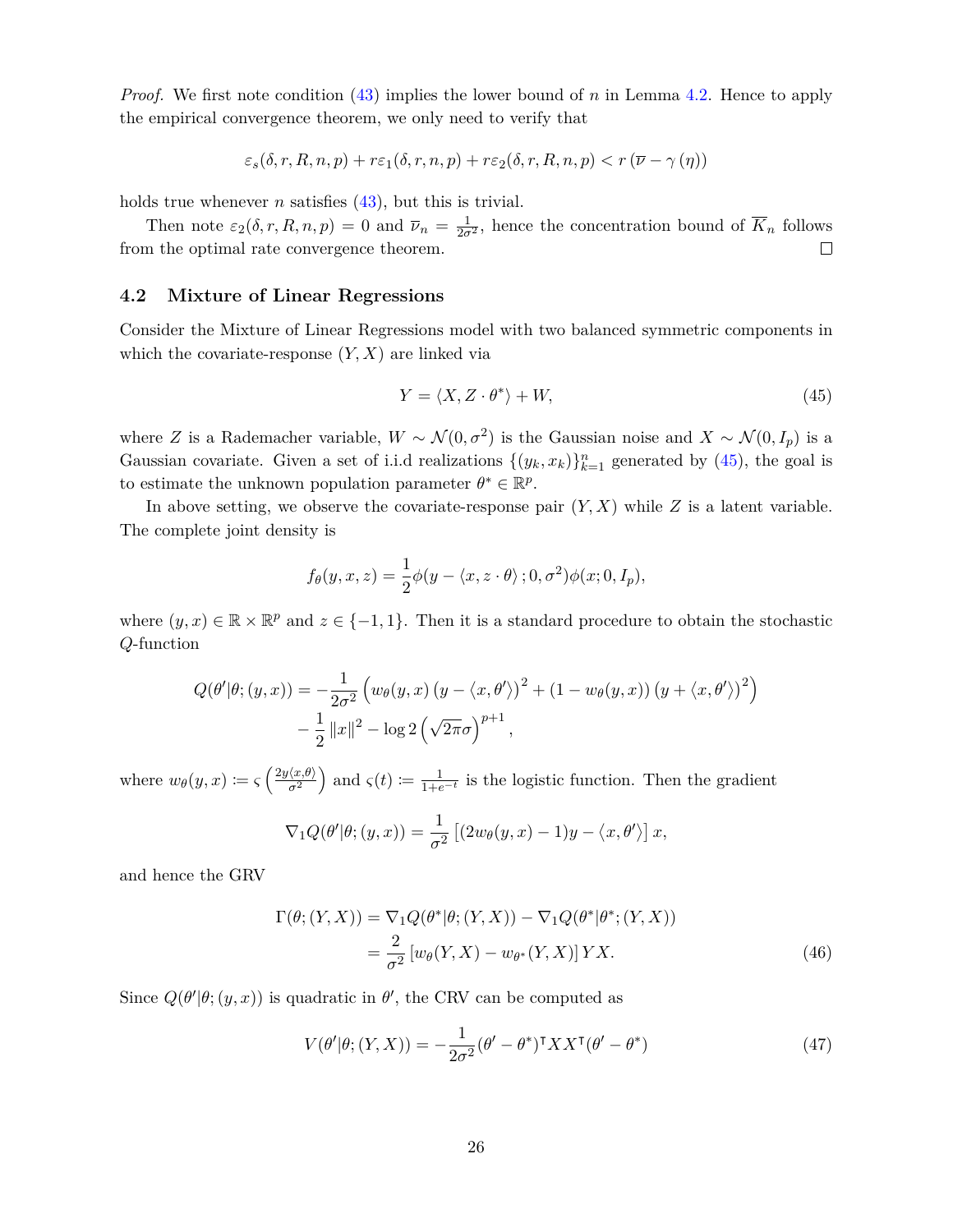by Lemma [E.2.](#page-48-3) Then the SEV

<span id="page-26-3"></span>
$$
\mathcal{E}(Y,X) = \frac{1}{\sigma^2} \left[ (2w_{\theta^*}(Y,X) - 1)Y - \langle X, \theta^* \rangle \right] X. \tag{48}
$$

#### <span id="page-26-0"></span>**4.2.1 Oracle Convergence**

We first characterize the sets  $\mathcal{G}(r)$  and  $\mathcal{V}(r, R)$ . Since  $X \sim \mathcal{N}(0, I_p)$  and by [\(47\)](#page-25-2),

$$
\mathbb{E}_{\theta^*} V(\theta'|\theta; (Y, X)) = -\frac{1}{2\sigma^2} ||\theta' - \theta^*||^2,
$$
\n(49)

hence  $V(r, R) = (0, \overline{\nu}]$ , where  $\overline{\nu} = \frac{1}{2\sigma^2}$  for any  $0 < r \le R$ . As for the set  $\mathcal{G}(r)$  we need to bound

$$
\mathbb{E}_{\theta^*} \Gamma(\theta; (Y, X)) = \frac{2}{\sigma^2} \mathbb{E}_{\theta^*} \left[ \left( w_{\theta}(Y, X) - w_{\theta^*}(Y, X) \right) Y X \right].
$$

To this end, we cite a technical result from [\[41\]](#page-54-2) (Lemma 7 in the Supplement), see also Lemma 3 in [\[1\]](#page-52-3) for an alternative.

 $\textbf{Lemma 4.4.} \ \textit{If} \ \omega \in \left(0, \frac{1}{4}\right)$  $\frac{1}{4}$  and  $r = \omega ||\theta^*||$ , then

$$
\|\mathbb{E}_{\theta^*}\Gamma(\theta;(Y,X))\| \leq \gamma(\omega,\eta) \|\theta - \theta^*\| \text{ for } \theta \in B_r(\theta^*),
$$

*where*  $\gamma(\omega, \eta) \coloneqq \frac{1}{\sigma^2} \left(7.3\omega + \frac{17}{\eta}\right)$  $\frac{17}{\eta}$ ).

Hence  $\mathcal{G}(r) = [\overline{\gamma}, +\infty)$ , where  $\overline{\gamma} \leq \gamma(\omega, \eta)$  for  $r = \omega \|\theta^*\|$  and  $\omega \in (0, \frac{1}{4})$  $\frac{1}{4}$ . It is clear that  $\gamma(\omega, \eta) < \overline{\nu} = \frac{1}{2\sigma^2}$ , when  $\eta$  is sufficiently large and  $\omega$  is sufficiently small. In that case,  $0 < \omega \|\theta^*\| < +\infty$  are radii of contraction and  $(\gamma(\omega, \eta), \overline{\nu}) \in C(\omega \|\theta^*\|, +\infty) \neq \emptyset$ . We then apply the oracle convergence theorem to get the following corollary.

**Corollary 4.3.** For the Mixture of Linear Regressions model, if  $\eta$  is sufficiently large and  $\omega$  is *sufficiently small such that*  $7.3\omega + \frac{17}{\eta} < \frac{1}{2}$  $\frac{1}{2}$ *, then*  $0 < r < +\infty$  where  $r = \omega \|\theta^*\|$  are radii of *contraction. For each pair*  $(\gamma(\omega, \eta), \frac{1}{2\sigma^2}) \in C(r, +\infty)$  *and initial point*  $\theta^0 \in B_r(\theta^*)$ *, any oracle EM sequence*  $\{\theta^t\}_{t\geq 0}$  *such that* 

$$
\theta^{t+1} \in \arg\max_{\theta' \in \Omega} Q_*(\theta'|\theta^t) \text{ for } t \ge 0,
$$

*satisfies the inequality*

$$
\left\|\theta^{t} - \theta^{*}\right\| \leq \overline{\kappa}^{t} \left\|\theta^{0} - \theta^{*}\right\|,
$$
\n(50)

*where*  $\overline{\kappa} := \frac{\overline{\gamma}}{\overline{\nu}} \leq 2\left(7.3\omega + \frac{17}{\eta}\right)$  $\left(\frac{17}{\eta}\right)$  < 1*, is the optimal oracle convergence rate.* 

# **4.2.2 Empirical Convergence**

For empirical convergence results, we need to find specific forms of the *ε*-bounds in the Assumptions.

<span id="page-26-2"></span>**Lemma 4.5.** *For*  $\delta \in (0,1)$  *and*  $r > 0$ *, there holds the inequality* 

<span id="page-26-1"></span>
$$
\|\Gamma_n(\theta;\{(Y_k,X_k)\}) - \mathbb{E}_{\theta^*}\Gamma(\theta;(Y,X))\| \le C \frac{\log(L/\delta)}{\sigma^2 n^{\frac{1}{2}-\epsilon}} \|\theta - \theta^*\| \text{ for } \theta \in B_r(\theta^*)
$$
 (51)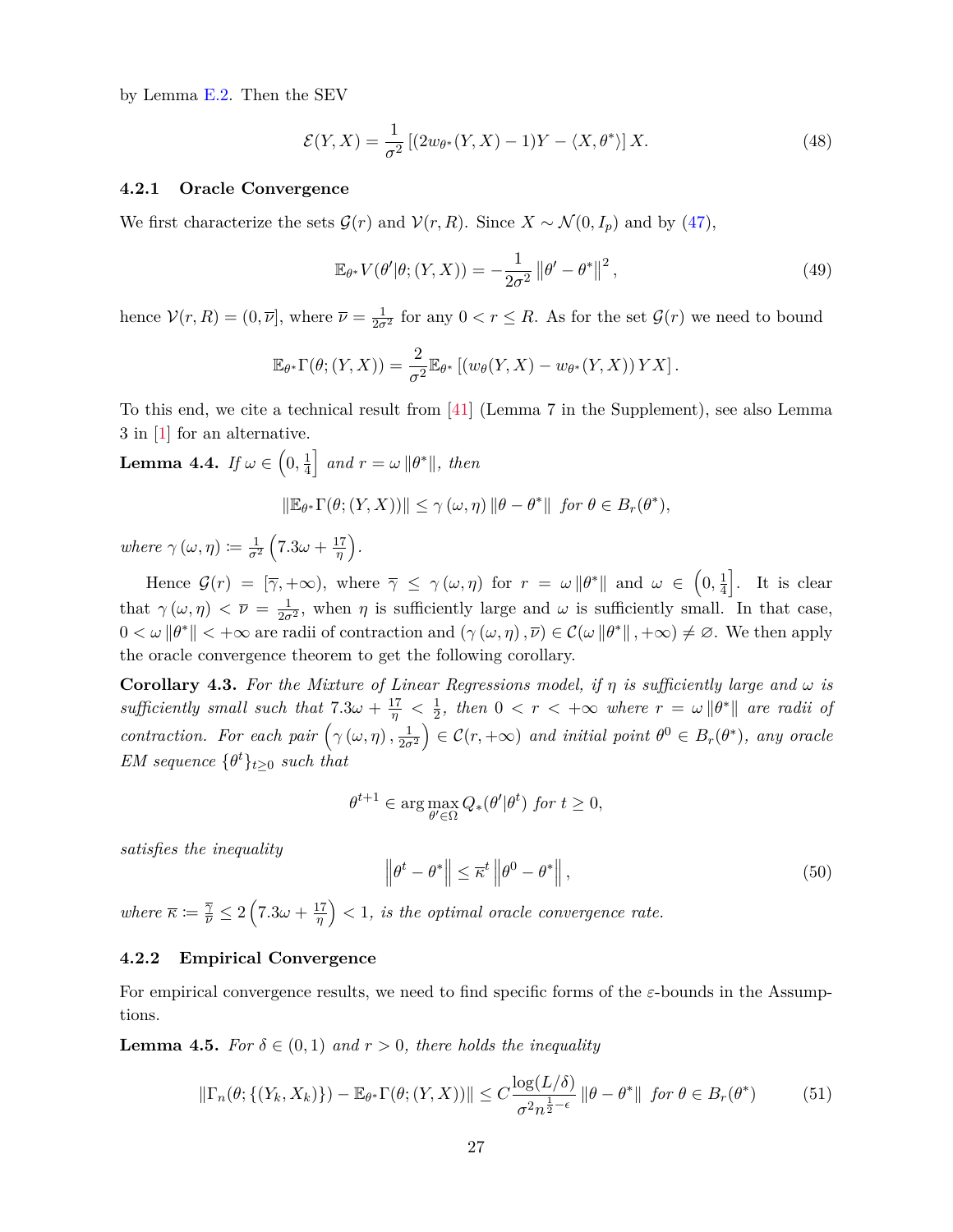*with probability at least*  $1 - \delta$ *.* 

*Proof.* See Section [B.2.](#page-36-0)

<span id="page-27-3"></span>**Lemma 4.6.** *For*  $\delta \in (0,1)$  *and*  $r > 0$ *, if*  $n > c \log(1/\delta)$  *then* 

<span id="page-27-0"></span>
$$
\left|V_n(\theta'|\theta;\{(Y_k,X_k)\}) - \mathbb{E}_{\theta^*}V(\theta'|\theta;(Y,X))\right| \le \frac{C}{\sigma^2} \sqrt{\frac{\log(1/\delta)}{n}} \left\|\theta' - \theta^*\right\|^2 \text{ for } \theta', \theta \in B_r(\theta^*) \quad (52)
$$

*with probability at least*  $1 - \delta$ *.* 

*Proof.* See Section [B.3.](#page-36-1)

<span id="page-27-4"></span>**Lemma 4.7.** *For*  $\delta \in (0,1)$  *and*  $n > c \log(L/\delta)$ *, there holds the inequality* 

<span id="page-27-1"></span>
$$
\|\mathcal{E}_n(\{(Y_k, X_k)\})\| \leq \frac{C}{\sigma} (1+2\eta) \sqrt{\frac{\log(L/\delta)}{n}}
$$
\n(53)

*with probability at least*  $1 - \delta$ *.* 

*Proof.* See Section [B.4.](#page-37-0)

From [\(51\)](#page-26-1), [\(52\)](#page-27-0) and [\(53\)](#page-27-1) in above lemmas, it is clear that the Assumptions [\(A1](#page-14-0)∼[A3\)](#page-14-2) are satisfied with the following

$$
\varepsilon_1(\delta, r, n, p) = \frac{C_1}{\sigma^2} \frac{\log(L/\delta)}{n^{\frac{1}{2} - \epsilon}}, \quad \varepsilon_2(\delta, r, R, n, p) = \frac{C_2}{\sigma^2} \sqrt{\frac{\log(1/\delta)}{n}} \quad \text{and}
$$

$$
\varepsilon_s(\delta, r, R, n, p) = \frac{C_3}{\sigma} (1 + 2\eta) \sqrt{\frac{\log(L/\delta)}{n}}.
$$
(54)

We obtain the following data-adaptive empirical convergence result for the Mixture of Linear Regressions model.

**Corollary 4.4.** *Suppose*  $\{(Y_k, X_k)\}_{k=1}^n$  *is a set of i.i.d. copies of*  $(Y, X) \sim \mathbb{P}_{\theta^*}$  *and*  $\delta \in (0, 1)$ *. If η is sufficiently large and*  $\omega$  *is sufficiently small such that*  $7.3\omega + \frac{17}{\eta} < \frac{1}{2}$  $\frac{1}{2}$  and the sample size *n satisfies*

<span id="page-27-2"></span>
$$
n > \frac{\log(1/\delta)}{(1-\kappa)^2} \left( C_1 \sqrt{\log(1/\delta)} \cdot pn^{\epsilon} + C_2 + C_3 \frac{(1+2\eta)}{\omega \eta} \sqrt{p} \right)^2 \tag{55}
$$

*where*  $\kappa := \frac{\gamma(\omega, \eta)}{\overline{\nu}} = 2\left(7.3\omega + \frac{17}{\eta}\right)$  $\left(\frac{d^2}{\eta}\right)$  and  $r = \omega \|\theta^*\|$ . Then given an initial point  $\Theta_n^0 \in B_r(\theta^*)$ , with *probability at least*  $1 - \delta$ *, any empirical EM sequence*  $\{\Theta_n^t\}_{t \geq 0}$  *such that* 

$$
\Theta_n^{t+1} \in \arg\max_{\theta' \in \Omega} Q_n(\Theta' | \Theta_n^t; \{(Y_k, X_k)\}) \text{ for } t \ge 0,
$$

*satisfies the inequality*

$$
\left\|\Theta_n^t - \theta^*\right\| \le \left(\overline{K}_n\right)^t \left\|\Theta_n^0 - \theta^*\right\| + \frac{C_3\left(1 + 2\eta\right)}{\sigma\left(\nu_n - \gamma_n\right)} \sqrt{\frac{\log(L/\delta)}{n}}\tag{56}
$$

 $\Box$ 

 $\Box$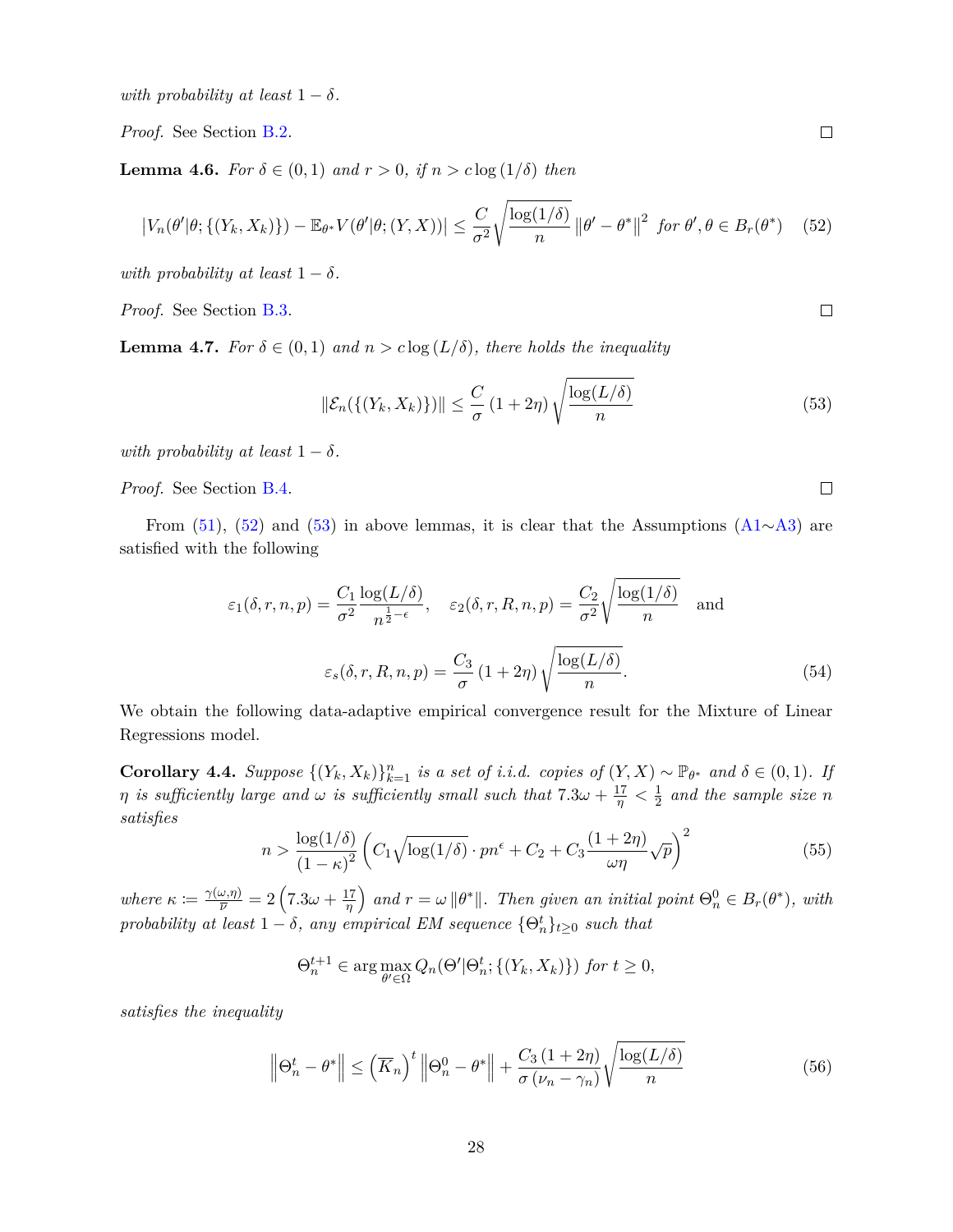*where*

$$
\gamma_n \coloneqq \gamma(\omega, \eta) + \frac{C_1}{\sigma^2} \frac{\log(L/\delta)}{n^{\frac{1}{2}-\epsilon}}, \quad \nu_n \coloneqq \frac{1}{2\sigma^2} - \frac{C_2}{\sigma^2} \sqrt{\frac{\log(1/\delta)}{n}},
$$

*and the optimal empirical convergence rate*  $\overline{K}_n$  *satisfies that* 

$$
\overline{K}_n \le \frac{\gamma_n}{\nu_n} < 1 \text{ and } \left| \overline{K}_n - \overline{\kappa} \right| \le \left( C_1 \sqrt{\log(1/\delta)} \cdot pn^{\epsilon} + C_2 \kappa \right) \sqrt{\frac{\log(1/\delta)}{n}}.
$$

*Proof.* Note condition [\(55\)](#page-27-2) implies the lower bounds of *n* in Lemma [4.6](#page-27-3) and Lemma [4.7.](#page-27-4) Hence to apply the empirical convergence theorem, we only need to verify that

$$
\varepsilon_s(\delta, r, R, n, p) + r \varepsilon_1(\delta, r, n, p) + r \varepsilon_2(\delta, r, R, n, p) < r \left( \overline{\nu} - \gamma(\omega, \eta) \right)
$$

holds true whenever *n* satisfies [\(55\)](#page-27-2), which is not difficult noticing that  $\log(L/\delta) < Cp \log(1/\delta)$ .

 $\sqrt{\frac{\log(1/\delta)}{n}} < \frac{1}{2}$ Moreover, [\(55\)](#page-27-2) also implies that  $\varepsilon_2(\delta, r, R, n, p) = \frac{C_2}{\sigma^2}$  $\frac{1}{2}\overline{\nu} = \frac{1}{4\sigma^2}$ , hence the concentration bound of  $\overline{K}_n$  follows from the optimal rate convergence theorem.  $\Box$ 

*Remark.* In view of [\(47\)](#page-25-2) and the definitions in [\(23\)](#page-15-3), we find  $\overline{V}_n = \frac{1}{2\sigma^2} \lambda_n^{\min}$ , where  $\lambda_n^{\min}$  is the smallest eigenvalue of the empirical mean of the Gaussian covariance matrix  $XX^{\dagger}$ , while we do not know a closed form for  $\overline{\Gamma}_n$  or  $\overline{K}_n$  yet in this model.

# <span id="page-28-0"></span>**4.3 Linear Regression with Missing Covariates**

Consider the linear regression in which the covariate-response (*Y, X*) are linked via

<span id="page-28-2"></span>
$$
Y = \langle \theta^*, X \rangle + W,\tag{57}
$$

where  $W \sim \mathcal{N}(0, \sigma^2)$  is the observational noise and the covariate  $X \sim \mathcal{N}(0, I_p)$  under Gaussian design. Instead of observing the complete data  $(Y, X)$ , we have each coordinate  $X^j$   $(j = 1, \dots, p)$ of the covariate missing completely at random with a probability  $\epsilon \in [0, 1)$ .

It is not difficult to see that there is a 1-to-1 correspondence between the set of missing patterns and the set of binary vectors  $\{\circ, 1\}^p$ , where  $\circ$  is just 0 written differently and hence  $\circ \cdot a = \circ$  and  $\circ + a = a$  for  $a \in \mathbb{R}^4$  $a \in \mathbb{R}^4$ . Indeed, given  $\tau \in \{\circ, 1\}^p$  we say  $X^j$  is missing iff  $\tau^j = \circ$ . The missing pattern  $\tau$  is a discrete random variable with distribution

<span id="page-28-3"></span>
$$
\psi(\tau) = e^{p-|\tau|}(1-\epsilon)^{|\tau|} \text{ for } \tau \in \{\infty, 1\}^p,\tag{58}
$$

where  $|\cdot|$  denotes the number of 1's in  $\tau$ . Let  $s := \mathbb{1} - \tau$  be the *complement* of  $\tau$  in  $\{\circ, 1\}^p$ , where 1 denotes the vector with all coordinates 1, and we also introduce the following notation for convenience: for a (random) vector  $x \in \mathbb{R}^p$  and  $\tau \in \{\infty, 1\}^p$ , denote by  $x_{\tau} = x \odot \tau$  the Hadamard product of *x* and  $\tau$ , hence  $x = x_s + x_\tau$ .

Then in the missing covariates regression model, the observed variable is  $(Y, X_s)$ . Note the missing pattern  $\tau = \mathbb{1} - s$  is determined by the observed  $X_s$  by checking the coordinates marked as  $\circ$ .

<span id="page-28-1"></span><sup>&</sup>lt;sup>4</sup>This notational variation is necessary to distinguish missing coordinates from those having value 0.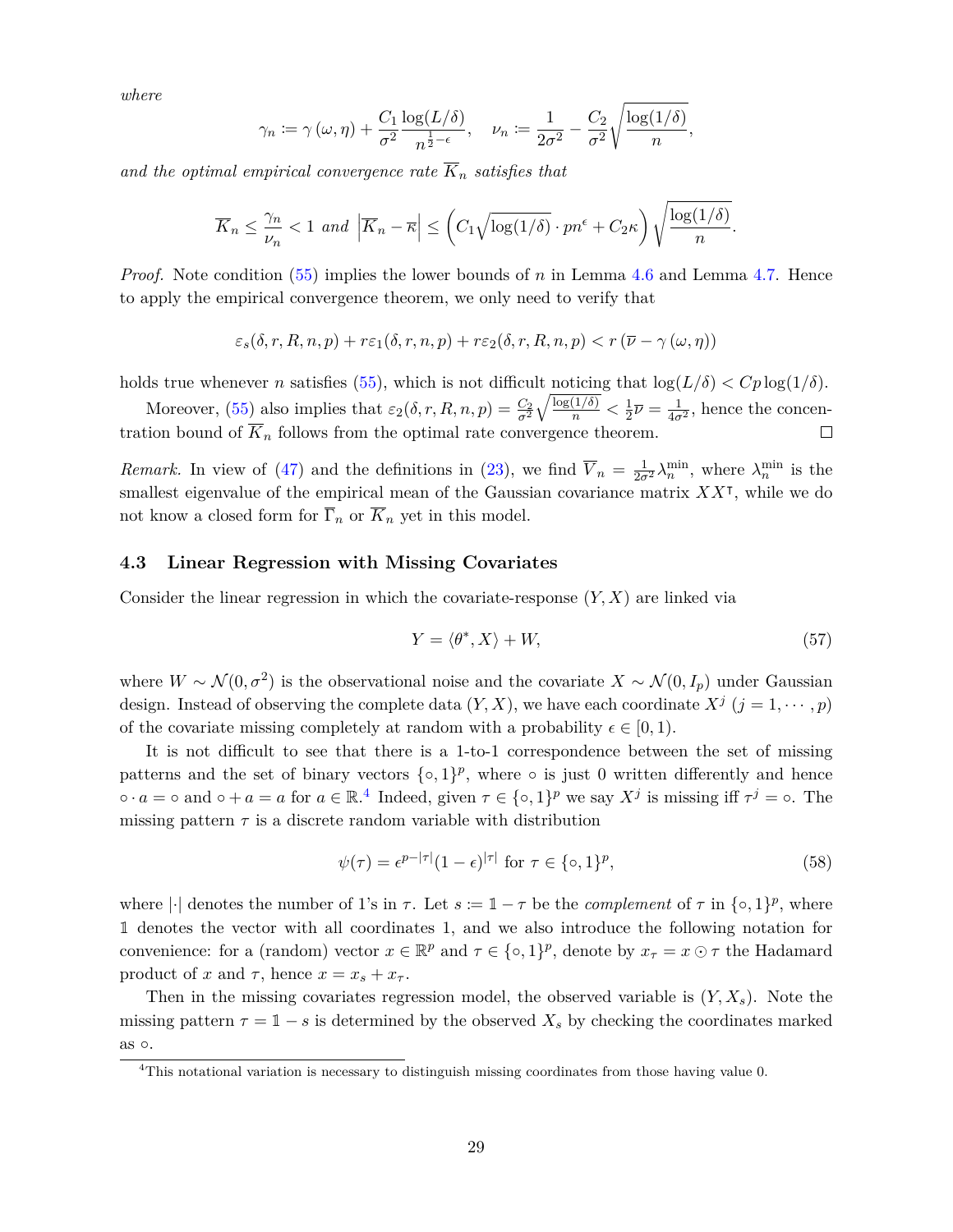Suppose a set of i.i.d samples  $\{(y_k, x_k)\}_{k=1}^n$  and  $\{\tau_k\}_{k=1}^n$  are generated by [\(57\)](#page-28-2) and [\(58\)](#page-28-3) respectively, while we only observe  $\{(y_k,(x_k)_{s_k})\}_{k=1}^n$  where  $s_k = 1 - \tau_k$ , and wish to estimate the true population parameter  $\theta^*$ .

It is not hard to write down the complete joint density

$$
f_{\theta}(y, x_s, x_{\tau}) = \phi(y - \theta_s^{\intercal} x_s - \theta_\tau^{\intercal} x_\tau; 0, \sigma^2) \phi(x_s + x_\tau; 0, I_p) \psi(s),
$$

where  $(y, x_s, x_\tau) \in \mathbb{R} \times \mathbb{R}^p \times \mathbb{R}^p$ .

The density of the observed pair  $(Y, X_s)$  is the marginalization

$$
g_{\theta}(y,x_s) = \int_{\mathbb{R}^p} f_{\theta}(y,x_s,x_\tau) dx_\tau
$$
  
=  $\phi(y-\theta_s^{\mathsf{T}} x_s; 0, \sigma^2 + ||\theta_\tau||^2) \phi(x_s; 0, \text{diag}\{s\}) \psi(s),$ 

where the integration is over coordinates of  $x<sub>\tau</sub>$  *not* marked as  $\circ$ .

The conditional density of the latent variable  $X_{\tau}$  is

$$
k_{\theta}(x_{\tau}|y,x_s) = f_{\theta}(y,x_s,x_{\tau})/g_{\theta}(y,x_s) = \phi(x_{\tau};b_{\theta},A_{\theta}),
$$

which is Gaussian with mean vector

$$
b_{\theta}(y,x_s) \coloneqq \mathbb{E}_{\theta}\left[X_{\tau}|y,x_s\right] = \frac{y - \theta_s^{\intercal}x_s}{\sigma^2 + ||\theta_{\tau}||^2} \theta_{\tau},
$$

and covariance matrix

<span id="page-29-0"></span>
$$
A_{\theta}(\tau) := \mathbb{E}_{\theta} \left[ \left( X_{\tau} - b_{\theta}(y, x_s) \right) \left( X_{\tau} - b_{\theta}(y, x_s) \right)^\intercal \left[ y, x_s \right] = \text{diag}\{\tau\} - \frac{1}{\sigma^2 + \left\| \theta_{\tau} \right\|^2} \theta_{\tau} \theta_{\tau}^\intercal, \tag{59}
$$

which is also the conditional covariance matrix of the vector  $X$  given  $x_s$  and  $y$ , since

$$
X_{\tau}-b_{\theta}(y,x_s)=X-\mathbb{E}_{\theta}\left[X|y,x_s\right].
$$

Denote the conditional mean of the covariate *X* by

<span id="page-29-1"></span>
$$
\mu_{\theta}(y, x_s) \coloneqq \mathbb{E}_{\theta}\left[X|y, x_s\right] = \mathbb{E}_{\theta}\left[x_s + X_{\tau}|y, x_s\right] = x_s + b_{\theta}(y, x_s),\tag{60}
$$

and the conditional mean of the matrix  $XX<sup>T</sup>$  by

$$
\Sigma_{\theta}(y, x_s) := \mathbb{E}_{\theta}\left[XX^{\mathsf{T}}|y, x_s\right] = \mu_{\theta}(y, x_s)\mu_{\theta}(y, x_s)^{\mathsf{T}} + A_{\theta}(\tau). \tag{61}
$$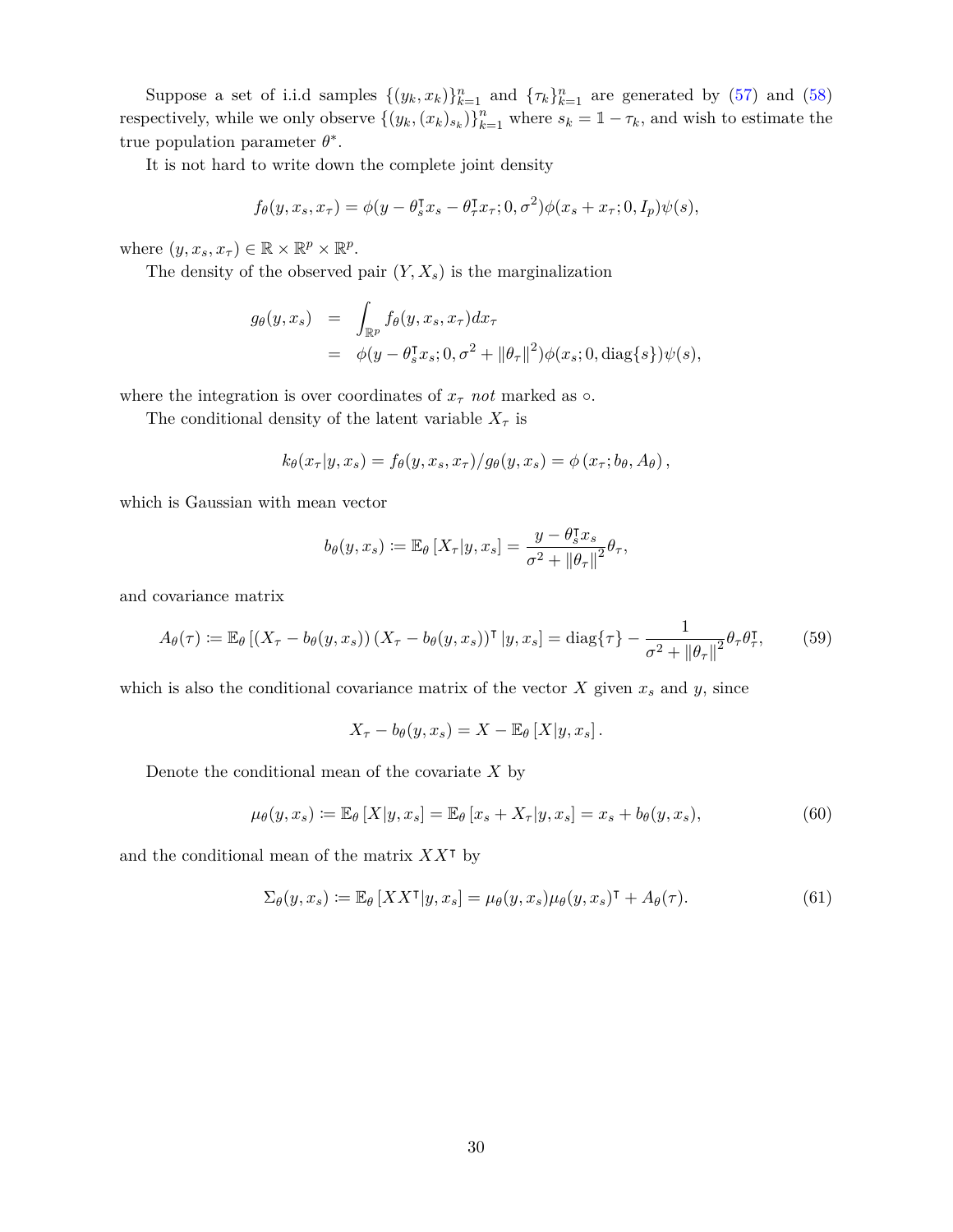It is a routine procedure to calculate the stochastic *Q*-function

$$
Q(\theta'|\theta; (y, x_s)) = \mathbb{E}_{\theta} [\log f_{\theta'}(y, x_s, X_{\tau})|y, x_s]
$$
  
\n
$$
= -\frac{1}{2\sigma^2} \mathbb{E}_{\theta} [y^2 - 2y\theta'^{\mathsf{T}} X + \theta'^{\mathsf{T}} X X^{\mathsf{T}} \theta'|y, x_s]
$$
  
\n
$$
- \frac{1}{2} \mathbb{E}_{\theta} [X^{\mathsf{T}} X|y, x_s] - p \log \sqrt{2\pi} + \log \psi(s)
$$
  
\n
$$
= -\frac{1}{2\sigma^2} (y^2 - 2\theta'^{\mathsf{T}} \mu_{\theta}(y, x_s) y + \theta'^{\mathsf{T}} \Sigma_{\theta}(y, x_s) \theta')
$$
  
\n
$$
- \frac{1}{2} \text{tr} \Sigma_{\theta}(y, x_s) - p \log \sqrt{2\pi} + \log \psi(s)
$$

and the gradient

$$
\nabla_1 Q(\theta'|\theta; (y, x_s)) = \frac{1}{\sigma^2} \left[ y \mu_{\theta}(y, x_s) - \Sigma_{\theta}(y, x_s) \theta' \right].
$$

Hence the GRV

<span id="page-30-4"></span>
$$
\Gamma(\theta; (Y, X_s)) = \frac{1}{\sigma^2} \left[ Y \left( \mu_\theta(Y, X_s) - \mu_{\theta^*}(Y, X_s) \right) - \left( \Sigma_\theta(Y, X_s) - \Sigma_{\theta^*}(Y, X_s) \right) \theta^* \right]. \tag{62}
$$

Since  $Q(\theta'|\theta; (y, x_s))$  is quadratic in  $\theta'$ , the CRV is

<span id="page-30-3"></span>
$$
V(\theta'|\theta; (Y, X_s)) = -\frac{1}{2\sigma^2}(\theta' - \theta^*)^{\mathsf{T}}\Sigma_{\theta}(Y, X_s)(\theta' - \theta^*)
$$
\n(63)

by Lemma [E.2.](#page-48-3) Then the SEV

<span id="page-30-5"></span>
$$
\mathcal{E}(Y, X_s) = \frac{1}{\sigma^2} \left[ Y \mu_{\theta^*}(Y, X_s) - \Sigma_{\theta^*}(Y, X_s) \theta^* \right]. \tag{64}
$$

## <span id="page-30-0"></span>**4.3.1 Oracle Convergence**

For  $r > 0$  and  $\theta^* \neq 0$ , let  $\xi := (1 + \omega) \eta^2$ , where the RCR  $\omega$  and SNR  $\eta$  are defined in the notations. To characterize the sets  $\mathcal{G}(r)$  and  $\mathcal{V}(r, R)$ , we have the following bounds for the population mean of GRV and CRV.

<span id="page-30-1"></span>**Lemma 4.8.** *For the Linear Regression with Missing Covariates model,*

$$
\|\mathbb{E}\Gamma(\theta; (Y, X_s))\| \leq \gamma(\omega, \eta) \|\theta - \theta^*\| \text{ for } \theta \in B_r(\theta^*)
$$

*where*

$$
\gamma(\omega,\eta) \coloneqq \frac{1}{\sigma^2} \left( \left( \omega \xi^2 + (3\omega + 2)\xi + 1 \right) \epsilon + \xi \sqrt{\epsilon (1 - \epsilon)} \right),\tag{65}
$$

*and the expectation is taken over*  $(Y, X_s)$  *and the missing pattern*  $\tau = 1 - s$ *.* 

*Proof.* See Section [C.1.2.](#page-38-0)

*Remark.* It follows that  $\gamma(\omega, \eta) \in \mathcal{G}(r) \neq \emptyset$  for  $r > 0$ .

<span id="page-30-2"></span>**Lemma 4.9.** *For the Linear Regression with Missing Covariates model,*

$$
\mathbb{E}V(\theta'|\theta; (Y, X_s)) \leq -\nu(\omega, \eta) \|\theta' - \theta^*\|^2 \text{ for } (\theta', \theta) \in \mathbb{R}^p \times B_r(\theta^*)
$$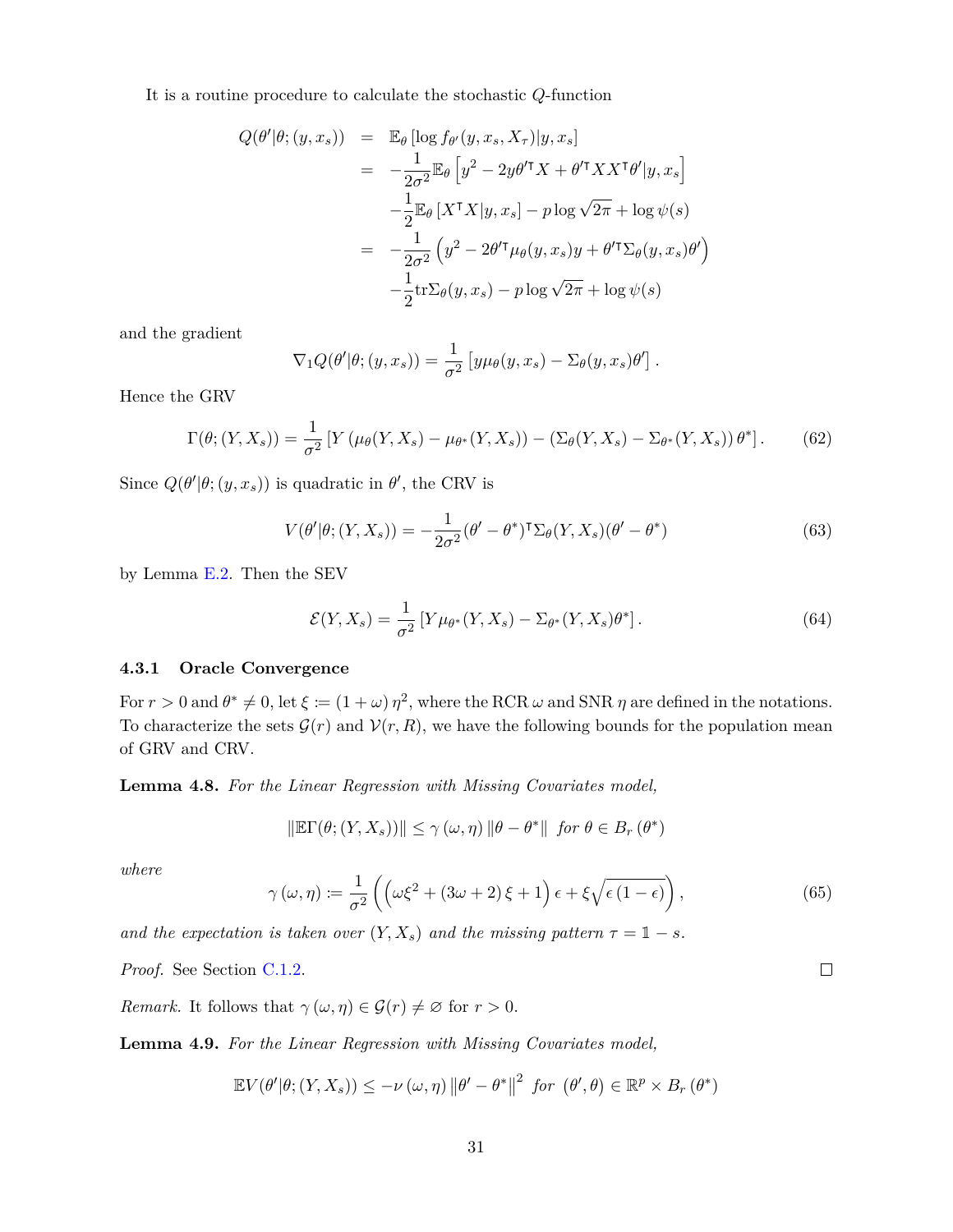*where*

$$
\nu(\omega,\eta) := \frac{1}{2\sigma^2} \left( 1 - 2\omega\xi \sqrt{\epsilon (1 - \epsilon)} - (1 + \omega)\xi\epsilon \right),\tag{66}
$$

*and the expectation is taken over*  $(Y, X_s)$  *and the missing pattern*  $\tau = 1 - s$ *.* 

*Proof.* See Section [C.1.3.](#page-39-0)

*Remark.* It follows that  $\nu(\omega, \eta) \in \mathcal{V}(r, +\infty) \neq \emptyset$  for  $r > 0$ .

In view of above lemmas, for  $\theta^* \neq 0$ , if the probability of missingness  $\epsilon$  and the RCR  $\omega$  are sufficiently small and the SNR *η* is bounded above, then  $\gamma(\omega, \eta) \ll \frac{1}{2\sigma^2}$  and  $\nu(\omega, \eta) \approx \frac{1}{2\sigma^2}$  and in that case,  $0 < r < +\infty$ , where  $r = \omega ||\theta^*||$  are radii of contraction and  $(\gamma(\omega, \eta), \nu(\omega, \eta)) \in$  $\mathcal{C}(r, +\infty) \neq \emptyset$  is a pair of contraction parameters. By imposing conditions that ensure  $\gamma(\omega, \eta)$  $\nu(\omega, \eta)$ , we can obtain various forms of oracle convergence results via the oracle convergence theorem. Among them we state and prove the following corollary.

**Corollary 4.5.** For the Linear Regression with Missing Covariates model, if  $\theta^* \neq 0$  and

<span id="page-31-0"></span>
$$
\frac{1}{\sqrt{1+\omega}} < \eta < \frac{1}{3\left(1+\omega\right)\sqrt[4]{\epsilon}},\tag{67}
$$

*then*  $0 < r < +\infty$  *where*  $r = \omega \|\theta^*\|$  *are radii of contraction and*  $(\gamma(\omega, \eta), \nu(\omega, \eta)) \in C(r, +\infty)$ *. Then given initial point*  $\theta^0 \in B_r(\theta^*)$ , any oracle EM sequence  $\{\theta^t\}_{t\geq 0}$  *such that* 

$$
\theta^{t+1} \in \arg\max_{\theta' \in \Omega} Q_*(\theta'|\theta^t) \text{ for } t \ge 0,
$$

*satisfies the inequality*

$$
\left\|\theta^{t} - \theta^{*}\right\| \leq \overline{\kappa}^{t} \left\|\theta^{0} - \theta^{*}\right\| \tag{68}
$$

*where*  $\overline{\kappa} := \frac{\overline{\gamma}}{\nu} \leq \frac{\gamma(\omega,\eta)}{\nu(\omega,\eta)} < 1$ , is the optimal oracle convergence rate with respect to  $r < +\infty$ .

*Proof.* We only need to verify that [\(67\)](#page-31-0) implies  $\gamma(\omega, \eta) < \nu(\omega, \eta)$ , which is trivial, and the corollary follows from the oracle convergence theorem.  $\Box$ 

*Remark.* The condition [\(67\)](#page-31-0) imposes an upper bound on the probability of missingness  $\epsilon$ , namely  $\sqrt{\epsilon} < \frac{1}{9(1+\omega)} < \frac{1}{9}$  $\frac{1}{9}$ , hence  $\epsilon < \frac{1}{81}$ .

#### **4.3.2 Empirical Convergence**

For empirical convergence results, we need to find the specific forms of the *ε*-bounds in the Assumptions. To ease notations, we use  $Z_k := (Y_k, (X_k)_{s_k})$  to denote an i.i.d. copy of  $(Y, X_s)$ throughout this section.

<span id="page-31-2"></span>**Lemma 4.10.** *For*  $\delta \in (0,1)$  *and*  $r > 0$ *,* if  $n > c \log(L/\delta)$  *then* 

<span id="page-31-1"></span>
$$
\|\Gamma_n(\theta;\{Z_k\}) - \mathbb{E}\Gamma(\theta;\{Y,X_s\})\| \le \frac{C(\omega,\eta)}{\sigma^2} \sqrt{\frac{\log(L/\delta)}{n}} \|\theta - \theta^*\| \text{ for } \theta \in B_r(\theta^*)
$$
 (69)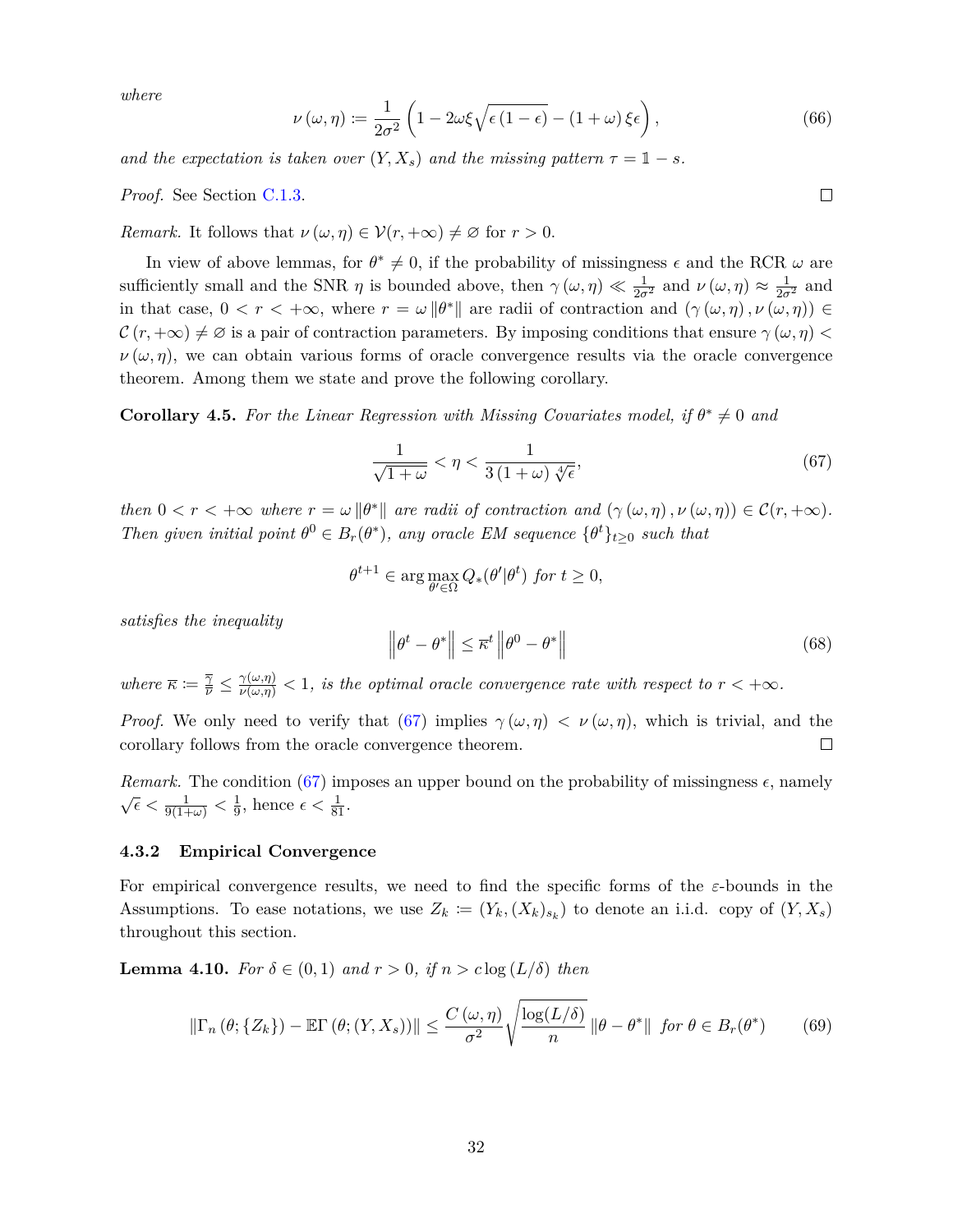*with probability at least*  $1 - \delta$ *, where* 

$$
C(\omega, \eta) = C_1 (\eta (1 + \eta) (2 + \omega) + 1) \eta (1 + \eta) (1 + \omega) + C_2 (\eta (1 + \eta) (2 + \omega) + 1) (1 + \omega) \eta^2 + C_3 ((1 + \omega) \eta^2 + 1) (2 + \omega) \eta^2 = O((1 + \omega)^2 (1 + \eta)^4).
$$

*Proof.* See Section [C.2.2.](#page-43-0)

<span id="page-32-3"></span>**Lemma 4.11.** *For*  $\delta \in (0,1)$  *and*  $r > 0$ *, if*  $n > c \log(L/\delta)$ *, then* 

<span id="page-32-0"></span>
$$
\left|V_n\left(\theta'|\theta;\{Z_k\}\right) - \mathbb{E}V(\theta'|\theta;\{Y,X_s\})\right| \leq \frac{C}{\sigma^2} \sqrt{\frac{\log(L/\delta)}{n}} \left\|\theta' - \theta^*\right\|^2 \text{ for } \theta', \theta \in B_r(\theta^*)\tag{70}
$$

*with probability at least*  $1 - \delta$ *.* 

*Proof.* See Section [C.2.3.](#page-44-1)

<span id="page-32-4"></span>**Lemma 4.12.** *For*  $\delta \in (0,1)$  *and*  $n > c \log(L/\delta)$ *, then* 

<span id="page-32-1"></span>
$$
\|\mathcal{E}_n(\{Z_k\})\| \le C\frac{(1+\eta)}{\sigma} \sqrt{\frac{\log(L/\delta)}{n}}\tag{71}
$$

*with probability at least*  $1 - \delta$ *.* 

*Proof.* See Section [C.2.4.](#page-44-2)

From [\(69\)](#page-31-1), [\(70\)](#page-32-0) and [\(71\)](#page-32-1) in above lemmas, it is clear that the Assumptions [\(A1](#page-14-0)∼[A3\)](#page-14-2) are satisfied with the following

$$
\varepsilon_1(\delta, r, n, p) = \frac{C(\omega, \eta)}{\sigma^2} \sqrt{\frac{\log(L/\delta)}{n}}, \quad \varepsilon_2(\delta, r, R, n, p) = \frac{C_1}{\sigma^2} \sqrt{\frac{\log(L/\delta)}{n}} \quad \text{and}
$$

$$
\varepsilon_s(\delta, r, R, n, p) = C_2 \frac{(1 + \eta)}{\sigma} \sqrt{\frac{\log(L/\delta)}{n}}.
$$

We obtain the following data-adaptive empirical convergence result for the Linear Regression with Missing Covariates model.

**Corollary 4.6.** Suppose  $\{(Y_k, (X_k)_{s_k})\}_{k=1}^n$  is a set of i.i.d. copies of  $(Y, X_s)$  and  $\delta \in (0,1)$ . If  $\theta^* \neq 0$ ,

<span id="page-32-5"></span>
$$
\frac{1}{\sqrt{1+\omega}} < \eta < \frac{1}{3\left(1+\omega\right)\sqrt[4]{\epsilon}},\tag{72}
$$

*and the sample size n is sufficiently large such that*

<span id="page-32-2"></span>
$$
n > \left(C_1 + C_2 \frac{1+\eta}{\omega \eta} + C(\omega, \eta)\right)^2 \log(L/\delta). \tag{73}
$$

 $\Box$ 

 $\Box$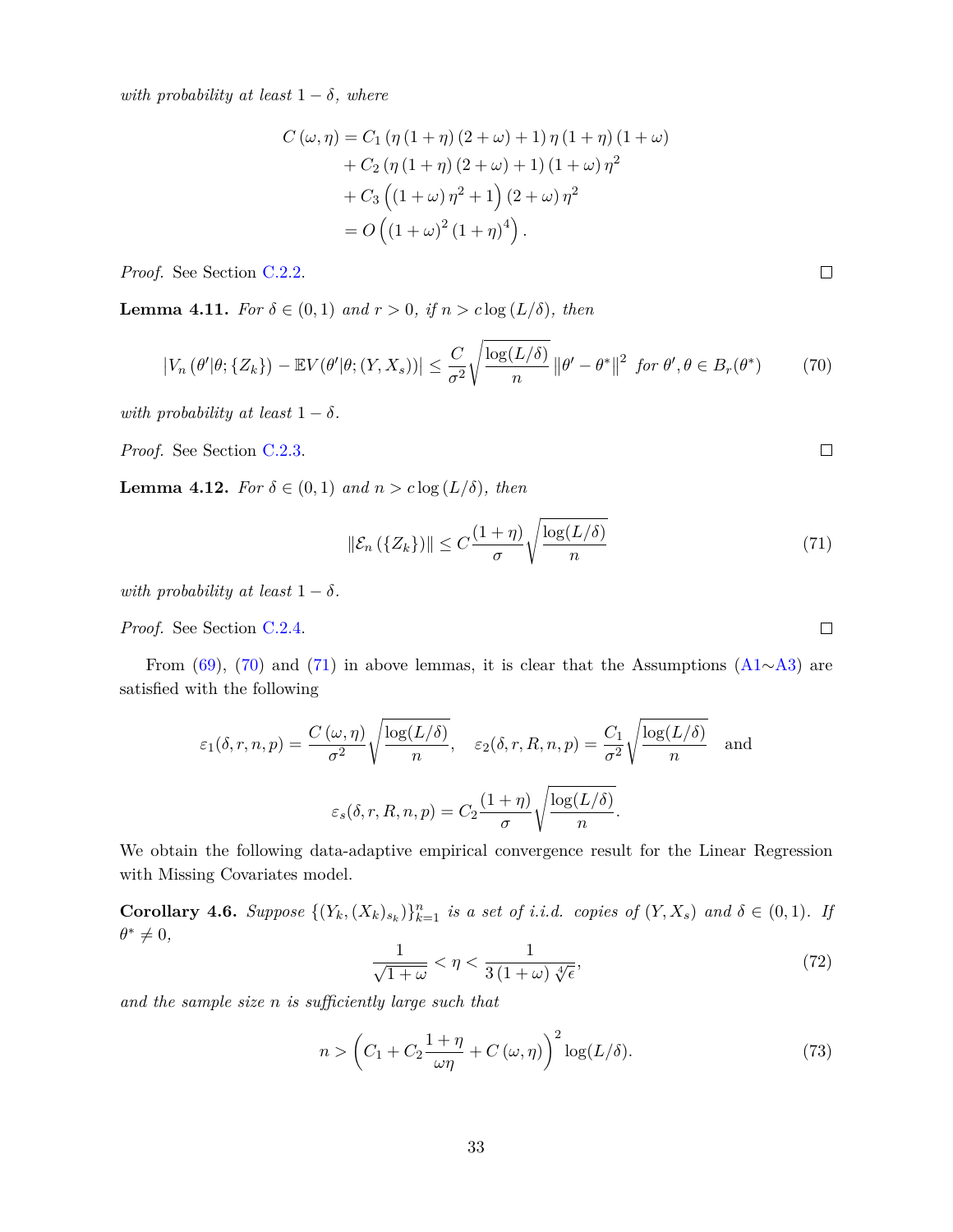*Then given an initial point*  $\Theta_n^0 \in B_r(\theta^*)$ *, with probability at least*  $1-\delta$ *, the empirical EM sequence*  ${\Theta}_n^t\}_{t\geq 0}$  *such that* 

$$
\Theta_n^{t+1} \in \arg\max_{\Theta' \in \Omega} Q_n(\Theta' | \Theta_n^t; \{(Y_k, (X_k)_{s_k})\}) \text{ for } t \ge 0,
$$

*satisfies the inequality*

$$
\left\|\Theta_n^t - \theta^*\right\| \le \left(\overline{K}_n\right)^t \left\|\Theta_n^0 - \theta^*\right\| + \frac{C_2 K}{\sigma^2 \left(\nu_n - \gamma_n\right)} \sqrt{\frac{\log(L/\delta)}{n}}\tag{74}
$$

*where*

$$
\gamma_n := \gamma(\omega, \eta) + \frac{C(\omega, \eta)}{\sigma^2} \sqrt{\frac{\log(L/\delta)}{n}} \text{ and } \nu_n := \nu(\omega, \eta) - \frac{C_1}{\sigma^2} \sqrt{\frac{\log(L/\delta)}{n}}
$$

*and the optimal empirical convergence rate*  $\overline{K}_n$  *satisfies that* 

$$
\overline{K}_n \leq \frac{\gamma_n}{\nu_n} < 1 \text{ and } \left| \overline{K}_n - \overline{\kappa} \right| \leq \left( C(\omega, \eta) + C_1 \kappa(\omega, \eta) \right) \sqrt{\frac{\log(L/\delta)}{n}}.
$$

*Proof.* Note condition [\(73\)](#page-32-2) implies the lower bounds of *n* in Lemma [4.10,](#page-31-2) Lemma [4.11](#page-32-3) and Lemma [4.12.](#page-32-4) Hence to apply the empirical convergence theorem, we only need to verify that

$$
\varepsilon_s(\delta,r,R,n,p) + r \varepsilon_1(\delta,r,n,p) + r \varepsilon_2(\delta,r,R,n,p) < r \left( \nu(\omega,\eta) - \gamma(\omega,\eta) \right)
$$

holds true whenever *n* satisfies [\(73\)](#page-32-2), but this is trivial.

Moreover, it is not difficult to see that  $\nu(\omega, \eta) > \frac{1}{3\sigma^2}$  under the condition [\(72\)](#page-32-5), and condition  $\sqrt{\frac{\log(L/\delta)}{n}} < \frac{1}{6\sigma^2} < \frac{1}{2}$ [\(73\)](#page-32-2) implies that  $\varepsilon_2(\delta, r, R, n, p) = \frac{C_1}{\sigma^2}$  $\frac{1}{2}\nu(\omega,\eta)\leq\frac{1}{2}$  $\frac{1}{2}\overline{\nu}$ , hence the concentration bound of  $\overline{K}_n$  follows from the optimal rate convergence theorem. □

# <span id="page-33-0"></span>**5 Discussion**

In this paper, we have proved that for given radii of contraction  $0 < r \leq R$ , the oracle EM sequence  $\{\theta^t\}_{t\geq 0}$  converges geometrically to the true population parameter  $\theta^*$  at the optimal rate  $\overline{\kappa}$  with respect to  $r \leq R$ . This is a *deterministic* result.

As illustrated in Section [4,](#page-21-1) we can often obtain some upper bounds *κ* for the optimal rate in concrete models. Although we may not be able to calculate  $\overline{\kappa}$  in closed form, the oracle EM sequence is smart enough to converge optimally.

Similar remarks apply to the empirical convergence, where we showed that given oracle convergence with respect to radii of contraction  $r \leq R$ , an empirical EM sequence converges geometrically at the rate  $k_n$  as a realization of the optimal empirical convergence rate  $\overline{K}_n$ , which is a random variable upper bounded by  $\overline{\kappa}_n$  and concentrated on  $\overline{\kappa}$ , see Figure [2.](#page-21-3) This is a *probabilistic* result.

The concentration inequality [\(34\)](#page-21-2) is how we find a reconciliation of our theory with the classical theories on the asymptotic convergence rate of the EM algorithm, i.e. when the sample size *n* is sufficiently large, the random fluctuations of  $\overline{K}_n$  are so small that it behaves almost like the constant  $\bar{\kappa}$ .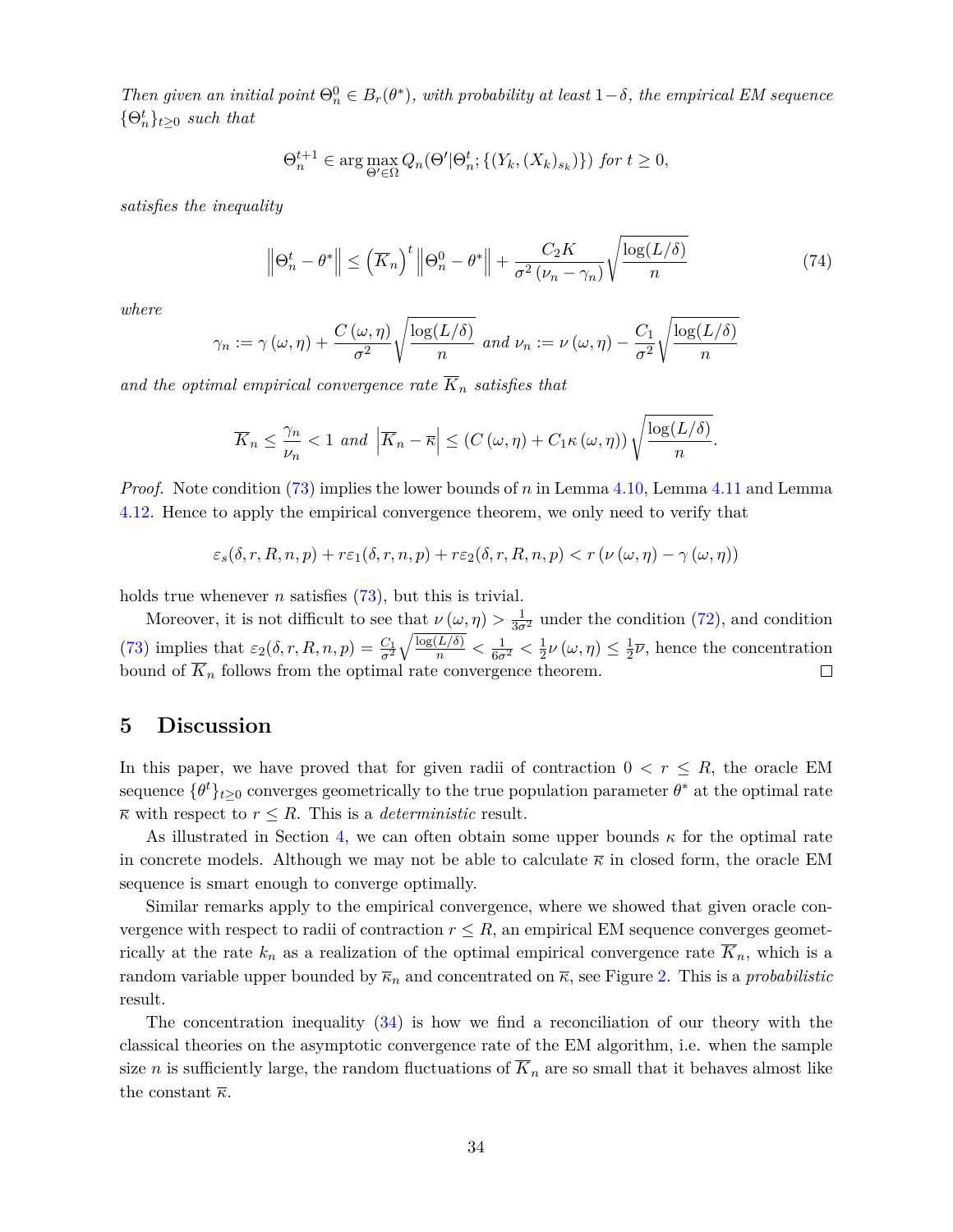The idea of considering an MLE as a maximizer of a realization of the empirical log-likelihood functional of i.i.d. random variables and the EM algorithm as a realization of an iterative process for approximating the true population parameter  $\theta^*$  can be further applied in optimization problems involving iterative procedures, in which the data generative model is probabilistic. In such a scenario, by exploiting the oracle deterministic convergence results and the concentration of measure phenomena of random variables, it is foreseeable that one can obtain similar convergence results as in this paper.

# **Acknowledgments**

This work was partially supported by grant NO. 61501389 from National Natural Science Foundation of China (NSFC), grants HKBU-22302815 and HKBU-12316116 from Hong Kong Research Grant Council, and grant FRG2/15-16/011 from Hong Kong Baptist University.

# **A Proofs for the Gaussian Mixture Model**

We give proofs for the Gaussian Mixture model in this section.

# **A.1 Preliminaries**

We first prove the sub-gaussianity of the random vector *Y* defined in the model.

<span id="page-34-1"></span>**Lemma A.1.** *Let*  $W \sim \mathcal{N}(0, \sigma^2 I_p)$  *and*  $Y = Z \cdot \theta^* + W$  *be defined in the Gaussian Mixture model,*  $\mathbb{R}^p$  *the random variable*  $u^T Y$  *is sub-gaussian with Orlicz norm*  $||u^T Y||_{\psi_2} \leq K ||u||$ .

*Proof.* It is clear that  $u^{\dagger}W$  is a zero-mean Gaussian random variable with variance

Var 
$$
(u^{\mathsf{T}} W) = \sum_{j=1}^{p} |u^j|^2 \sigma^2 = ||u||^2 \sigma^2
$$
.

Hence  $||u^{\dagger}W||_{\psi_2} \le \sigma ||u||$  and since  $||u^{\dagger}Y||_{\psi_2} \le ||Z \cdot u^{\dagger} \theta^*||_{\psi_2} + ||u^{\dagger}W||_{\psi_2} \le ||\theta^*|| ||u|| + \sigma ||u||$ , the lemma follows.  $\Box$ 

## <span id="page-34-0"></span>**A.2 Proof of Lemma [4.2](#page-23-3)**

*Proof.* By the Mean Value Theorem, we have

$$
w_{\theta}(Y) - w_{\theta^*}(Y) = \varsigma \left(\frac{2\theta^{\dagger}Y}{\sigma^2}\right) - \varsigma \left(\frac{2\theta^{\dagger}Y}{\sigma^2}\right) = \frac{2}{\sigma^2} \varsigma' \left(\frac{2\theta^{\dagger}Y}{\sigma^2}\right) Y^{\dagger} (\theta - \theta^*)
$$

where  $\vartheta$  is a point on the line segment joining  $\theta$  and  $\theta^*$ . In view of [\(35\)](#page-22-2), for any  $u \in \mathbb{S}^{p-1}$ ,

$$
|u^{T}\Gamma(\theta;Y)| = \frac{2}{\sigma^{2}} \left| \varsigma' \left( \frac{2\vartheta^{T}Y}{\sigma^{2}} \right) (\theta - \theta^{*})^{T} YY^{T} u \right| \stackrel{(a)}{\leq} \frac{1}{2\sigma^{2}} |(\theta - \theta^{*})^{T} Y \cdot u^{T} Y|,
$$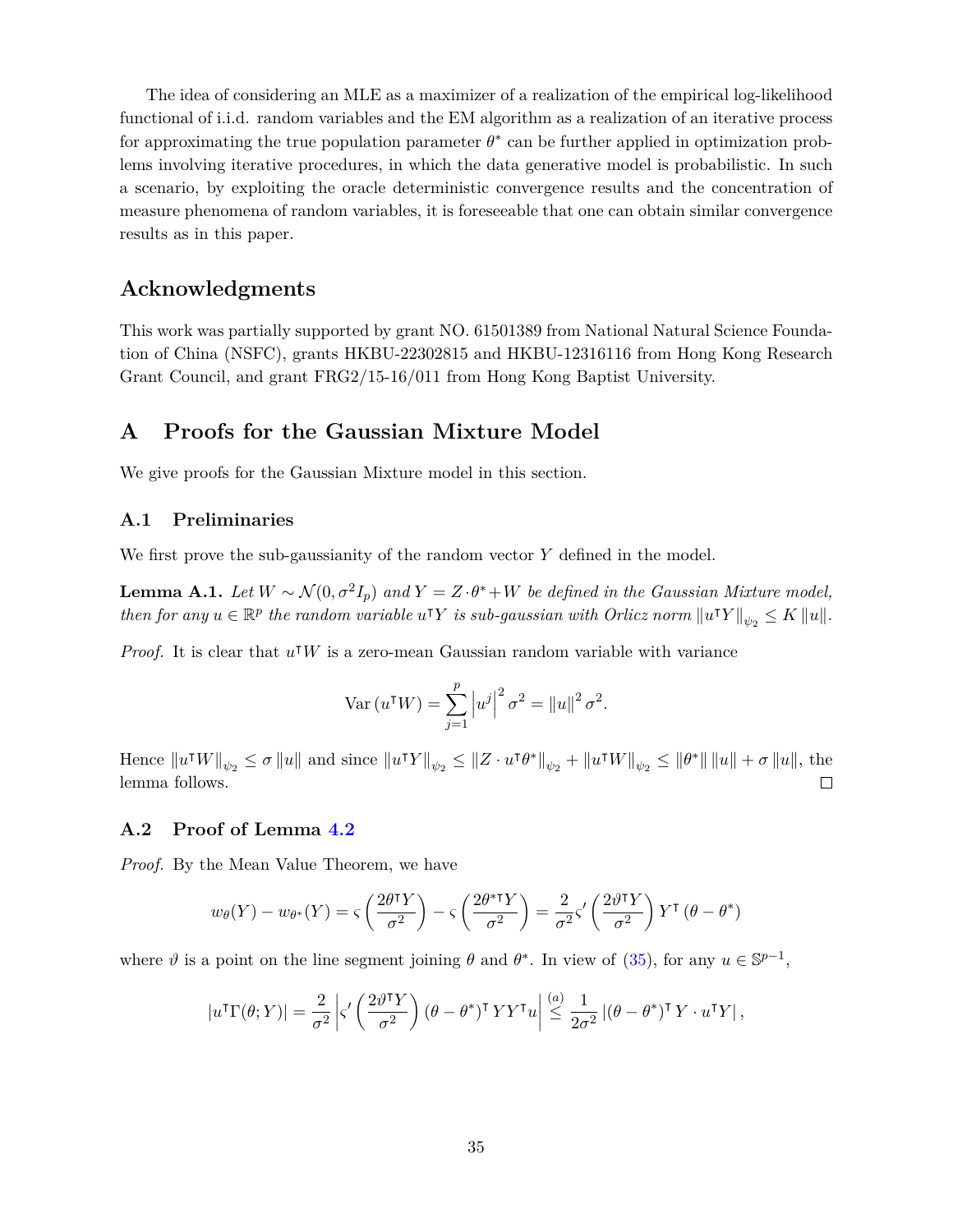where (*a*) follows from the fact that  $\zeta'(t) = \zeta(t)(1 - \zeta(t)) \leq \frac{1}{4}$  $\frac{1}{4}$  for  $t \in \mathbb{R}$ . Then by Lemma [A.1](#page-34-1) and Lemma  $E.6(b)$  $E.6(b)$ ,  $u<sup>T</sup> \Gamma(\theta;Y)$  is sub-exponential with Orlicz norm

$$
\|u^{\mathsf{T}}\Gamma(\theta;Y)\|_{\psi_1} \leq \frac{1}{2\sigma^2} \|(\theta - \theta^*)^{\mathsf{T}} Y \cdot u^{\mathsf{T}} Y\|_{\psi_1}
$$
  

$$
\leq \frac{C}{2\sigma^2} \|(\theta - \theta^*)^{\mathsf{T}} Y\|_{\psi_2} \cdot \|u^{\mathsf{T}} Y\|_{\psi_2}
$$
  

$$
\leq \frac{CK^2}{2\sigma^2} \|\theta - \theta^*\|
$$

and the result follows from Lemma [E.8](#page-50-0) on the concentration of sub-exponential random vectors.

□

# <span id="page-35-0"></span>**A.3 Proof of Lemma [4.3](#page-24-2)**

*Proof.* Let  $A = \frac{1}{\sigma^2} (2w_{\theta^*}(Y) - 1)Y$ , then simple calculation yields that  $\mathbb{E}_{\theta^*} A = \frac{1}{\sigma^2} \theta^*$ . Hence  $\mathcal{E}(Y) = A - \mathbb{E}_{\theta^*} A$  is the centered random vector and  $\mathcal{E}_n({Y_k})$  is the empirical mean of  $\mathcal{E}(Y)$ . Since  $0 < w_{\theta^*}(Y) < 1$ , for  $u \in \mathbb{S}^{p-1}$ , we have

$$
|uT A| = \left| \frac{1}{\sigma^2} (2w_{\theta^*}(Y) - 1) u^{\mathsf{T}} Y \right| \le \frac{1}{\sigma^2} |u^{\mathsf{T}} Y|.
$$

Hence  $u^{\dagger}A$  is sub-gaussian with  $||u^{\dagger}A||_{\psi_2} \leq \frac{K}{\sigma^2}$  by Lemma [A.1,](#page-34-1) and the result follows from Lemma [E.7](#page-50-1) on the concentration of sub-gaussian random vectors.  $\Box$ 

# **B Proofs for Mixture of Linear Regressions**

We give proofs for the Mixture of Linear Regressions model in this section.

## **B.1 Preliminaries**

We first prove some properties of the random variates defined in the model.

<span id="page-35-1"></span>**Lemma B.1.** *Let*  $X \sim \mathcal{N}(0, I_p)$  *and*  $Y = Z \cdot X^{\dagger} \theta^* + W$  *be defined in the Mixture of Linear Regressions model, then*

- (*a*)  $u^{\mathsf{T}} X$  *is Gaussian with Orlicz norm*  $||u^{\mathsf{T}} X||_{\psi_2} \le ||u||$  *for*  $u \in \mathbb{R}^p$ ;
- (*b*)  $||X||$  *is sub-gaussian with Orlicz norm at most*  $\sqrt{2p}$ ;
- (*c*) *Y is sub-gaussian with Orlicz norm*  $||Y||_{\psi_2} \leq K$  where  $K := ||\theta^*|| + \sigma$ .

*Proof.* (a) It is easy to see that  $Var(u^{\mathsf{T}}X) = Var\left(\sum_{j=1}^{p} u^j X^j\right) = \sum_{j=1}^{p} |u^j|^2 = ||u||^2$  and the result follows. (*b*) Denote  $A = ||X||$ , then we have

$$
||A||_{\psi_2}^2 \le ||A^2||_{\psi_1} = \left\| \sum_{j=1}^p \left(X^j\right)^2 \right\|_{\psi_1} \le \sum_{j=1}^p \left\| \left(X^j\right)^2 \right\|_{\psi_1} \le \sum_{j=1}^p 2 \left\| X^j \right\|_{\psi_2}^2 \le 2p.
$$

 $f(c)$  By definition,  $||Y||_{\psi_2} \le ||Z \cdot X^{\dagger} \theta^*||_{\psi_2} + ||W||_{\psi_2} = ||X^{\dagger} \theta^*||_{\psi_2} + \sigma$  and since  $X^{\dagger} \theta^*$  is a zero-mean Gaussian with variance  $\text{Var}(X^{\dagger}\theta^*) = ||\theta^*||^2$ , the result follows.  $\Box$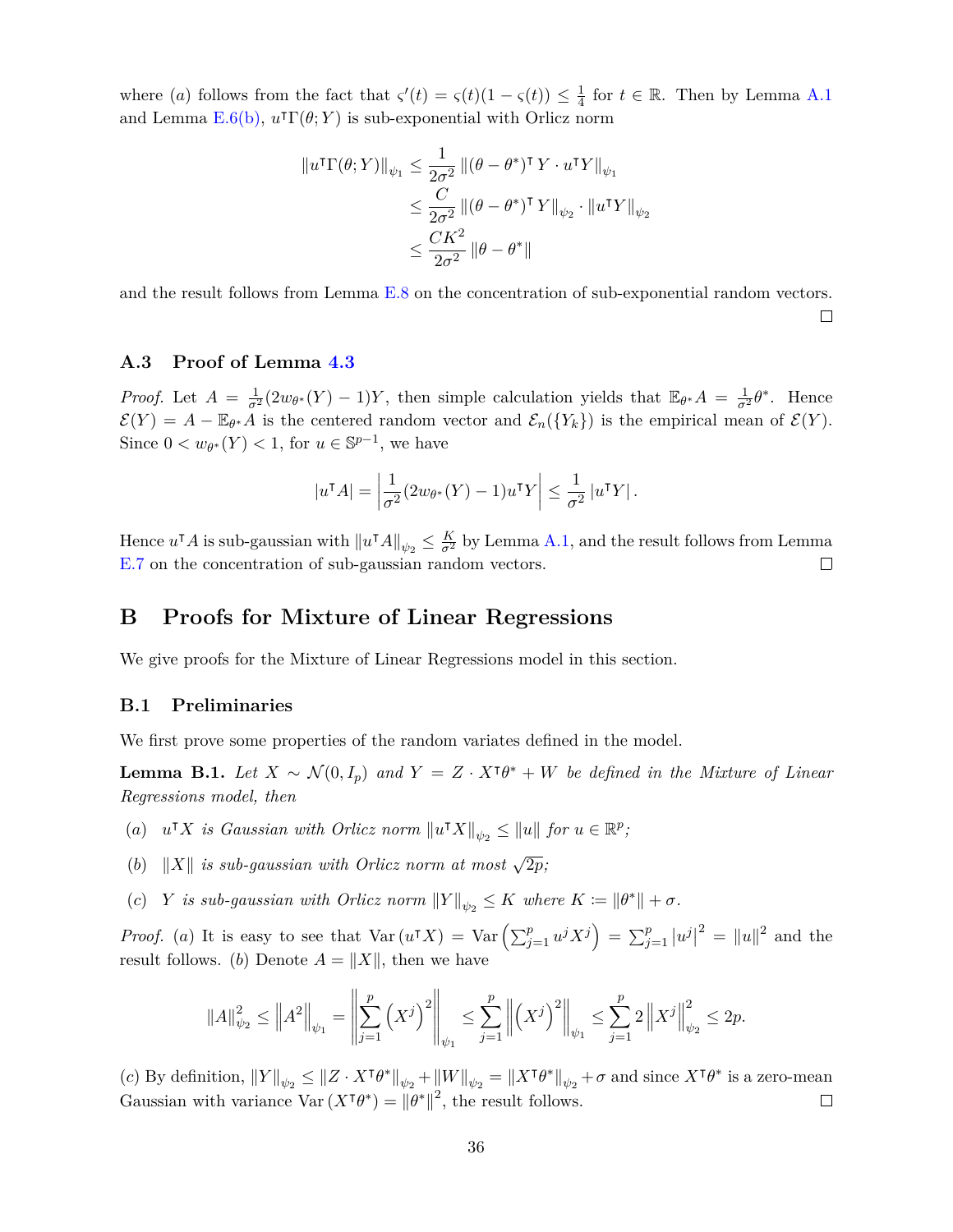# <span id="page-36-0"></span>**B.2 Proof of Lemma [4.5](#page-26-2)**

*Proof.* By the Mean Value Theorem, we have

$$
w_{\theta}(Y,X) - w_{\theta^*}(Y,X) = \varsigma \left(\frac{2\theta^{\dagger}XY}{\sigma^2}\right) - \varsigma \left(\frac{2\theta^{\dagger}XY}{\sigma^2}\right) = \frac{2}{\sigma^2} \varsigma' \left(\frac{2\theta^{\dagger}XY}{\sigma^2}\right) (\theta - \theta^*)^{\dagger} XY,
$$

where  $\vartheta$  is a point on the line segment joining  $\theta$  and  $\theta^*$ . Then in view of [\(46\)](#page-25-3), we have for any  $u \in \mathbb{S}^{p-1}$ ,

<span id="page-36-2"></span>
$$
|u^{\mathsf{T}}\Gamma(\theta;(Y,X))| = \frac{2}{\sigma^2} |w_{\theta}(Y,X) - w_{\theta^*}(Y,X)| \cdot |u^{\mathsf{T}}XY| \stackrel{(a)}{\leq} \frac{1}{2\sigma^2} \left\|\theta - \theta^*\right\| \cdot \left\|YX\right\|^2, \tag{75}
$$

where (*a*) follows from the Cauchy-Schwartz inequality and the fact that  $\zeta'(t) = \zeta(t)(1-\zeta(t)) \leq \frac{1}{4}$ 4 for  $t \in \mathbb{R}$ .

Define the random vector  $A = \frac{2\sigma^2 \Gamma(\theta; (Y,X))}{\|\theta - \theta^*\|}$  $\frac{\Gamma(\theta; (Y, X))}{\|\theta - \theta^*\|}$  for  $\theta \in B_r^\times(\theta^*)$ ; let  $A_k$  be the i.i.d. copy of *A* corresponding to  $(Y_k, X_k)$  and let  $B_n = \frac{1}{n}$  $\frac{1}{n}\sum_{k=1}^{n}A_k - \mathbb{E}_{\theta^*}A.$ 

In view of  $(75)$ , for  $u \in \mathbb{S}^{p-1}$  and  $t > 0$ , we have

$$
\Pr\left\{|u^{\intercal}A| \geq t\right\} \leq \Pr\left\{\|YX\|^2 \geq t\right\} = \Pr\left\{\|YX\| \geq \sqrt{t}\right\} \leq C \exp\left(-ct^{\frac{1}{2}}\right),
$$

since  $||YX||$  is sub-exponential with Orlicz norm at most  $CK\sqrt{2p}$  by Lemma [B.1.](#page-35-1) It follows from Proposition 2.1.9 and its extensions in [\[36\]](#page-54-3) that

$$
\Pr\left\{|u^{\intercal}B_n|\geq t\right\}\leq C\exp\left(-ctn^{\frac{1}{2}-\epsilon}\right),\,
$$

where  $0 < \epsilon \ll \frac{1}{2}$  is a small constant. Then by discretization of norm, for a  $\frac{1}{2}$ -net  $\{u_i\}_{i=1}^L$  of  $\mathbb{S}^{p-1}$ ,

$$
||B_n|| \le 2 \max_{1 \le i \le L} u_i^{\mathsf{T}} B_n,
$$

and by the union bound and pigeonhole principle, we have

$$
\Pr\left\{\|B_n\| \ge t\right\} \le \sum_{i=1}^L \Pr\left\{|u_i^{\mathsf{T}} B_n| \ge \frac{t}{2}\right\} \le CL \exp\left(-\frac{1}{2}ctn^{\frac{1}{2}-\epsilon}\right).
$$

Then by equating the right hand side to  $\delta$  and solving for  $t$ , we obtain

$$
\|\Gamma_n(\theta;\{(Y_k,X_k)\}) - \mathbb{E}_{\theta^*}\Gamma(\theta;(Y,X))\| \leq C \frac{\log(L/\delta)}{\sigma^2 n^{\frac{1}{2}-\epsilon}} \|\theta - \theta^*\|
$$

for  $\theta \in B_r(\theta^*)$  with probability at least  $1 - \delta$ .

# <span id="page-36-1"></span>**B.3 Proof of Lemma [4.6](#page-27-3)**

*Proof.* In view of [\(47\)](#page-25-2), we have

$$
V(\theta'|\theta; \{(Y,X)\}) = -\frac{1}{2\sigma^2} \left[ (\theta' - \theta^*)^\mathsf{T} X \right]^2.
$$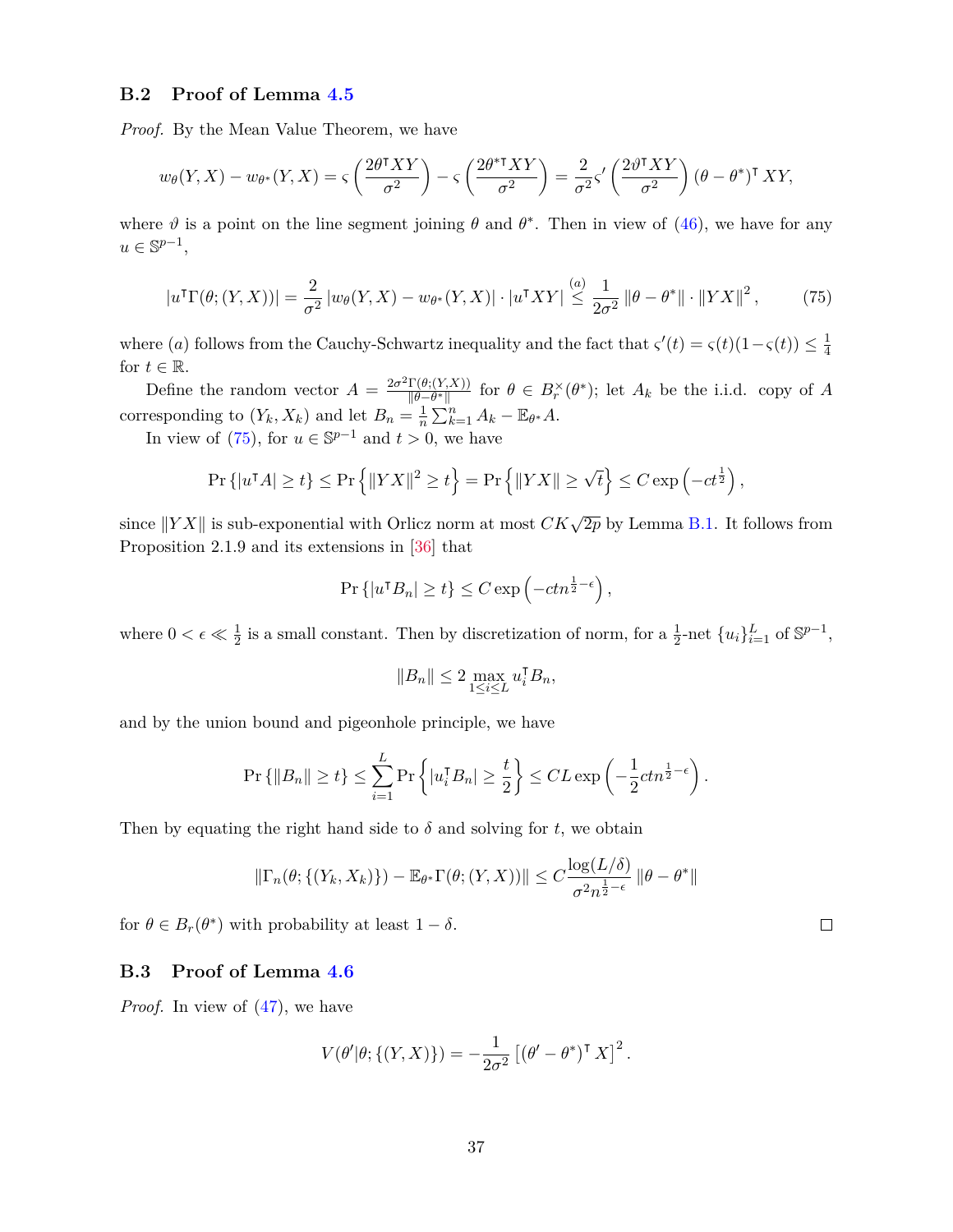By Lemma [B.1,](#page-35-1) the random variable  $(\theta' - \theta^*)^{\mathsf{T}} X$  is Gaussian with Orlicz norm  $\|(\theta' - \theta^*)^{\mathsf{T}} X\|_{\psi_2} \le$  $\|\theta' - \theta^*\|$  and hence  $V(\theta; \{(Y, X)\})$  is sub-exponential with Orlicz norm

$$
||V(\theta'|\theta; \{(Y,X)\})||_{\psi_1} \leq \frac{C}{\sigma^2} ||\theta' - \theta^*||^2.
$$

The result follows from Lemma [E.8](#page-50-0) on concentration of sub-exponential random variables.  $\Box$ 

# <span id="page-37-0"></span>**B.4 Proof of Lemma [4.7](#page-27-4)**

*Proof.* In view of [\(48\)](#page-26-3), for  $u \in \mathbb{S}^{p-1}$ , we have

$$
|u^{\intercal} \mathcal{E}(Y, X)| \leq \frac{1}{\sigma^2} \left( |u^{\intercal} X| |Y| + |X^{\intercal} \theta^*| |X^{\intercal} u| \right),
$$

since  $|2w_{\theta^*}(Y,X)-1| < 1$ . Then by Lemma [B.1,](#page-35-1)  $u^T \mathcal{E}(Y,X)$  is sub-exponential with Orlicz norm

$$
||u^{\intercal} \mathcal{E}(Y,X)||_{\psi_1} \leq \frac{C}{\sigma^2} \left( K + ||\theta^*|| \right) = \frac{C}{\sigma} \left( 1 + 2\eta \right).
$$

The result follows from Lemma [E.8](#page-50-0) on concentration of sub-exponential random variables.  $\Box$ 

# **C Proofs for Linear Regression with Missing Covariates**

We give proofs for the Linear Regression with Missing Covariates model in this section.

## **C.1 Proofs for Oracle Convergence**

We prove lemmas for oracle convergence of the model, and we start with some basic facts.

#### **C.1.1 Preliminaries**

We denote the expectation with respect to the random vector  $\tau$  and its measurable functions by  $\mathbb{E}_{\epsilon}[\cdot]$ . It is easy to see that  $\mathbb{E}_{\epsilon}[\tau] = \epsilon \mathbb{1}, \mathbb{E}_{\epsilon}[s] = (1 - \epsilon) \mathbb{1}$  and more generally, we have the following lemma.

<span id="page-37-1"></span>**Lemma C.1.** 
$$
\mathbb{E}_{\epsilon}[x_{\tau}] = \epsilon x, \mathbb{E}_{\epsilon} [||x_{\tau}||^2] \leq \epsilon ||x||^2
$$
 and  $\mathbb{E}_{\epsilon} [||x_{\tau}^{\intercal}y_{\tau}||^2] \leq \epsilon |x^{\intercal}y||^2$  for  $x, y \in \mathbb{R}^p$ .

*Proof.* These results follow from simple calculations.

Now for a *fixed* missing pattern  $\tau \in \{\infty, 1\}^p$  and  $s = \mathbb{1} - \tau$ , taking expectation with respect to  $(Y, X_s)$  and by some calculation of multivariate Gaussian distribution, we have

$$
\mathbb{E}_{\theta^*}\left[Y\mu_{\theta}(Y,X_s)\right] = \theta_s^* + \frac{\sigma^2 + \|\theta_\tau^*\|^2 + \theta_s^*(\theta_s^* - \theta_s)}{\sigma^2 + \|\theta_\tau\|^2}\theta_\tau \quad \text{and}
$$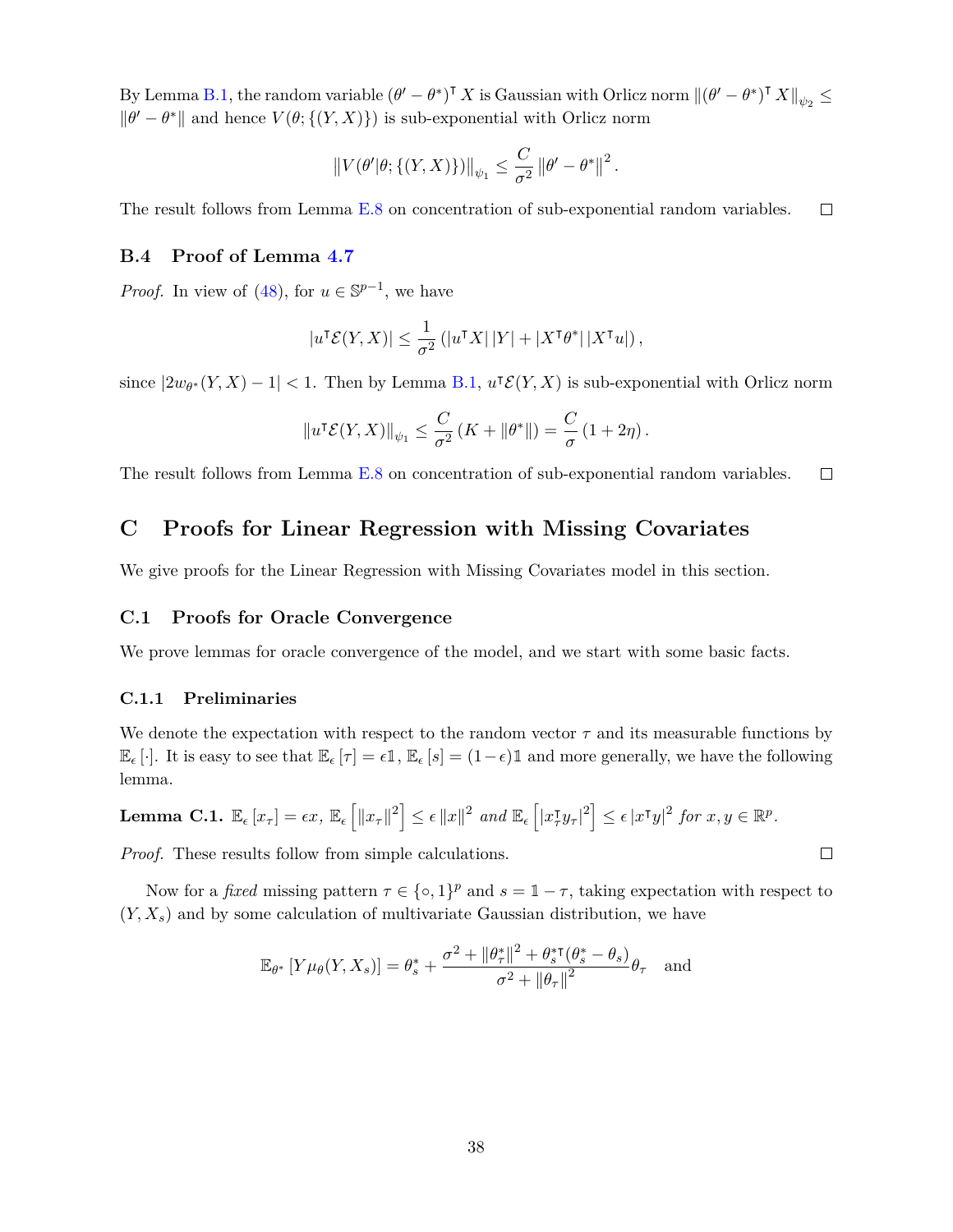$$
\mathbb{E}_{\theta^*} \left[ \mu_{\theta}(Y, X_s) \mu_{\theta}(Y, X_s)^{\mathsf{T}} \right] = \text{diag}\{s\} \n+ \frac{1}{\sigma^2 + \|\theta_\tau\|^2} \left( \theta_\tau (\theta^*_s - \theta_s)^\mathsf{T} + (\theta^*_s - \theta_s) \theta^\mathsf{T}_\tau \right) \n+ \frac{\sigma^2 + \|\theta^*_\tau\|^2 + \|\theta^*_s - \theta_s\|^2}{\left(\sigma^2 + \|\theta_\tau\|^2\right)^2} \theta_\tau \theta^\mathsf{T}_\tau,
$$

and it follows that

$$
\mathbb{E}_{\theta^*} \Sigma_{\theta}(Y, X_s) = I_p
$$
  
+ 
$$
\frac{1}{\sigma^2 + ||\theta_{\tau}||^2} (\theta_{\tau} (\theta_s^* - \theta_s)^{\mathsf{T}} + (\theta_s^* - \theta_s) \theta_{\tau}^{\mathsf{T}})
$$
  
+ 
$$
\frac{||\theta_{\tau}^*||^2 - ||\theta_{\tau}||^2 + ||\theta_s^* - \theta_s||^2}{(\sigma^2 + ||\theta_{\tau}||^2)^2} \theta_{\tau} \theta_{\tau}^{\mathsf{T}}.
$$
(76)

Since  $\mathbb{E}_{\theta^*}[Y\mu_{\theta^*}(Y,X_s)] = \theta^*$  and  $\mathbb{E}_{\theta^*}\Sigma_{\theta^*}(Y,X_s) = I_p$ , we have

$$
\sigma^{2} \cdot \mathbb{E}_{\theta^{*}} \Gamma(\theta; (Y, X_{s})) = \mathbb{E}_{\theta^{*}} \left[ Y \mu_{\theta}(Y, X_{s}) - \Sigma_{\theta}(Y, X_{s}) \theta^{*} \right]
$$
  

$$
= \theta_{\tau} - \theta_{\tau}^{*} + \frac{\theta_{\tau}^{T} \theta_{\tau}^{*}}{\sigma^{2} + ||\theta_{\tau}||^{2}} (\theta_{s} - \theta_{s}^{*}) + \frac{\zeta \cdot \theta_{\tau}}{\left(\sigma^{2} + ||\theta_{\tau}||^{2}\right)^{2}}
$$
(77)

where

$$
\zeta := \left(\sigma^2 + \|\theta_\tau\|^2 - \theta_\tau^{\sf T} \theta_\tau^*\right) \left(\|\theta_\tau^*\|^2 - \|\theta_\tau\|^2\right) - \theta_\tau^{\sf T} \theta_\tau^* \|\theta_s^* - \theta_s\|^2. \tag{78}
$$

<span id="page-38-2"></span><span id="page-38-1"></span> $\Box$ 

Further, we have the following bound for  $\zeta$ .

 $\textbf{Lemma C.2.}\hspace{0.2cm} \hspace{0.2cm} |\zeta|\leq \left(\sigma^2+\left\|\theta_\tau\right\|^2\right) \|\theta_\tau-\theta_\tau^*\|^2+2\sigma^2\left\|\theta_\tau\right\|\|\theta_\tau-\theta_\tau^*\|+\|\theta_\tau^*\|\left\|\theta_\tau\right\|\|\theta-\theta^*\|^2.$ *Proof.* By the triangle inequality and Cauchy-Schwartz inequality, we have

$$
\begin{split}\n|\zeta| &\leq \left(\sigma^2 + \|\theta_\tau\| \|\theta_\tau - \theta_\tau^*\| \right) \left( \|\theta_\tau^*\| + \|\theta_\tau\| \right) \|\theta_\tau - \theta_\tau^*\| + \|\theta_\tau\| \|\theta_\tau^*\| \|\theta_s^* - \theta_s\|^2 \\
&= \sigma^2 \|\theta_\tau - \theta_\tau^*\| \left( \|\theta_\tau\| + \|\theta_\tau^*\| \right) + \|\theta_\tau\|^2 \|\theta_\tau - \theta_\tau^*\|^2 + \|\theta_\tau\| \|\theta_\tau^*\| \|\theta^* - \theta\|^2 \\
&\leq \sigma^2 \|\theta_\tau - \theta_\tau^*\| \left( 2 \|\theta_\tau\| + \|\theta_\tau^* - \theta_\tau\| \right) + \|\theta_\tau\|^2 \|\theta_\tau - \theta_\tau^*\|^2 + \|\theta_\tau\| \|\theta_\tau^*\| \|\theta^* - \theta\|^2 \\
&= \left(\sigma^2 + \|\theta_\tau\|^2\right) \|\theta_\tau - \theta_\tau^*\|^2 + 2\sigma^2 \|\theta_\tau\| \|\theta_\tau - \theta_\tau^*\| + \|\theta_\tau^*\| \|\theta_\tau\| \|\theta - \theta^*\|^2,\n\end{split}
$$

and the result follows.

## <span id="page-38-0"></span>**C.1.2 Proof of Lemma [4.8](#page-30-1)**

*Proof.* In view of [\(77\)](#page-38-1) and Lemma [C.1,](#page-37-1) we have

$$
\sigma^2 \cdot \mathbb{E}\Gamma(\theta; (Y, X_s)) = \sigma^2 \cdot \mathbb{E}_{\epsilon} [\mathbb{E}_{\theta^*} \Gamma(\theta; (Y, X_s))] = \epsilon (\theta - \theta^*) + T_1 + T_2,
$$

where

$$
T_1 \coloneqq \mathbb{E}_{\epsilon} \left[ \frac{\theta_\tau^{\intercal} \theta_\tau^*}{\sigma^2 + \|\theta_\tau\|^2} \left( \theta_s - \theta_s^* \right) \right] \quad \text{and} \quad T_2 \coloneqq \mathbb{E}_{\epsilon} \left[ \frac{\zeta \cdot \theta_\tau}{\left( \sigma^2 + \|\theta_\tau\|^2 \right)^2} \right],
$$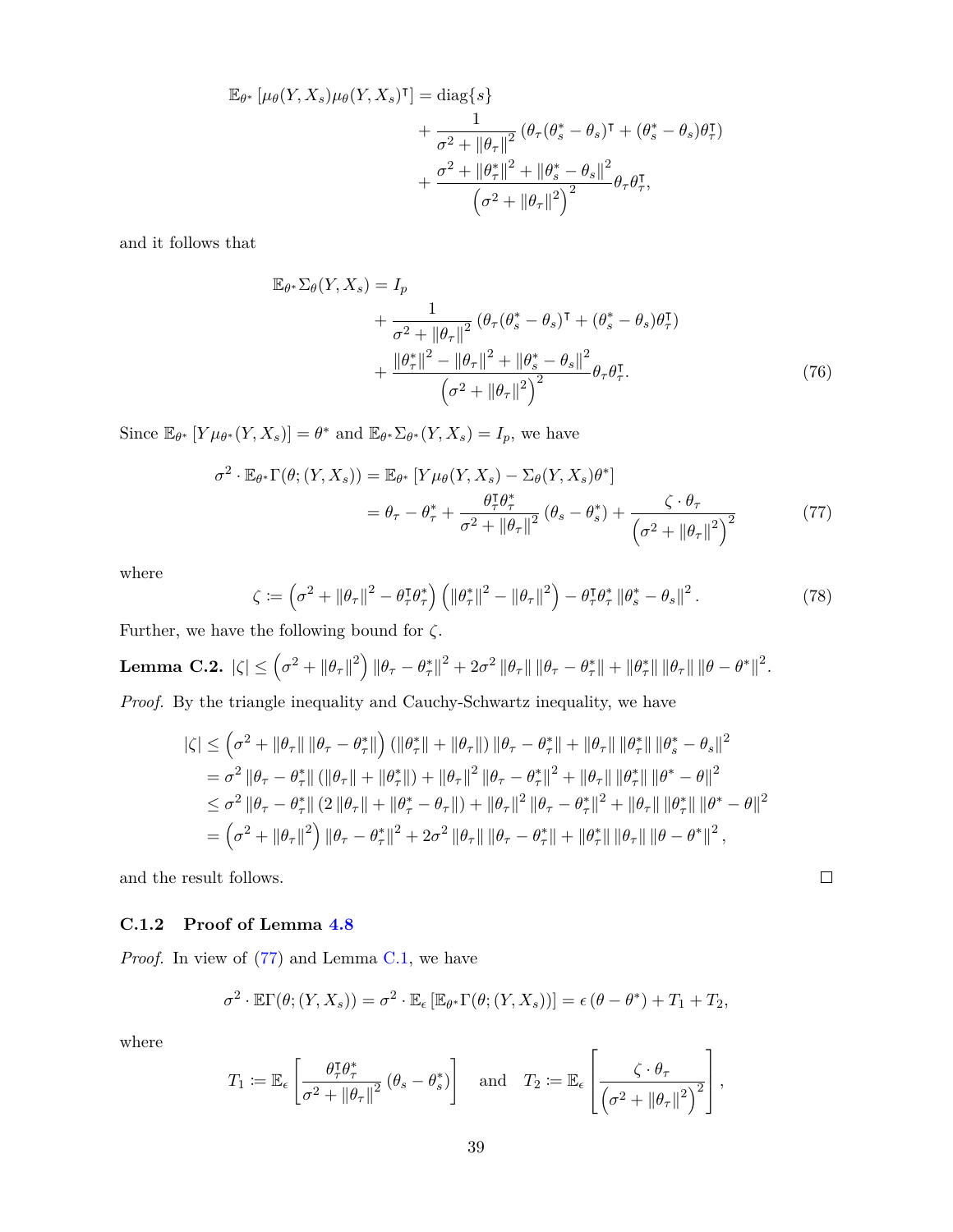and we can bound  $T_{\rm 1}$  as

<span id="page-39-1"></span>
$$
||T_1|| \leq \frac{1}{\sigma^2} \mathbb{E}_{\epsilon} \left[ |\theta_\tau^{\tau} \theta_\tau^*| \, ||\theta_s - \theta_s^*|| \right] \leq \frac{1}{\sigma^2} \mathbb{E}_{\epsilon} \left[ |\theta_\tau^{\tau} \theta_\tau^*|^2 \right]^{\frac{1}{2}} \mathbb{E}_{\epsilon} \left[ ||\theta_s - \theta_s^*||^2 \right]^{\frac{1}{2}} \leq \frac{1}{\sigma^2} \sqrt{\epsilon (1 - \epsilon)} |\theta^{\tau} \theta^*| ||\theta - \theta^*|| \leq (1 + \omega) \eta^2 \sqrt{\epsilon (1 - \epsilon)} ||\theta - \theta^*||,
$$
\n(79)

and for  $T_2$  we have

$$
||T_2|| \le \mathbb{E}_{\epsilon} \left[ \frac{|\zeta| \left\|\theta_{\tau}\right\|}{\left(\sigma^2 + \|\theta_{\tau}\|^2\right)^2} \right] \le S_1 + S_2 + S_3 \text{ where } S_1 := \mathbb{E}_{\epsilon} \left[ \frac{\left\|\theta_{\tau} - \theta_{\tau}^*\right\|^2 \left\|\theta_{\tau}\right\|}{\sigma^2 + \left\|\theta_{\tau}\right\|^2} \right]
$$
  

$$
S_2 := \mathbb{E}_{\epsilon} \left[ \frac{2\sigma^2 \left\|\theta_{\tau}\right\|^2 \left\|\theta_{\tau} - \theta_{\tau}^*\right\|}{\left(\sigma^2 + \left\|\theta_{\tau}\right\|^2\right)^2} \right], \quad S_3 := \mathbb{E}_{\epsilon} \left[ \frac{\left\|\theta_{\tau}^*\right\| \left\|\theta_{\tau}\right\|^2 \left\|\theta - \theta^*\right\|^2}{\left(\sigma^2 + \left\|\theta_{\tau}\right\|^2\right)^2} \right]
$$

and in view of Lemma [C.1](#page-37-1) and Cauchy-Schwartz inequality, we have

$$
S_1 \leq \frac{1}{\sigma^2} \mathbb{E}_{\epsilon} \left[ \|\theta_{\tau} - \theta_{\tau}^*\| \|\theta_{\tau}\| \right] \|\theta - \theta^*\| \leq \frac{\epsilon}{\sigma^2} \|\theta\| \|\theta - \theta^*\|^2 \leq \omega \left(1 + \omega\right) \eta^2 \epsilon \|\theta - \theta^*\|,
$$
  

$$
S_2 \leq \frac{2}{\sigma^2} \mathbb{E}_{\epsilon} \left[ \|\theta_{\tau} - \theta_{\tau}^*\| \|\theta_{\tau}\| \right] \|\theta\| \leq \frac{2\epsilon}{\sigma^2} \|\theta\|^2 \|\theta - \theta^*\| \leq 2 \left(1 + \omega\right)^2 \eta^2 \epsilon \|\theta - \theta^*\|
$$
and  

$$
S_3 \leq \frac{1}{\sigma^4} \mathbb{E}_{\epsilon} \left[ \|\theta_{\tau}^*\| \|\theta_{\tau}\| \right] \|\theta\| \|\theta - \theta^*\|^2 \leq \frac{\epsilon}{\sigma^4} \|\theta^*\| \|\theta\|^2 \|\theta - \theta^*\|^2 \leq \omega \left(1 + \omega\right)^2 \eta^4 \epsilon \|\theta - \theta^*\|.
$$

Hence we have

<span id="page-39-2"></span>
$$
||T_2|| \le \left(\omega + 2\left(1 + \omega\right) + \omega\left(1 + \omega\right)\eta^2\right)\left(1 + \omega\right)\eta^2\epsilon \left\|\theta - \theta^*\right\|,\tag{80}
$$

 $\Box$ 

and therefore for  $\theta \in B_r$  ( $\theta^*$ ), we have

$$
\|\mathbb{E}\Gamma(\theta; (Y, X_s))\| \le \frac{1}{\sigma^2} \left(\epsilon \|\theta - \theta^*\| + \|T_1\| + \|T_2\|\right) \le \gamma(\omega, \eta) \|\theta - \theta^*\|
$$

where by  $(79)$  and  $(80)$ ,

$$
\gamma(\omega,\eta) = \frac{1}{\sigma^2} \left( \epsilon \left( \omega \xi^2 + (3\omega + 2)\xi + 1 \right) + \xi \sqrt{\epsilon (1 - \epsilon)} \right),
$$

and the result follows.

# <span id="page-39-0"></span>**C.1.3 Proof of Lemma [4.9](#page-30-2)**

*Proof.* In view of  $(63)$ , we have

$$
\mathbb{E}V(\theta'|\theta; (Y, X_s)) = -\frac{1}{2\sigma^2}(\theta' - \theta^*)^{\mathsf{T}} \mathbb{E}\Sigma_{\theta}(Y, X_s)(\theta' - \theta^*)
$$

and by [\(76\)](#page-38-2), it follows that

$$
\mathbb{E}\Sigma_{\theta}(Y,X_s) = \mathbb{E}_{\epsilon}\left[\mathbb{E}_{\theta^*}\Sigma_{\theta}(Y,X_s)\right] = I_p + \Sigma_1 + \Sigma_2 - \Sigma_3,
$$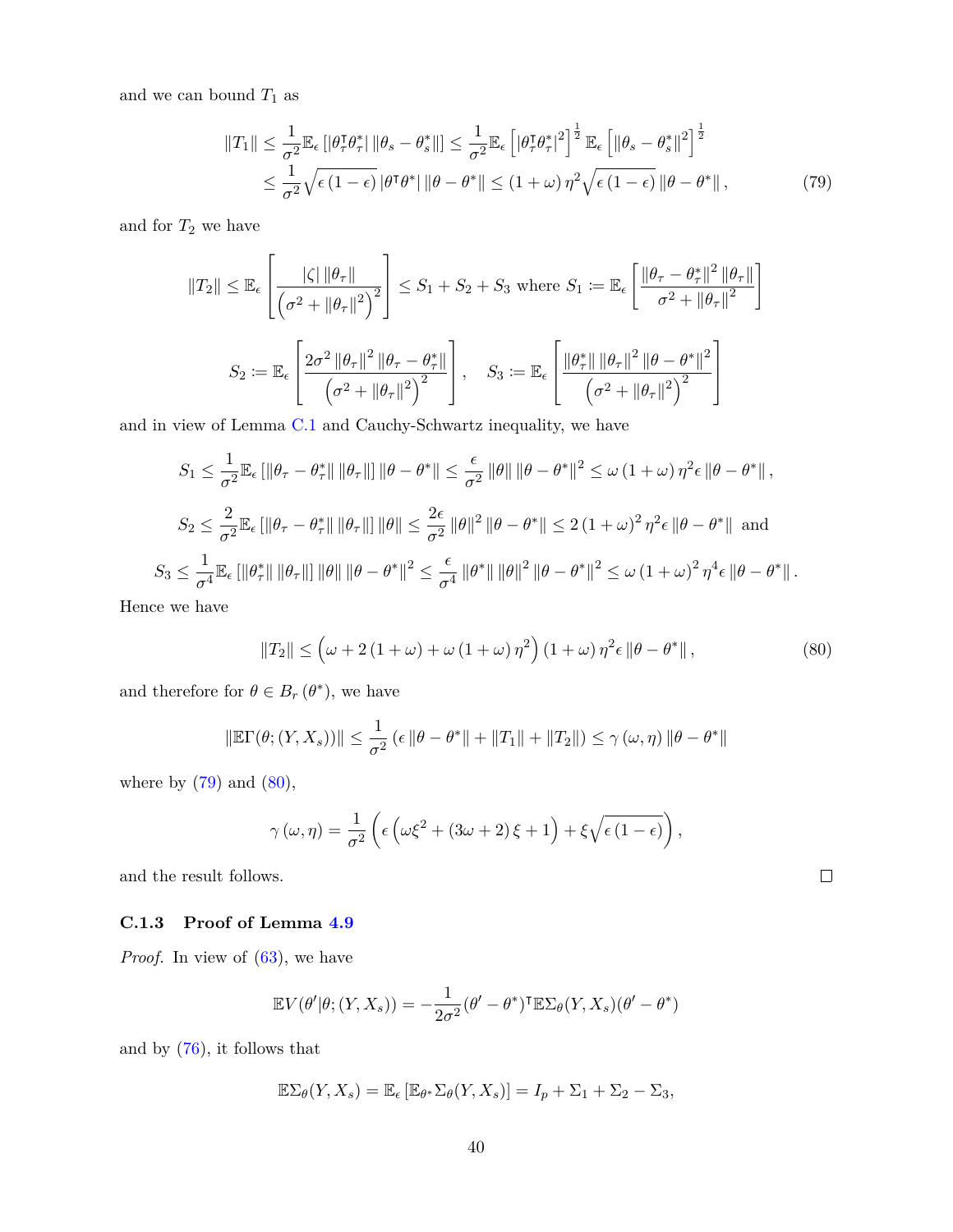where

$$
\Sigma_1 \coloneqq \mathbb{E}_{\epsilon} \left[ \frac{1}{\sigma^2 + \|\theta_\tau\|^2} \left( \theta_\tau (\theta_s^* - \theta_s)^\mathsf{T} + (\theta_s^* - \theta_s) \theta_\tau^\mathsf{T} \right) \right],
$$
\n
$$
\Sigma_2 \coloneqq \mathbb{E}_{\epsilon} \left[ \frac{\sigma^2 + \|\theta_\tau^*\|^2 + \|\theta_s^* - \theta_s\|^2}{\left(\sigma^2 + \|\theta_\tau\|^2\right)^2} \theta_\tau \theta_\tau^\mathsf{T} \right] \text{ and }
$$
\n
$$
\Sigma_3 \coloneqq \mathbb{E}_{\epsilon} \left[ \frac{1}{\sigma^2 + \|\theta_\tau\|^2} \theta_\tau \theta_\tau^\mathsf{T} \right].
$$

For  $u \in \mathbb{R}^p$  and  $\theta \in B_r$  ( $\theta^*$ ), by Lemma [C.1](#page-37-1) and Cauchy-Schwartz inequality, we have

$$
|u^{\dagger}\Sigma_{1}u| \leq \frac{2}{\sigma^{2}}\mathbb{E}_{\epsilon}\left[|u_{\tau}^{\dagger}\theta_{\tau}|\left|(\theta_{s}^{*}-\theta_{s})^{\dagger}u_{s}|\right|\right] \leq \frac{2}{\sigma^{2}}\mathbb{E}_{\epsilon}\left[|u_{\tau}^{\dagger}\theta_{\tau}|^{2}\right]^{\frac{1}{2}}\mathbb{E}_{\epsilon}\left[\left|(\theta_{s}^{*}-\theta_{s})^{\dagger}u_{s}|^{2}\right]^{\frac{1}{2}}\right] \leq \frac{2}{\sigma^{2}}\sqrt{\epsilon\left(1-\epsilon\right)}|u^{\dagger}\theta|\left|(\theta^{*}-\theta)^{\dagger}u\right| \leq 2\omega\left(1+\omega\right)\eta^{2}\sqrt{\epsilon\left(1-\epsilon\right)}\|u\|^{2},
$$

$$
|u^{\dagger}\Sigma_{3}u| \leq \frac{1}{\sigma^{2}}\mathbb{E}_{\epsilon}\left[|u_{\tau}^{\dagger}\theta_{\tau}|^{2}\right] \leq \frac{\epsilon}{\sigma^{2}}|u^{\dagger}\theta|^{2} \leq (1+\omega)^{2}\eta^{2}\epsilon\|u\|^{2},
$$

and  $u^{\dagger} \Sigma_2 u \geq 0$ , since  $\Sigma_2$  is positive semi-definite. Then

$$
u^{\dagger} \mathbb{E} \Sigma_{\theta}(Y, X_s) u = u^{\dagger} (I_p + \Sigma_1 + \Sigma_2 - \Sigma_3) u
$$
  
\n
$$
\geq \left(1 - 2\omega (1 + \omega) \eta^2 \sqrt{\epsilon (1 - \epsilon)} - (1 + \omega)^2 \eta^2 \epsilon \right) ||u||^2,
$$

and it follows that

$$
\mathbb{E}V(\theta'|\theta; (Y, X_s)) \leq -\nu(\omega, \eta) \left\|\theta' - \theta^*\right\|^2 \text{ for } \theta \in B_r(\theta^*) \text{ and } \theta' \in \mathbb{R}^p,
$$

where

$$
\nu(\omega,\eta) = \frac{1}{2\sigma^2} \left( 1 - 2\omega \left( 1 + \omega \right) \eta^2 \sqrt{\epsilon \left( 1 - \epsilon \right)} - \left( 1 + \omega \right)^2 \eta^2 \epsilon \right),\,
$$

 $\Box$ 

and the lemma is proved.

#### **C.2 Proofs for Empirical Convergence**

We prove lemmas for empirical convergence of the model, we begin with some basic facts.

#### **C.2.1 Preliminaries**

To ease notations, we omit the dependence of  $(Y, X_s)$  in  $\mu_{\theta}$ ,  $b_{\theta}$  and  $\tau$  in  $A_{\theta}$  etc. in this section. For  $\tau \in \{\infty, 1\}^p$ , denote  $[\tau] := \{j \in \mathbb{N} \mid \tau^j = 1\}$ . We first prove some technical results for related random variables. Recall in this model,  $Y = \langle \theta^*, X \rangle + W$  with  $X \sim \mathcal{N}(0, I_p)$  and  $W \sim \mathcal{N}(0, \sigma^2)$ .

<span id="page-40-0"></span>**Lemma C.3.** For  $u \in \mathbb{R}^p$ , missing pattern  $\tau \in \{\infty, 1\}^p$  and  $s = 1 - \tau$ , the random variable  $u_s^{\intercal} X_s$ *is Gaussian with Orlicz norm*  $||u_s^{\mathsf{T}}X_s||_{\psi_2} = ||u_s||$  and *Y is Gaussian with Orlicz norm*  $||Y||_{\psi_2} \leq$  $\sqrt{\|\theta^*\|^2 + \sigma^2}$ , while  $Y - u_s^{\intercal}X_s$  is sub-gaussian with Orlicz norm  $||Y - u_s^{\intercal}X_s||_{\psi_2} \le ||u_\tau|| + \sigma$ .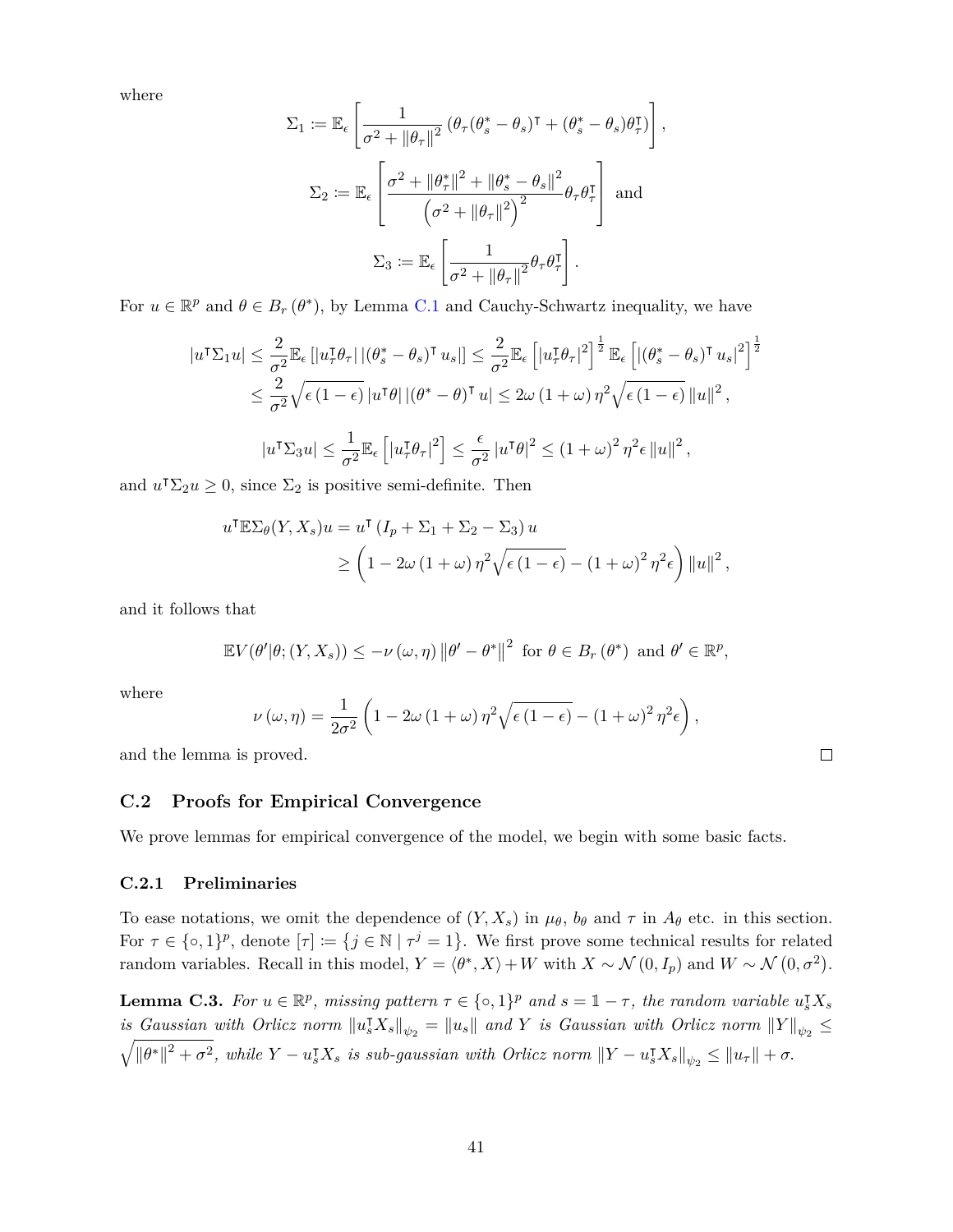*Proof.* By rotation invariance of Gaussian variables, we have

$$
\operatorname{Var}\left(u_s^{\mathsf{T}}X_s\right) = \operatorname{Var}\left(\sum_{j\in[s]} u^j X^j\right) = \sum_{j\in[s]} \operatorname{Var}\left(u^j X^j\right) = \sum_{j\in[s]} \left|u^j\right|^2 = \left\|u_s\right\|^2,
$$

hence  $||u_s^{\dagger}X_s||_{\psi_2} = ||u_s||$ . Since  $Y = \theta^{*T}X + W$ , it is clearly Gaussian and

$$
Var(Y) = Var(\theta^*^{\mathsf{T}} X) + Var(W) = ||\theta^*||^2 + \sigma^2,
$$

hence  $||Y||_{\psi_2} = \sqrt{||\theta^*||^2 + \sigma^2}$ . Now since  $Y - \theta_s^* Y_s = \theta_\tau^* Y_\tau + W$ , then

$$
||Y - u_s^{\mathsf{T}} X_s||_{\psi_2} \le ||u_\tau^{\mathsf{T}} X_\tau||_{\psi_2} + ||W||_{\psi_2} = ||u_\tau|| + \sigma.
$$

<span id="page-41-0"></span>**Lemma C.4.** For  $u \in \mathbb{R}^p$ , missing pattern  $\tau \in \{\infty, 1\}^p$  and  $s = 1 - \tau$ , the random variable  $u^{\intercal} \mu_{\theta}$ *is sub-gaussian with Orlicz norm*  $||u^{\dagger} \mu_{\theta}||_{\psi_2} \leq \sqrt{3} ||u||$  and  $u^{\dagger} \mu_{\theta} Y$  *is sub-exponential with Orlicz*  $\|u^{\dagger}\mu_{\theta}Y\|_{\psi_{1}} \leq CK \, \|u\|$  where  $K \coloneqq \|\theta^*\| + \sigma$ .

*Proof.* It follows from Lemma [C.3](#page-40-0) that  $u^{\dagger}b_{\theta} = \frac{u^{\dagger}_{\tau}\theta_{\tau}}{\tau^2 + \theta_{\theta}}$  $\frac{u_{\tau}^{\text{T}}\theta_{\tau}}{\sigma^2 + ||\theta_{\tau}||^2}$  (*Y* −  $\theta_s^{\text{T}}X_s$ ) is sub-gaussian with Orlicz  $\|\hat{u} \cdot \hat{b}_{\theta}\|_{\psi_2} \leq \frac{\|\theta_{\tau}\| + \sigma}{\sigma^2 + \|\theta_{\tau}\|}$  $\frac{\|\theta_\tau\|+\sigma}{\sigma^2+\|\theta_\tau\|^2}\|u_\tau^\intercal$ *τ*<sup> $\theta$ </sup><sup>*τ*</sub></sub> $\theta$ <sup>*γ*</sup> and hence *u*<sup> $\tau$ </sup> $\mu$ <sup>*θ*</sup> = *u*<sup> $\tau$ </sup> (*X<sub><i>s*</sub> + *b*<sup>*θ*</sup>) is sub-gaussian with Orlicz norm</sup>

$$
\|u^{\mathsf{T}}\mu_{\theta}\|_{\psi_{2}} \leq \|u_{s}\| + \frac{\|\theta_{\tau}\| + \sigma}{\sigma^{2} + \|\theta_{\tau}\|^{2}} |u_{\tau}^{\mathsf{T}}\theta_{\tau}|
$$
  
\n
$$
\leq \frac{1}{\sigma^{2} + \|\theta_{\tau}\|^{2}} \left[ \left(\sigma^{2} + \|\theta_{\tau}\|^{2}\right) \|u_{s}\| + \left(\|\theta_{\tau}\|^{2} + \sigma \|\theta_{\tau}\|\right) \|u_{\tau}\|\right]
$$
  
\n
$$
\leq \frac{1}{\sigma^{2} + \|\theta_{\tau}\|^{2}} \left[ \left(\sigma^{2} + \|\theta_{\tau}\|^{2}\right)^{2} + \|\theta_{\tau}\|^{2} \left(\|\theta_{\tau}\| + \sigma\right)^{2}\right]^{\frac{1}{2}} \left[ \|u_{s}\|^{2} + \|u_{\tau}\|^{2}\right]^{\frac{1}{2}}
$$
  
\n
$$
\leq \frac{1}{\sigma^{2} + \|\theta_{\tau}\|^{2}} \left[ \left(\sigma^{2} + \|\theta_{\tau}\|^{2}\right) \left(\sigma^{2} + 3\|\theta_{\tau}\|^{2}\right) \right]^{\frac{1}{2}} \|u\| \leq \sqrt{3} \|u\|.
$$
 (81)

Hence  $u^{\dagger} \mu_{\theta} Y$  is sub-exponential with Orlicz norm

$$
||u^{\mathsf{T}} \mu_{\theta} Y||_{\psi_{1}} \leq C_{1} ||u^{\mathsf{T}} \mu_{\theta}||_{\psi_{2}} ||Y||_{\psi_{2}} \leq \sqrt{3} C_{1} ||u|| \sqrt{||\theta^{*}||^{2} + \sigma^{2}} \leq C K ||u||,
$$
\n(82)

where  $K \coloneqq ||\theta^*|| + \sigma$ , since  $\left(\frac{K}{\sqrt{2\pi}}\right)$  $\left(\frac{\epsilon}{2} \leq \right) \sqrt{\left\|\theta^*\right\|^2 + \sigma^2} \leq K.$ 

<span id="page-41-1"></span>**Lemma C.5.** For  $u, v \in \mathbb{R}^p$ , missing pattern  $\tau \in \{\infty, 1\}^p$  and  $s = 1 - \tau$ , the random variable  $u^{\dagger} A_{\theta} v$  *is bounded hence sub-gaussian with Orlicz norm*  $||u^{\dagger} A_{\theta} v||_{\psi_2} \leq 2 ||u|| ||v||$  *and*  $u^{\dagger} \Sigma_{\theta} v$  *is sub-exponential with Orlicz norm*  $||u^{\mathsf{T}}\Sigma_{\theta}v||_{\psi_1} \leq C ||u|| ||v||.$ 

*Proof.* In view of definition [\(59\)](#page-29-0), we have

$$
|u^{\mathsf{T}} A_{\theta} v| \le |u_{\tau}^{\mathsf{T}} v_{\tau}| + \frac{|u_{\tau}^{\mathsf{T}} \theta_{\tau}| |v_{\tau}^{\mathsf{T}} \theta_{\tau}|}{\sigma^2 + ||\theta_{\tau}||^2} \le \left(1 + \frac{||\theta_{\tau}||^2}{\sigma^2 + ||\theta_{\tau}||^2}\right) ||u|| \, ||v|| < 2 ||u|| \, ||v||,
$$

42

and since  $u^{\dagger} \Sigma_{\theta} v = (u^{\dagger} \mu_{\theta}) (v^{\dagger} \mu_{\theta}) + u^{\dagger} A_{\theta} v$ , the result follows from Lemma [C.4.](#page-41-0)

 $\Box$ 

 $\Box$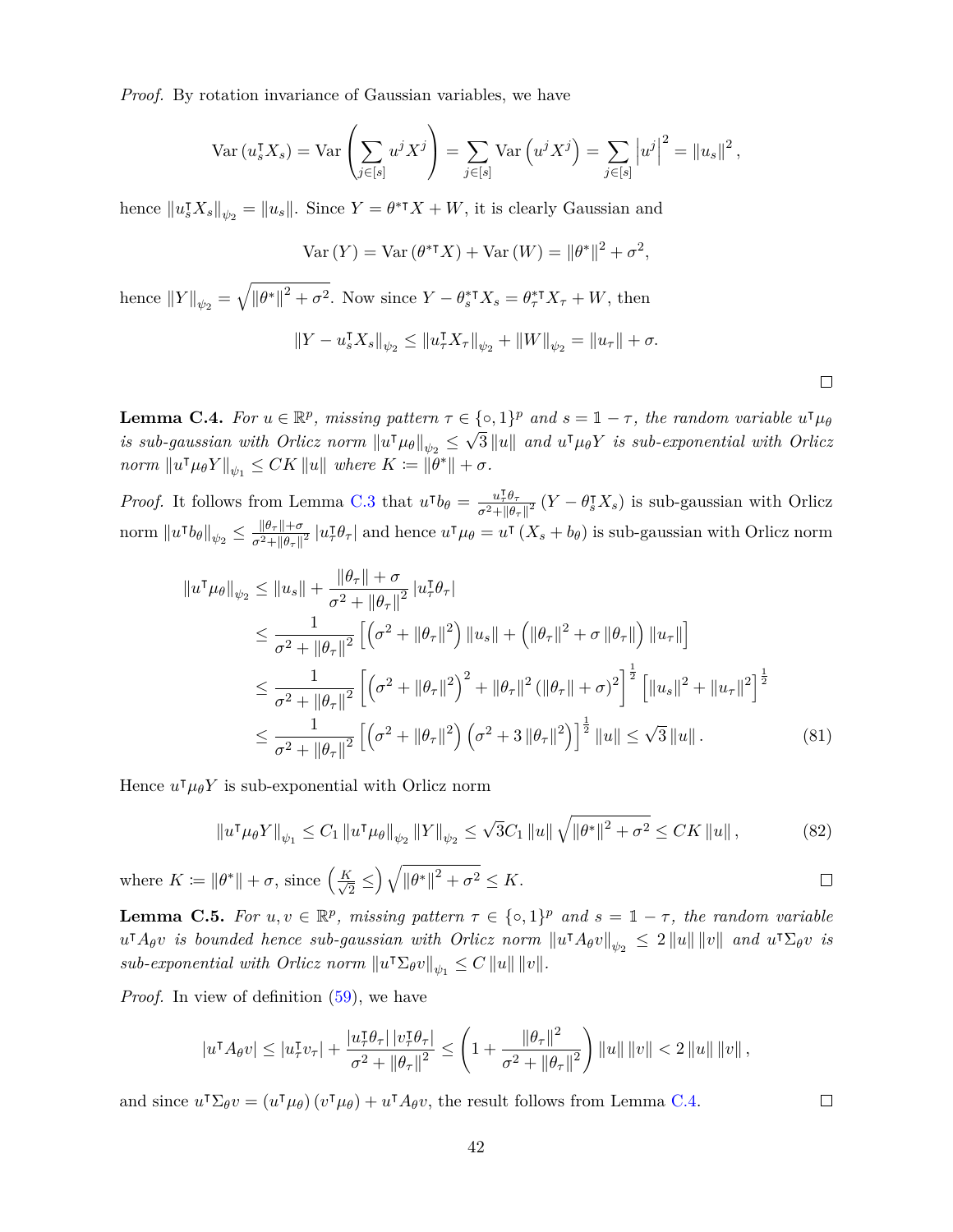<span id="page-42-0"></span>**Lemma C.6.** For  $u \in \mathbb{R}^p$ , missing pattern  $\tau \in \{\infty, 1\}^p$  and  $s = 1 - \tau$ , the random variable  $u^{\dagger}$  ( $\mu_{\theta} - \mu_{\theta^*}$ ) *is sub-gaussian with Orlicz norm* 

$$
\|u^{\mathsf{T}}\left(\mu_{\theta}-\mu_{\theta^*}\right)\|_{\psi_2} \leq \frac{\left(1+\omega\right)\eta}{\sigma}\left(\eta\left(1+\eta\right)\left(2+\omega\right)+1\right)\|\theta-\theta^*\| \|u\|,
$$

*and*  $u^{\dagger}$  ( $\mu_{\theta} - \mu_{\theta^*}$ ) *Y is sub-exponential with Orlicz norm* 

$$
\|u^{\intercal}(\mu_{\theta}-\mu_{\theta^*})Y\|_{\psi_1} \leq C \left(\eta\left(1+\eta\right)\left(2+\omega\right)+1\right)\eta\left(1+\eta\right)\left(1+\omega\right)\|\theta-\theta^*\| \left\|u\right\|.
$$

*Proof.* In view of definition  $(60)$ , we have

$$
\mu_{\theta} - \mu_{\theta^*} = \left(\frac{Y - \theta_s^{\mathsf{T}} X_s}{\sigma^2 + \|\theta_{\tau}\|^2} - \frac{Y - \theta_s^{\mathsf{T}} X_s}{\sigma^2 + \|\theta_{\tau}^*\|^2}\right) \theta_{\tau} + \frac{Y - \theta_s^{\mathsf{T}} X_s}{\sigma^2 + \|\theta_{\tau}^*\|^2} (\theta_{\tau} - \theta_{\tau}^*).
$$

Note the first summand can be rewritten as

$$
\frac{1}{\sigma^2+\left\|\theta_\tau\right\|^2}\left(\frac{Y-\theta_s^{*} \mathsf{T} X_s}{\sigma^2+\left\|\theta_\tau^*\right\|^2}\left(\left\|\theta_\tau^*\right\|^2-\left\|\theta_\tau\right\|^2\right)+(\theta_s-\theta_s^{*})^{\mathsf{T}} X_s\right)\theta_\tau,
$$

and it follows that,

$$
|u^{\mathsf{T}}(\mu_{\theta}-\mu_{\theta^*})| \leq \frac{\|\theta_{\tau}\|}{\sigma^2} \left(\frac{1}{\sigma^2} \left(\|\theta_{\tau}^*\|+\|\theta_{\tau}\|\right) |Y-\theta_{s}^{* \mathsf{T}} X_{s}| \|\theta_{\tau}^*-\theta_{\tau}\| + |(\theta_{s}-\theta_{s}^{*})^{\mathsf{T}} X_{s}| \right) \|u\|
$$
  

$$
\leq \frac{(1+\omega)\eta}{\sigma^2} \left((2+\omega)\eta |Y-\theta_{s}^{* \mathsf{T}} X_{s}| \|\theta_{\tau}^*-\theta_{\tau}\| + \sigma |(\theta_{s}-\theta_{s}^{*})^{\mathsf{T}} X_{s}| \right) \|u\|.
$$

Hence in view of Lemma [C.3,](#page-40-0)  $u^{\dagger}(\mu_{\theta} - \mu_{\theta^*})$  is sub-gaussian with Orlicz norm

$$
\|u^{\mathsf{T}}(\mu_{\theta}-\mu_{\theta^*})\|_{\psi_2} \leq \frac{(1+\omega)\eta}{\sigma^2} \left( (2+\omega)\eta\left( \|\theta^*_{\tau}\| + \sigma \right) \|\theta^*_{\tau} - \theta_{\tau}\| + \sigma \|\theta_s - \theta^*_{s}\| \right) \|u\|
$$
  

$$
\leq \frac{(1+\omega)\eta}{\sigma} \left( \eta\left(1+\eta\right) \left(2+\omega\right) + 1 \right) \|\theta - \theta^*\| \|u\|.
$$

Therefore  $u^{\dagger}$  ( $\mu_{\theta} - \mu_{\theta^*}$ ) *Y* is sub-exponential with Orlicz norm

$$
||u^{\dagger}(\mu_{\theta} - \mu_{\theta^*}) Y||_{\psi_1} \leq C ||u^{\dagger}(\mu_{\theta} - \mu_{\theta^*})||_{\psi_2} ||Y||_{\psi_2}
$$
  
 
$$
\leq C (\eta (1 + \eta) (2 + \omega) + 1) \eta (1 + \eta) (1 + \omega) ||\theta - \theta^*|| ||u||.
$$

 $\Box$ 

<span id="page-42-1"></span>**Lemma C.7.** For  $u, v \in \mathbb{R}^p$ , missing pattern  $\tau \in \{\infty, 1\}^p$  and  $s = 1 - \tau$ , the random variable  $u^{\dagger}$  ( $A_{\theta} - A_{\theta^*}$ ) *v is bounded hence sub-gaussian with Orlicz norm* 

$$
\|u^{\mathsf{T}}\left(A_{\theta}-A_{\theta^{*}}\right)v\|_{\psi_{2}} \leq \frac{1}{\sigma}\left(\left(1+\omega\right)\eta^{2}+1\right)\left(2+\omega\right)\eta\left\|\theta^{*}-\theta\right\|\left\|u\right\|\left\|v\right\|,
$$

 $and \; u^{\dagger} (\mu_{\theta} \mu_{\theta}^{\dagger} - \mu_{\theta^*} \mu_{\theta}^{\dagger})$ *θ* ∗ *v is sub-exponential with Orlicz norm*

$$
\left\|u^{\intercal}\left(\mu_{\theta}\mu_{\theta}^{\intercal}-\mu_{\theta^{*}}\mu_{\theta^{*}}^{\intercal}\right)v\right\|_{\psi_{1}}\leq\sqrt{3}C\frac{\left(1+\omega\right)\eta}{\sigma}\left(\eta\left(1+\eta\right)\left(2+\omega\right)+1\right)\left\|\theta-\theta^{*}\right\|\left\|u\right\|\left\|v\right\|.
$$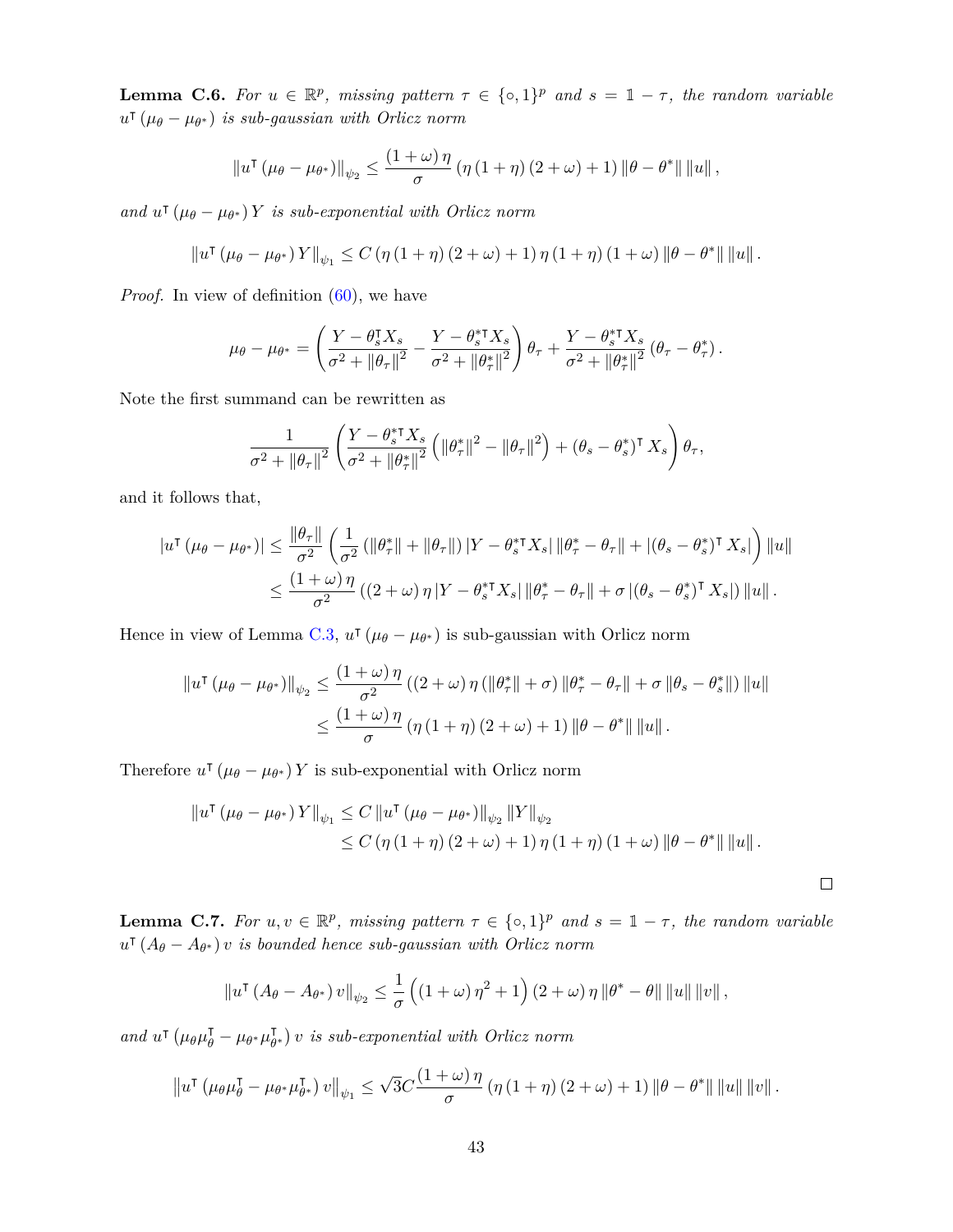*Proof.* Since we can write

$$
A_{\theta} - A_{\theta^*} = \frac{1}{\sigma^2 + ||\theta_{\tau}^*||^2} \theta_{\tau}^* \theta_{\tau}^* - \frac{1}{\sigma^2 + ||\theta_{\tau}||^2} \theta_{\tau} \theta_{\tau}^{\mathsf{T}}
$$
  
= 
$$
\frac{||\theta_{\tau}||^2 - ||\theta_{\tau}^*||^2}{\left(\sigma^2 + ||\theta_{\tau}^*||^2\right) \left(\sigma^2 + ||\theta_{\tau}||^2\right)} \theta_{\tau}^* \theta_{\tau}^* + \frac{1}{\sigma^2 + ||\theta_{\tau}||^2} \left(\theta_{\tau}^* \theta_{\tau}^* - \theta_{\tau} \theta_{\tau}^{\mathsf{T}}\right) \end{aligned}
$$

and

$$
\theta_\tau^* \theta_\tau^{*\intercal}-\theta_\tau \theta_\tau^{\intercal}=\left(\theta_\tau^*-\theta_\tau\right)\theta_\tau^{*\intercal}+\theta_\tau\left(\theta_\tau^*-\theta_\tau\right)^{\intercal},
$$

it follows that

$$
|u^{\intercal}(\theta_{\tau}^{*}\theta_{\tau}^{*\intercal}-\theta_{\tau}\theta_{\tau}^{\intercal})v|\leq ( \|\theta_{\tau}^{*}\|+\|\theta_{\tau}\|)\|\theta_{\tau}^{*}-\theta_{\tau}\|\,\|u\|\,\|v\|\,,
$$

and hence

$$
\begin{split} |u^{\mathsf{T}}\left(A_{\theta}-A_{\theta^{*}}\right)v| &\leq \left(\frac{\|\theta_{\tau}^{*}\| \|\theta_{\tau}\|}{\sigma^{2}+\|\theta_{\tau}^{*}\|^{2}}+1\right) \frac{\|\theta_{\tau}^{*}\|+\|\theta_{\tau}\|}{\sigma^{2}+\|\theta_{\tau}\|^{2}} \left\|\theta_{\tau}^{*}-\theta_{\tau}\right\|\left\|u\right\|\left\|v\right\|\\ &\leq \frac{1}{\sigma}\left(\left(1+\omega\right)\eta^{2}+1\right)\left(2+\omega\right)\eta\left\|\theta_{\tau}^{*}-\theta_{\tau}\right\|\left\|u\right\|\left\|v\right\|.\end{split}
$$

Similarly, since

$$
\mu_{\theta}\mu_{\theta}^{\mathsf{T}} - \mu_{\theta^*}\mu_{\theta^*}^{\mathsf{T}} = (\mu_{\theta} - \mu_{\theta^*})\mu_{\theta}^{\mathsf{T}} + \mu_{\theta^*}(\mu_{\theta} - \mu_{\theta^*})^{\mathsf{T}}
$$

and in view of Lemma [C.4](#page-41-0) and Lemma [C.6,](#page-42-0)  $u^{\dagger} (\mu_{\theta} \mu_{\theta}^{\dagger} - \mu_{\theta^*} \mu_{\theta}^{\dagger})$  $\left(\begin{smallmatrix} \mathsf{T} \\ \theta^* \end{smallmatrix}\right)v$  is sub-exponential with Orlicz norm

$$
\|u^{\dagger}(\mu_{\theta}\mu_{\theta}^{\dagger} - \mu_{\theta^*}\mu_{\theta^*}^{\dagger}) v\|_{\psi_1} \leq \|u^{\dagger}(\mu_{\theta} - \mu_{\theta^*})\mu_{\theta}^{\dagger}v\|_{\psi_1} + \|u^{\dagger}\mu_{\theta^*}(\mu_{\theta} - \mu_{\theta^*})^{\dagger} v\|_{\psi_1}
$$
  
\n
$$
\leq C \left( \|u^{\dagger}(\mu_{\theta} - \mu_{\theta^*})\|_{\psi_2} \|v^{\dagger}\mu_{\theta}\|_{\psi_2} + \|u^{\dagger}\mu_{\theta}\|_{\psi_2} \|v^{\dagger}(\mu_{\theta} - \mu_{\theta^*})\|_{\psi_2} \right)
$$
  
\n
$$
\leq \sqrt{3}C \frac{(1+\omega)\eta}{\sigma} (\eta(1+\eta)(2+\omega)+1) \|\theta - \theta^*\| \|u\| \|v\|.
$$

# <span id="page-43-0"></span>**C.2.2 Proof of Lemma [4.10](#page-31-2)**

*Proof.* By [\(62\)](#page-30-4), for  $u \in \mathbb{S}^{p-1}$ , we have

$$
u^{\mathsf{T}}\Gamma(\theta; (Y, X_s)) = \frac{1}{\sigma^2} \left[ u^{\mathsf{T}} \left( \mu_{\theta} - \mu_{\theta^*} \right) Y - u^{\mathsf{T}} \left( \Sigma_{\theta} - \Sigma_{\theta^*} \right) \theta^* \right] = \frac{1}{\sigma^2} \left[ D_1 - D_2 - D_3 \right],
$$

where  $D_1 := u^{\dagger} (\mu_{\theta} - \mu_{\theta^*}) Y$ ,  $D_2 := u^{\dagger} (\mu_{\theta} \mu_{\theta}^{\dagger} - \mu_{\theta^*} \mu_{\theta}^{\dagger}$  $\left(\begin{array}{c} \n\overline{f} \\
\overline{\theta}^* \n\end{array}\right) \theta^*$  and  $D_3 \coloneqq u^{\mathsf{T}} (A_\theta - A_{\theta^*}) \theta^*$ , and it follows from Lemma [C.6](#page-42-0) and Lemma [C.7](#page-42-1) that  $D_1$  and  $D_2$  are sub-exponential with Orlicz norms

$$
||D_1||_{\psi_1} \le C_1 \left( \eta \left( 1 + \eta \right) \left( 2 + \omega \right) + 1 \right) \eta \left( 1 + \eta \right) \left( 1 + \omega \right) ||\theta - \theta^*|| \text{ and}
$$
  

$$
||D_2||_{\psi_1} \le C_2 \left( \eta \left( 1 + \eta \right) \left( 2 + \omega \right) + 1 \right) \left( 1 + \omega \right) \eta^2 ||\theta - \theta^*||,
$$

while *D*3, which is *independent* of *D*<sup>1</sup> and *D*2, is sub-gaussian with Orlicz norm

$$
||D_3||_{\psi_2} \leq ((1+\omega)\eta^2+1)(2+\omega)\eta^2 ||\theta^* - \theta||.
$$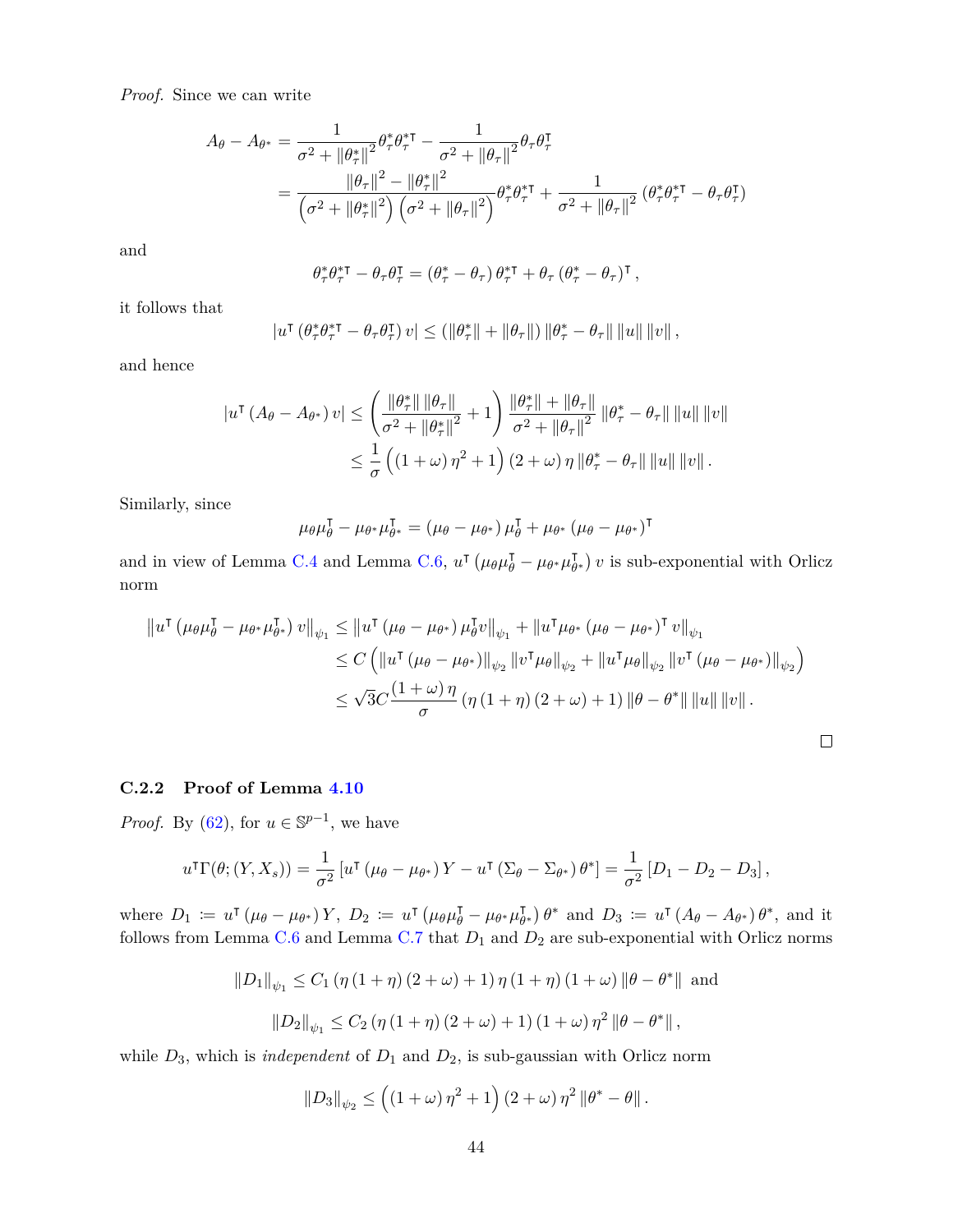It follows that  $u^{\dagger} \Gamma(\theta; (Y, X_s))$  is sub-exponential with Orlicz norm

$$
||u^{T}\Gamma(\theta;(Y,X_{s}))||_{\psi_{1}} \leq \frac{C(\eta,\omega)}{\sigma^{2}} ||\theta^{*} - \theta||,
$$

where  $C(\eta,\omega) = O((1+\omega)^2(1+\eta)^4)$ . Now the result follows from Lemma [E.8](#page-50-0) on the concentration of sub-exponential random vectors.  $\Box$ 

#### <span id="page-44-1"></span>**C.2.3 Proof of Lemma [4.11](#page-32-3)**

*Proof.* In view of [\(63\)](#page-30-3) and by Lemma [C.5,](#page-41-1)  $V(\theta'|\theta; (Y, X_s))$  is sub-exponential with Orlicz norm

$$
||V(\theta'|\theta; (Y, X_s))||_{\psi_1} \leq \frac{C}{\sigma^2} ||\theta' - \theta^*||^2,
$$

and the result follows from Lemma [E.8](#page-50-0) on the concentration of sub-exponential random variables.  $\Box$ 

## <span id="page-44-2"></span>**C.2.4 Proof of Lemma [4.12](#page-32-4)**

*Proof.* In view of [\(64\)](#page-30-5), for  $u \in \mathbb{S}^{p-1}$ , we have

$$
u^{\mathsf{T}} \mathcal{E}(Y, X_s) = \frac{1}{\sigma^2} \left[ u^{\mathsf{T}} \mu_{\theta^*} Y - u^{\mathsf{T}} \Sigma_{\theta^*} \theta^* \right].
$$

Then  $u^{\dagger} \mu_{\theta^*} Y$  is sub-exponential with Orlicz norm  $||u^{\dagger} \mu_{\theta^*} Y||_{\psi_1} \leq C_1 K$  by Lemma [C.4,](#page-41-0) and  $u^{\dagger} \Sigma_{\theta^*} \theta^*$  is sub-exponential with Orlicz norm  $||u^{\dagger} \Sigma_{\theta^*} \theta^*||_{\psi_1} \leq C_2 ||\theta^*||$  by Lemma [C.5.](#page-41-1) Hence  $u^{\dagger} \mathcal{E}(Y, X_s)$  is sub-exponential with Orlicz norm

$$
||u^{\mathsf{T}} \mathcal{E}(Y, X_s)||_{\psi_1} \leq \frac{1}{\sigma^2} \left( C_1 K + C_2 ||\theta^*|| \right) \leq \frac{C}{\sigma} \left( 1 + \eta \right),
$$

and the result follows from Lemma [E.8](#page-50-0) on the concentration of sub-exponential random vectors.

 $\Box$ 

# **D Miscellaneous Results and Proofs**

We collect various results and proofs in this section.

## <span id="page-44-0"></span>**D.1 Proof of Proposition [2.1](#page-7-1)**

*Proof.* We show that  $L_*(\theta) \leq L_*(\theta^*)$  for  $\theta \in \Omega$ . By definition

$$
L_*(\theta) = \int_{\mathcal{Y}} \left( \log p_{\theta}(y) \right) p_{\theta^*}(y) dy \le \int_{\mathcal{Y}} \left( \log p_{\theta^*}(y) \right) p_{\theta^*}(y) dy = L_*(\theta^*),
$$

where the inequality follows from a version of the Jensen's inequality in Lemma [E.3.](#page-48-4)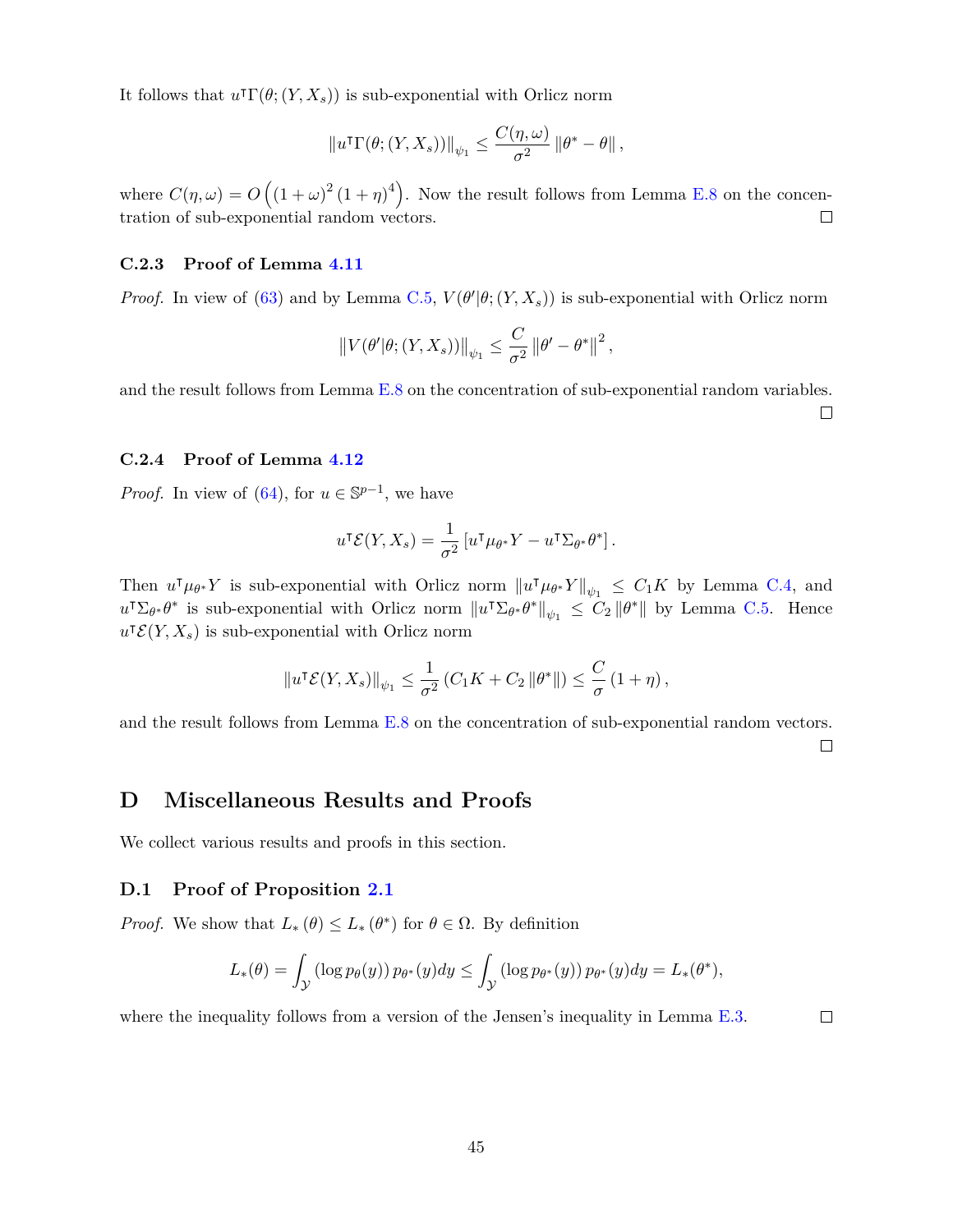## <span id="page-45-0"></span>**D.2 Proof of Proposition [2.2](#page-8-0)**

*Proof.* We show that  $Q_* (\theta' | \theta^*) \leq Q_* (\theta^* | \theta^*)$  for  $\theta' \in \Omega$ . By definition

$$
Q_*(\theta'|\theta^*) = \int_{\mathcal{Y}} \left( \int_{\mathcal{Z}(y)} \log(f_{\theta'}(y, z)) k_{\theta^*}(z|y) dz \right) p_{\theta^*}(y) dy
$$
  
= 
$$
\int_{\mathcal{Y} \times \mathcal{Z}} \log(f_{\theta'}(y, z)) k_{\theta^*}(z|y) p_{\theta^*}(y) dz dy
$$
  
= 
$$
\int_{\mathcal{Y} \times \mathcal{Z}} \log(f_{\theta'}(y, z)) f_{\theta^*}(y, z) dz dy,
$$

then the result follows from a version of the Jensen's inequality in Lemma [E.3.](#page-48-4)

#### **D.3 An Interpretation of the Convergence Inequality**

**Lemma D.1.** Suppose  $\theta^* \in \mathbb{R}^p$ ,  $\kappa < 1$ ,  $\varepsilon > 0$  and a sequence  $\{\theta^t\}_{t=0}^T$  such that  $\|\theta^t - \theta^*\| > \varepsilon$  for  $0 \leq t \leq T$ . Then it satisfies the inequality

$$
\left\|\theta^t - \theta^*\right\| \le \kappa^t \left\|\theta^0 - \theta^*\right\| + \varepsilon \text{ for } 0 \le t \le T,
$$

*if and only if there exists a sequence*  $\{\zeta^t\}_{t=0}^T$  *such that*  $\zeta^t \in \mathbb{S}_{\varepsilon}^{p-1}(\theta^*)$  *and* 

$$
\left\|\theta^t - \zeta^t\right\| \le \kappa^t \left\|\theta^0 - \theta^*\right\| \text{ for } 0 \le t \le T,
$$

 $where \mathbb{S}_{\varepsilon}^{p-1}(\theta^*) := \{u \in \mathbb{R}^p \mid ||u - \theta^*|| = \varepsilon\} \text{ is the sphere centered at } \theta^* \text{ with radius } \varepsilon.$ *Proof.* Sufficiency. By triangle inequality

$$
\left\|\theta^t - \theta^*\right\| \le \left\|\theta^t - \zeta^t\right\| + \left\|\zeta^t - \theta^*\right\| \le \kappa^t \left\|\theta^0 - \theta^*\right\| + \varepsilon.
$$

Necessity. Let  $\zeta^t := (1 - \lambda^t)\theta^* + \lambda^t\theta^t$  where  $\lambda^t := \frac{\varepsilon}{\| \theta^t \|}$  $\frac{\varepsilon}{\|\theta^t - \theta^*\|} < 1$  for  $0 \le t \le T$ . Then since  $\|\zeta^t - \theta^*\| = \varepsilon$  and

$$
\left\|\theta^t - \zeta^t\right\| + \left\|\zeta^t - \theta^*\right\| = \left\|\theta^t - \theta^*\right\| \le \kappa^t \left\|\theta^0 - \theta^*\right\| + \varepsilon,
$$

the result follows.

*Remark.* It is clear from the proof that for each *t*, the point  $\zeta^t$  is simply the intersection of the line segment joining  $\theta^*$  and  $\theta^t$  with the sphere  $\mathbb{S}^{p-1}_{\varepsilon}(\theta^*)$ , and hence  $\|\theta^t - \zeta^t\|$  is simply the distance between  $\theta^t$  and the ball  $B_\varepsilon(\theta^*)$ . In the context of an empirical EM sequence, when  $\theta^t$  lies outside the ball  $B_{\varepsilon}(\theta^*)$  of statistical error, it "converges" geometrically onto it at the rate  $\kappa$ .

## <span id="page-45-1"></span>**D.4 A Digression to the Theory of Information Matrices**

The Fisher information matrix, the complete and missing information matrices as well as the convergence rate matrix are classical objects for analyzing the asymptotic convergence of the EM algorithm [\[12,](#page-52-1) [28,](#page-53-5) [22,](#page-53-6) [23\]](#page-53-7). In this section, we briefly formulate and extend the classical information matrix theory to make connections with our analysis of oracle convergence of the EM algorithm.

 $\Box$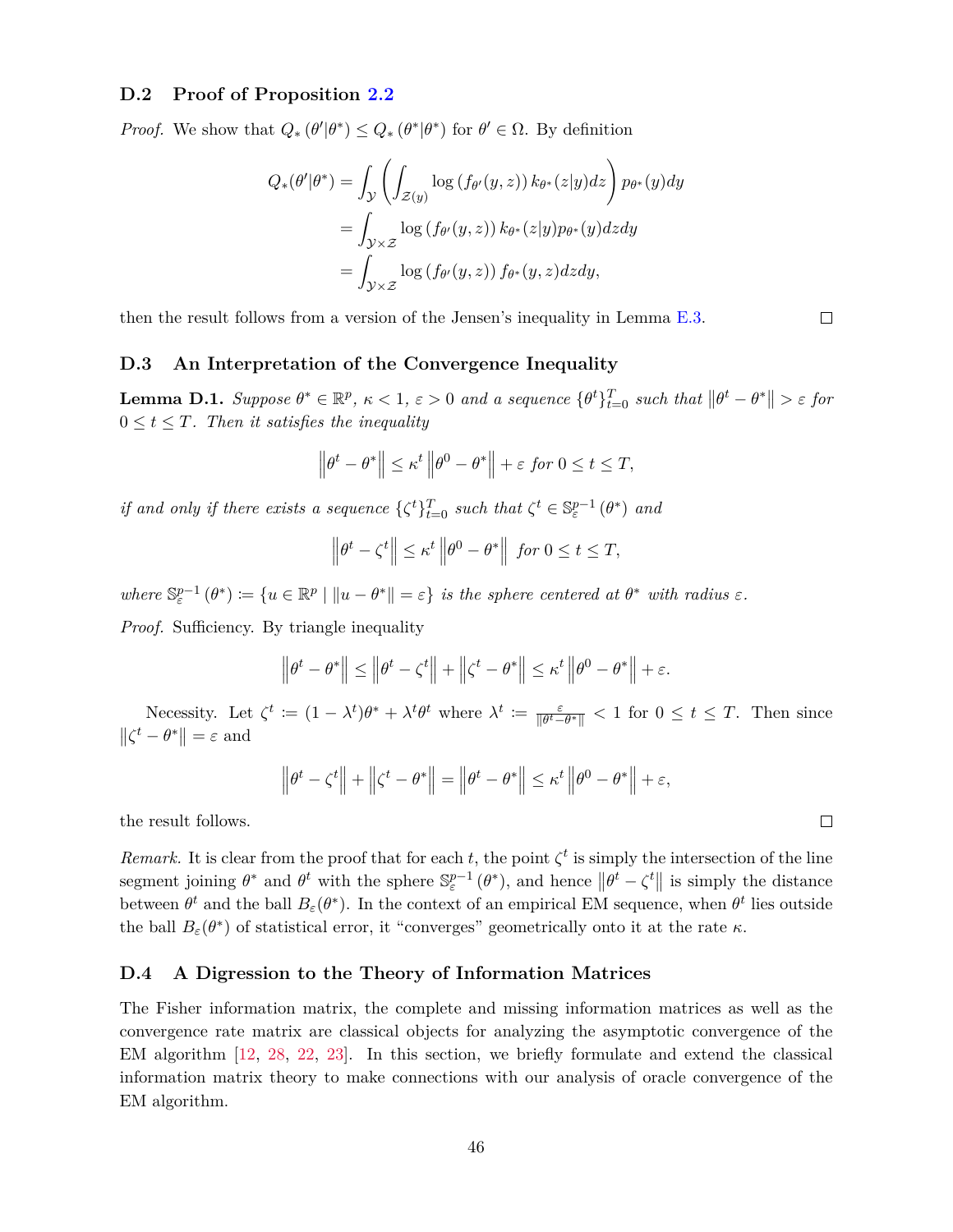On both sides of  $(5)$ , differentiating twice with respect to  $\theta'$  and taking conditional expectation of *Z* given *y* at parameter  $\theta$ , we have

$$
\mathcal{I}(\theta'; y) = \mathcal{I}_c(\theta'|\theta; y) - \mathcal{I}_m(\theta'|\theta; y),
$$

where we define  $\mathcal{I}(\theta'; y) := -\nabla_1 \nabla_1^{\mathrm{T}} L(\theta'; y)$  as the *negative* of the Hessian matrix of the stochastic log-likelihood function and define<sup>[5](#page-46-2)</sup>

$$
\mathcal{I}_c(\theta'|\theta; y) := -\int_{\mathcal{Z}(y)} \nabla \nabla^{\mathsf{T}} \left( \log f_{\theta'}(y, z) \right) k_{\theta}(z|y) dz = -\nabla_1 \nabla_1^{\mathsf{T}} Q(\theta'|\theta; y),
$$
  

$$
\mathcal{I}_m(\theta'|\theta; y) := -\int_{\mathcal{Z}(y)} \nabla \nabla^{\mathsf{T}} \left( \log k_{\theta'}(z|y) \right) k_{\theta}(z|y) dz
$$

for  $\theta \in \Omega$ , whenever these matrices are well-defined. Note  $\mathcal{I}_m(\theta | \theta; y)$  is positive semi-definite for  $y \in \mathcal{Y}$  by Lemma [E.4.](#page-48-5)

By taking expectations, we define the *observed information matrix*

<span id="page-46-0"></span>
$$
\mathcal{I}(\theta') \coloneqq \int_{\mathcal{Y}} \mathcal{I}(\theta'; y) p_{\theta^*}(y) dy = -\nabla_1 \nabla_1^{\mathsf{T}} L_*(\theta'), \tag{83}
$$

the *complete information matrix*

<span id="page-46-4"></span>
$$
\mathcal{I}_c(\theta'|\theta) := \int_{\mathcal{Y}} \mathcal{I}_c(\theta'|\theta; y) p_{\theta^*}(y) dy = -\nabla_1 \nabla_1^{\mathsf{T}} Q_*(\theta'|\theta), \tag{84}
$$

and the *missing information matrix*

$$
\mathcal{I}_m(\theta'|\theta) := \int_{\mathcal{Y}} \mathcal{I}_m(\theta'|\theta; y) p_{\theta^*}(y) dy.
$$

We obtain the *oracle information equation* or the *missing information principle* ([\[24,](#page-53-0) [20\]](#page-53-10)) at the *population* level

<span id="page-46-3"></span>
$$
\mathcal{I}(\theta') = \mathcal{I}_c(\theta'|\theta) - \mathcal{I}_m(\theta'|\theta). \tag{85}
$$

At the true population parameter  $\theta^*$  and by Lemma [E.4,](#page-48-5) we have

<span id="page-46-1"></span>
$$
\mathcal{I}(\theta^*) = \int_{\mathcal{Y}} \left[ \nabla \log p_{\theta^*}(y) \right] \left[ \nabla^{\mathsf{T}} \log p_{\theta^*}(y) \right] p_{\theta^*}(y) dy = I(\theta^*), \tag{86}
$$

which is just the Fisher information matrix and is positive semi-definite. Similarly, we have

$$
\mathcal{I}_c(\theta^*|\theta) = -\int_{\mathcal{X}} \nabla \nabla^{\intercal} (\log f_{\theta^*}(y, z)) k_{\theta}(z|y) p_{\theta^*}(y) dy dz,
$$
  

$$
\mathcal{I}_m(\theta^*|\theta) = -\int_{\mathcal{X}} \nabla \nabla^{\intercal} (\log k_{\theta^*}(z|y)) k_{\theta}(z|y) p_{\theta^*}(y) dz dy
$$

and by Lemma [E.4,](#page-48-5)

$$
\mathcal{I}_c(\theta^*|\theta^*) = \int_{\mathcal{X}} \left[ \nabla \log f_{\theta^*}(y, z) \right] \left[ \nabla^{\intercal} \log f_{\theta^*}(y, z) \right] dy dz,
$$

<span id="page-46-2"></span><sup>5</sup>In this section the differential operators  $\nabla$  and  $\nabla \nabla^{\dagger}$  are with respect to the parameter  $\theta'$ .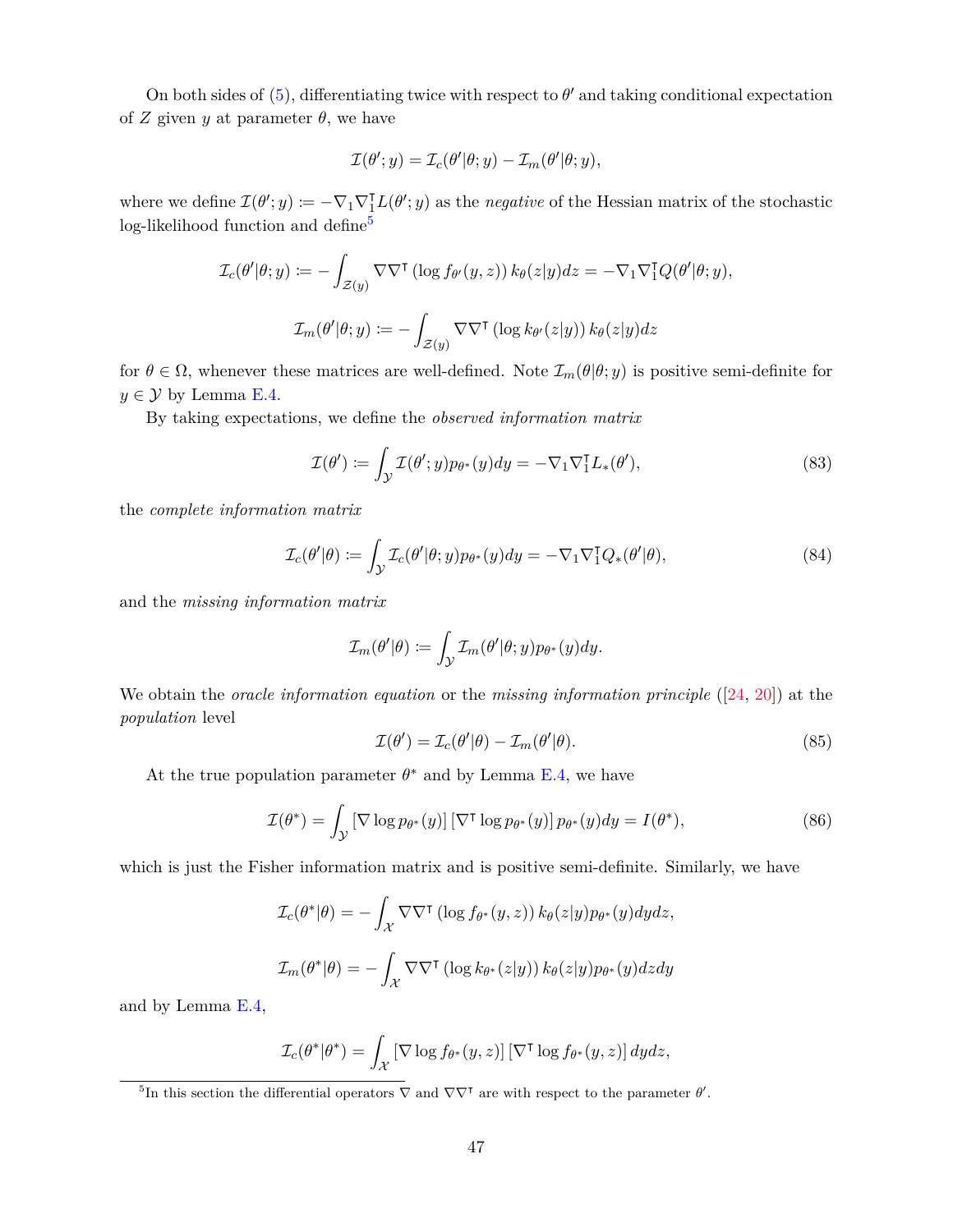$$
\mathcal{I}_m(\theta^*|\theta^*) = \int_{\mathcal{X}} \left[ \nabla \log k_{\theta^*}(z|y) \right] \left[ \nabla^{\mathsf{T}} \log k_{\theta^*}(z|y) \right] p_{\theta^*}(y) dz dy,
$$

which are positive semi-definite.

In classical analysis of parameter estimation by MLE, we usually require that the Fisher information matrix of the parametric density be positive definite at  $\theta^*$ . A connection of this condition and our strong concavity condition of the oracle *Q*-function is made in Proposition [3.1](#page-10-5) for which we give the following proof.

*Proof of Proposition* [3.1.](#page-10-5) In view of  $(85)$ , we have

$$
I(\theta^*) = \mathcal{I}(\theta^*) = \mathcal{I}_c(\theta^*|\theta) - \mathcal{I}_m(\theta^*|\theta) \text{ for } \theta \in B_{r_1}(\theta^*),
$$

for some  $r_1 > 0$ . Since  $\mathcal{I}_m(\theta^*|\theta^*)$  is positive semi-definite and  $\mathcal{I}(\theta^*)$  is positive definite by our assumption,  $\mathcal{I}_c(\theta^*|\theta)$  is positive definite at  $\theta = \theta^*$  and hence its minimal eigenvalue  $\lambda_{\min}(\theta^*) > 0$ . Then by continuity of  $\lambda_{\min}$ , there exists  $0 < r_2 < r_1$  such that

$$
\nu := \frac{1}{3} \inf \left\{ \lambda_{\min}(\theta) \mid \theta \in \overline{B}_{r_2}(\theta^*) \right\} > 0.
$$

Now since  $\nabla_1 \nabla_1^{\dagger} Q_*(\theta^*|\theta) = -\mathcal{I}_c(\theta^*|\theta)$  by [\(84\)](#page-46-4), which implies that there exists  $0 < r < r_2$  such that

$$
Q_*(\theta'|\theta) - Q_*(\theta^*|\theta) - \langle \nabla_1 Q_*(\theta^*|\theta), \theta' - \theta^* \rangle \leq -\nu \|\theta' - \theta^*\|^2
$$

whenever  $\theta', \theta \in B_r(\theta^*)$  and it follows that  $\nu \in \mathcal{V}(r,r) \neq \emptyset$ .

#### <span id="page-47-0"></span>**D.5 A Note on the Measurability Issue**

In the statement of some definitions and assumptions in this paper, we implicitly used the fact that certain *uncountable* operations of a family of measurable functions preserve the measurability of the resulting function. To be specific, let  $T \subset \mathbb{R}^q$  be a (possibly uncountable) index set and  $(\mathscr{S}, \mathscr{E}, \mathbb{P})$  be a probability measure space.

**Lemma D.2.** *If*  $g(y, \theta)$ :  $\mathbb{R} \times T \to \overline{\mathbb{R}}$  *is a Borel measurable function, then for any random variable Y on*  $(\mathscr{S}, \mathscr{E}, \mathbb{P})$ *, the supremum*  $Z \coloneqq \sup_{\theta \in T} g(Y, \theta)$  *is an*  $\mathscr{E}$ -measurable function hence a random *variable.*

*Proof.* See Appendix C of [\[27\]](#page-53-11) for a proof.

*Remark.* This result can be readily generalized to random vectors  $Y = (Y_1, \dots, Y_n)$  on  $(\mathscr{S}, \mathscr{E}, \mathbb{P})$ . In all our cases, the index set  $T = B_r(\theta^*)$  or  $T = B_r(\theta^*) \times B_R(\theta^*)$ , and as a simple consequence, the sets like

$$
\{\varpi \mid g(Y,\theta) \le a \text{ for } \theta \in T\} = \bigcap_{\theta \in T} \{\varpi \mid g(Y,\theta) \le a\} = \{\varpi \mid Z \le a\}
$$

are indeed measurable. See [\[10,](#page-52-8) [27\]](#page-53-11) for more detailed discussions on this topic.

# **E Auxiliaries**

We give auxiliary results used throughout the paper in this section.

 $\Box$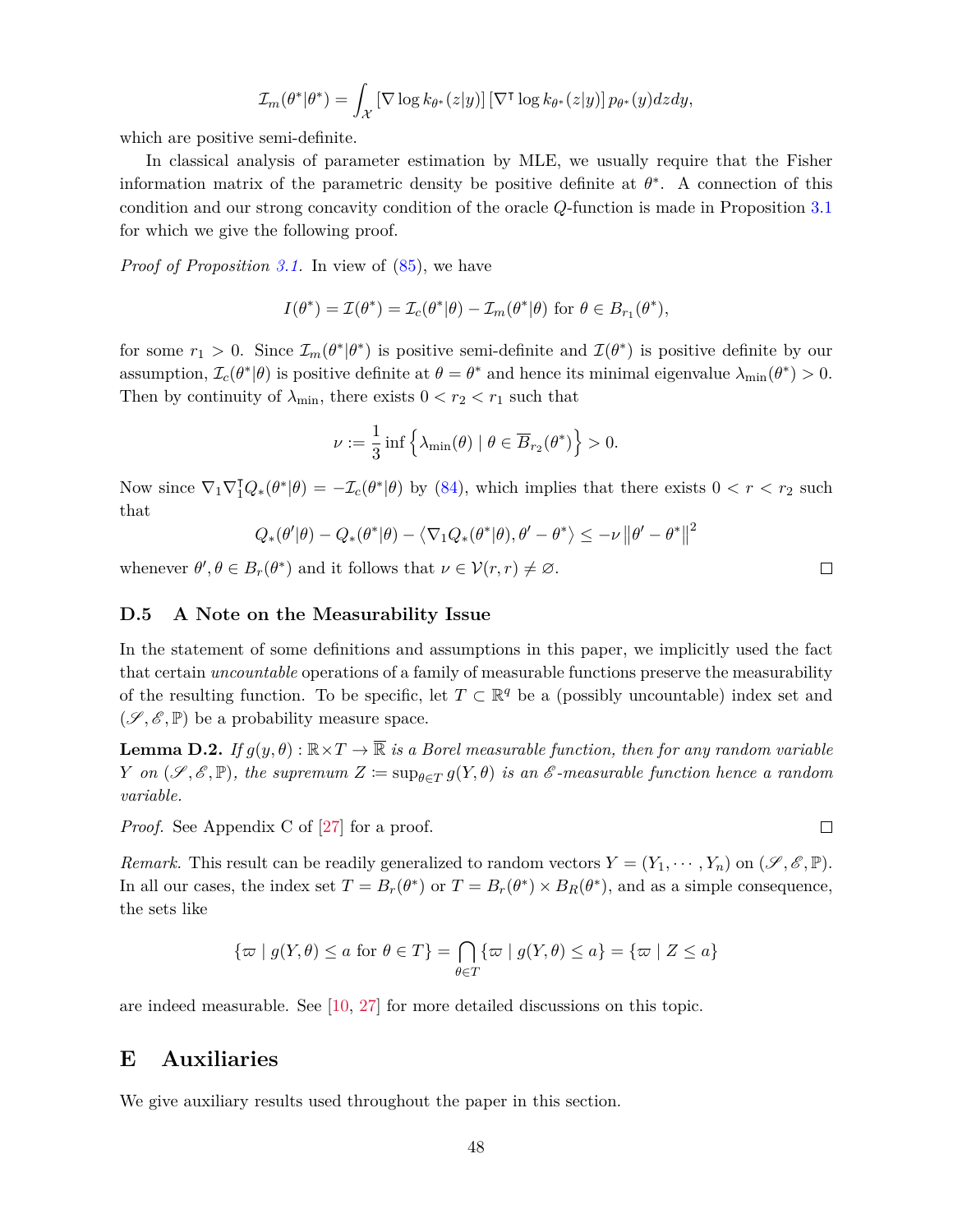# **E.1 Supporting Lemmas**

<span id="page-48-0"></span>**Lemma E.1.** *For real valued functions f and g on a non-empty set X.*

<span id="page-48-1"></span>*(a) If* sup *f*(*x*)  $\lt$  +∞ *and* sup *g*(*x*)  $\lt$  +∞, *then* 

$$
|\sup f(x) - \sup g(x)| \le \sup |f(x) - g(x)|;
$$

<span id="page-48-2"></span>*(b) If* inf  $f(x) > -\infty$  *and* inf  $g(x) > -\infty$ *, then* 

$$
\left|\inf f(x) - \inf g(x)\right| \le \sup |f(x) - g(x)|.
$$

*Proof.* (*a*) Since  $f(x) \leq g(x) + |f(x) - g(x)|$ , we have

$$
\sup f(x) \le \sup g(x) + \sup |f(x) - g(x)|.
$$

Then since  $\sup g(x) < +\infty$ , subtracting it from both sides yields

$$
\sup f(x) - \sup g(x) \le \sup |f(x) - g(x)|.
$$

By exchanging the roles of *f* and *g*, we have  $\sup g(x) - \sup f(x) \leq \sup |g(x) - f(x)|$ , which then combines to give the desired result. (*b*) Apply (*a*) to  $-f$  and  $-g$ , the result follows.  $\Box$ 

<span id="page-48-3"></span>**Lemma E.2.** If  $F(x) = x^{\text{T}}Ax + b^{\text{T}}x + c$  *is a quadratic function of*  $x \in \mathbb{R}^p$ , where  $A \in \mathbb{R}^{p \times p}$  *is symmetric, then*  $F(x) - F(x_0) - \langle \nabla F(x_0), x - x_0 \rangle = (x - x_0)^\intercal A(x - x_0)$ .

*Proof.* This result follows from simple calculation.

<span id="page-48-4"></span>**Lemma E.3.** *Suppose*  $f(x)$  *and*  $g(x)$  *are positive and Lebesgue integrable functions on*  $\mathbb{R}^p$   $(p \ge 1)$ *.* If  $\int_{\mathbb{R}^p} f(x)dx = \int_{\mathbb{R}^p} g(x)dx = 1$ , then

$$
\int_{\mathbb{R}^p} g(x) \log f(x) dx \le \int_{\mathbb{R}^p} g(x) \log g(x) dx.
$$

*Proof.* Let  $d\mu(x) := g(x)dx$ , then  $(\mathbb{R}^p, \mathscr{B}^p, \mu)$  is clearly a probability measure space. Since  $-\log(x)$  is convex on  $\mathbb{R}^+$  and  $\frac{f(x)}{g(x)} \in L^1(\mu)$ , by applying the Jensen's Inequality [\[14,](#page-52-6) [16\]](#page-52-9), one has

$$
-\log\left(\int_{\mathbb{R}^p}\frac{f(x)}{g(x)}d\mu(x)\right)\leq \int_{\mathbb{R}^p}-\log\left(\frac{f(x)}{g(x)}\right)d\mu(x).
$$

Since  $\int_{\mathbb{R}^p} f(x)dx = 1$ , the left-hand side of the above inequality is zero, hence

$$
0 \ge \int_{\mathbb{R}^p} \log \left( \frac{f(x)}{g(x)} \right) d\mu(x) = \int_{\mathbb{R}^p} g(x) \log f(x) dx - \int_{\mathbb{R}^p} g(x) \log g(x) dx,
$$

and the lemma follows.

<span id="page-48-5"></span>**Lemma E.4.** For a family of parametric densities  $\{p_{\theta}(x)\}_{\theta \in \Omega}$  where  $\Omega \subseteq \mathbb{R}^d$ , there holds

$$
- \int_{\mathcal{X}} \nabla \nabla^{\intercal} (\log p_{\theta}(x)) p_{\theta}(x) dx = \int_{\mathcal{X}} \left[ \nabla \log p_{\theta}(x) \right] \left[ \nabla^{\intercal} \log p_{\theta}(x) \right] p_{\theta}(x) dx
$$

 $\Box$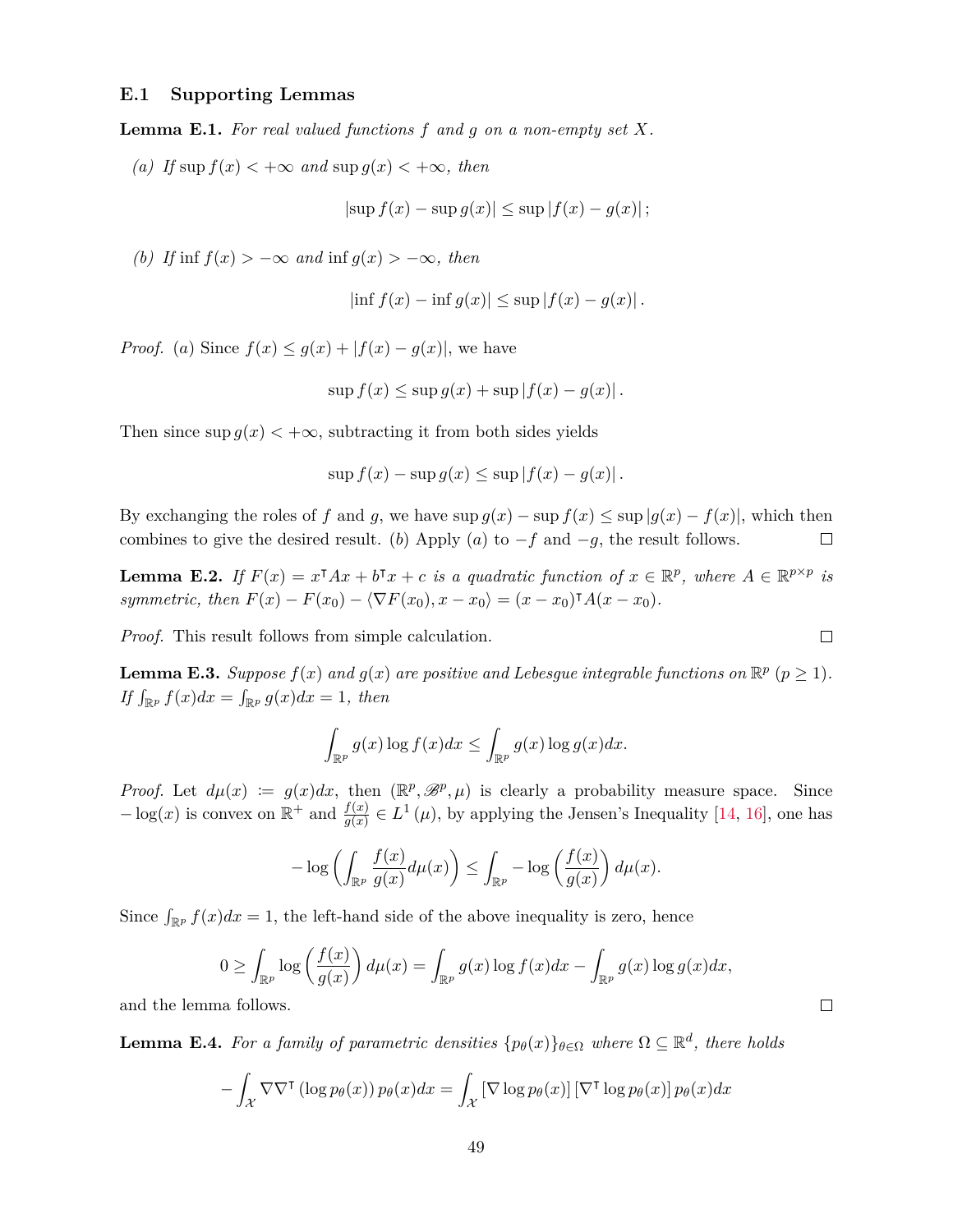*for*  $\theta \in \Omega$  *and this*  $d \times d$  *matrix is positive semi-definite.* 

*Proof.* Direct calculation yields

$$
\nabla \nabla^{\intercal} (\log p_{\theta}(x)) p_{\theta}(x) = \nabla \nabla^{\intercal} p_{\theta}(x) - [\nabla \log p_{\theta}(x)] [\nabla^{\intercal} \log p_{\theta}(x)] p_{\theta}(x).
$$

Then the result follows by integration on both sides and noting  $\int_{\mathcal{X}} p_{\theta}(x) dx = 1$  for  $\theta \in \Omega$ .  $\Box$ 

#### <span id="page-49-0"></span>E.2 The  $\epsilon$ -Net and Discretization of Norm

Suppose  $(X, d)$  is a compact metric space, a *finite* subset  $N \subseteq X$  is called an  $\epsilon$ -net if for any  $x \in X$ there exists  $y \in N$  such that  $d(x, y) < \epsilon$ .<sup>[6](#page-49-3)</sup> Then  $\mathcal{N}_{\epsilon}(X) := \min\{\text{card}(N) \mid N \text{ is an } \epsilon\text{-net of } X\}$  is called the  $\epsilon$ *-covering number of X*. For the unit sphere  $\mathbb{S}^{p-1}$  with induced Euclidean norm, we have  $\mathcal{N}_{\epsilon}(\mathbb{S}^{p-1}) < \left(1 + \frac{2}{\epsilon}\right)^p$ . See [\[38\]](#page-54-4) for a proof.

<span id="page-49-4"></span>**Lemma E.5** (Discretization of Norm). *There exists*  $\{u_i \in \mathbb{S}^{p-1} \mid 1 \le i \le L\}$  *with*  $L < 5^p$  *such that for any*  $Z \in \mathbb{R}^p$ *, there holds the inequality* 

$$
||Z|| \leq 2 \max_{1 \leq i \leq L} u_i^{\mathsf{T}} Z.
$$

*Proof.* Let  $\{u_i \in \mathbb{S}^{p-1} \mid 1 \le i \le L\}$  be a  $\frac{1}{2}$ -net of the  $\mathbb{S}^{p-1} \subset \mathbb{R}^p$  such that  $L = \mathcal{N}_{\frac{1}{2}}(\mathbb{S}^{p-1}) < 5^p$ , then for any  $u \in \mathbb{S}^{p-1}$ , there exists  $u_i$  such that  $||u - u_i|| \leq \frac{1}{2}$ . For a vector  $Z \in \mathbb{R}^p$ , we have

$$
u^\mathsf{T} Z \leq |u^\mathsf{T} Z - u_i^\mathsf{T} Z| + u_i^\mathsf{T} Z \leq \|u - u_i\| \|Z\| + \max_{1 \leq i \leq L} u_i^\mathsf{T} Z \leq \frac{1}{2} \|Z\| + \max_{1 \leq i \leq L} u_i^\mathsf{T} Z.
$$

Then we have

$$
||Z|| = \sup_{u \in \mathbb{S}^{p-1}} u^{\mathsf{T}} Z \le \frac{1}{2} ||Z|| + \max_{1 \le i \le L} u_i^{\mathsf{T}} Z,
$$

and the lemma follows.

#### **E.3 Concentration of Random Vectors**

In this section we prove some Concentration Inequalities for sub-gaussian and sub-exponential random vectors. We exploit the Orlicz norm in the proofs. An exposition on Orlicz norm and concentration of random variables can be found in [\[38\]](#page-54-4). Here, we mention the following facts.

<span id="page-49-1"></span>**Lemma E.6.** *Let X and Y be random variables.*

- <span id="page-49-5"></span>*(a) (Centering)* If *X has mean*  $\mathbb{E}X$ *, then*  $||X - \mathbb{E}X||_{\psi_i} \leq 2 ||X||_{\psi_i}$  *for*  $i = 1, 2$ *;*
- <span id="page-49-2"></span>*(b) (Product of Sub-gaussians) If X and Y are sub-gaussian, then XY is sub-exponential with*  $Orlicz \ norm \ \|XY\|_{\psi_1} \leq C \ \|X\|_{\psi_2} \|Y\|_{\psi_2}$ .

*Proof.* See [\[38\]](#page-54-4).

A concentration inequality for sub-gaussian random vectors.

 $\Box$ 

<span id="page-49-3"></span><sup>&</sup>lt;sup>6</sup>It follows from the compactness of *X* that there exists an  $\epsilon$ -net for any  $\epsilon > 0$ .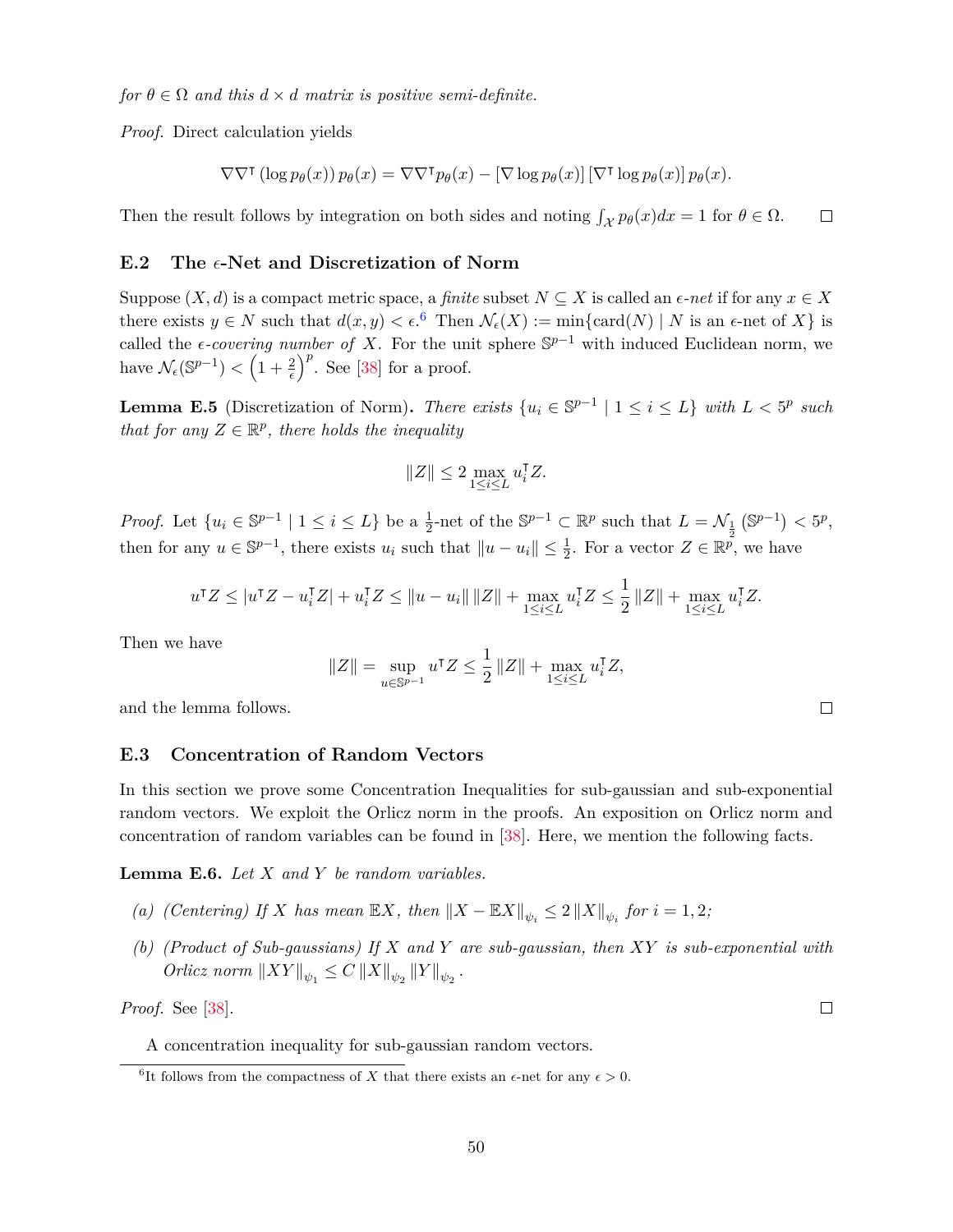<span id="page-50-1"></span>**Lemma E.7.** *Suppose Y is a centered random vector in*  $\mathbb{R}^p$  *such that*  $u^T Y$  *is sub-gaussian with* Orlicz norm  $||u^{\intercal}Y||_{\psi_2} \leq K$  for any  $u \in \mathbb{S}^{p-1}$ . If  $Y_k$  is an i.i.d. copy of Y for  $k = 1, \dots, n$ , then *for*  $\delta > 0$  *there holds* 

$$
\left\|\frac{1}{n}\sum_{k=1}^n Y_k\right\| \le CK\sqrt{\frac{\log(L/\delta)}{n}}
$$

*with probability at least*  $1 - \delta$ *.* 

*Proof.* Let  $\{u_i\}_{i=1}^L$  be a  $\frac{1}{2}$ -net of the unit sphere  $\mathbb{S}^{p-1} \subset \mathbb{R}^p$  and let  $Z := \frac{1}{n} \sum_{k=1}^n Y_k$ , then by Lemma [E.5,](#page-49-4)  $||Z|| \leq 2 \max_{1 \leq i \leq L} u_i^{\mathsf{T}} Z$ . By rotation invariance of sub-gaussian variables, we have

$$
||u^{\mathsf{T}}Z||_{\psi_2}^2 = \frac{1}{n^2} \left\| \sum_{i=1}^n u^{\mathsf{T}}Y_k \right\|_{\psi_2}^2 \le \frac{C_1}{n^2} \sum_{i=1}^n ||u^{\mathsf{T}}Y_k||_{\psi_2}^2 \le \frac{C_2 K^2}{n}.
$$

Then the moment generating function of  $\|Z\|$  is bounded by

$$
\mathbb{E} \exp \left( \lambda ||Z|| \right) \leq \mathbb{E} \exp \left( 2\lambda \max_{1 \leq i \leq L} u_i^{\mathsf{T}} Z \right) = \mathbb{E} \left[ \max_{1 \leq i \leq L} \exp \left( 2\lambda u_i^{\mathsf{T}} Z \right) \right]
$$

$$
\leq \sum_{i=1}^{L} \mathbb{E} \exp \left( 2\lambda u_i^{\mathsf{T}} Z \right) \leq \sum_{i=1}^{(a)} \exp \left( C_3 \frac{4\lambda^2 K^2}{n} \right)
$$

$$
= L \exp \left( C_4 \frac{\lambda^2 K^2}{n} \right)
$$

for  $\lambda > 0$ , where (*a*) follows from the sub-gaussianity of  $u_i^{\dagger}Z$ . Hence by Chernoff bound, for any  $t > 0$ , we have

$$
\Pr\{|Z\| \ge t\} \le \inf_{\lambda > 0} \{\exp(-\lambda t) \mathbb{E} \exp(\lambda ||Z||)\}
$$

$$
\le \inf_{\lambda > 0} \left\{ L \exp\left(C_4 \frac{\lambda^2 K^2}{n} - \lambda t\right) \right\}
$$

$$
= L \exp\left(-\frac{nt^2}{4C_4 K^2}\right),
$$

and the lemma follows by setting  $L \exp \left(-\frac{nt^2}{4C_0R}\right)$ 4*C*4*K*<sup>2</sup>  $= \delta$  and solving for *t*.

*Rem[a](#page-49-5)rk.* In view of Lemma  $E.6(a)$  $E.6(a)$ , the result above can be extended to non-centered random vectors by simply replacing *Y* with  $Y - \mathbb{E}Y$ .

 $\Box$ 

A concentration inequality for sub-exponential random vectors.

<span id="page-50-0"></span>**Lemma E.8.** Suppose Y is a centered random vector in  $\mathbb{R}^p$  such that  $u^T Y$  is sub-exponential with Orlicz norm  $||u^{\intercal}Y||_{\psi_1} \leq K$  for any  $u \in \mathbb{S}^{p-1}$ . If  $Y_k$  is an i.i.d. copy of Y for  $k = 1, \dots, n$ , *then for*  $\delta > 0$  *and*  $n > c \log(L/\delta)$  *there holds* 

$$
\left\|\frac{1}{n}\sum_{k=1}^n Y_k\right\| \le CK\sqrt{\frac{\log(L/\delta)}{n}}
$$

*with probability at least*  $1 - \delta$ *.*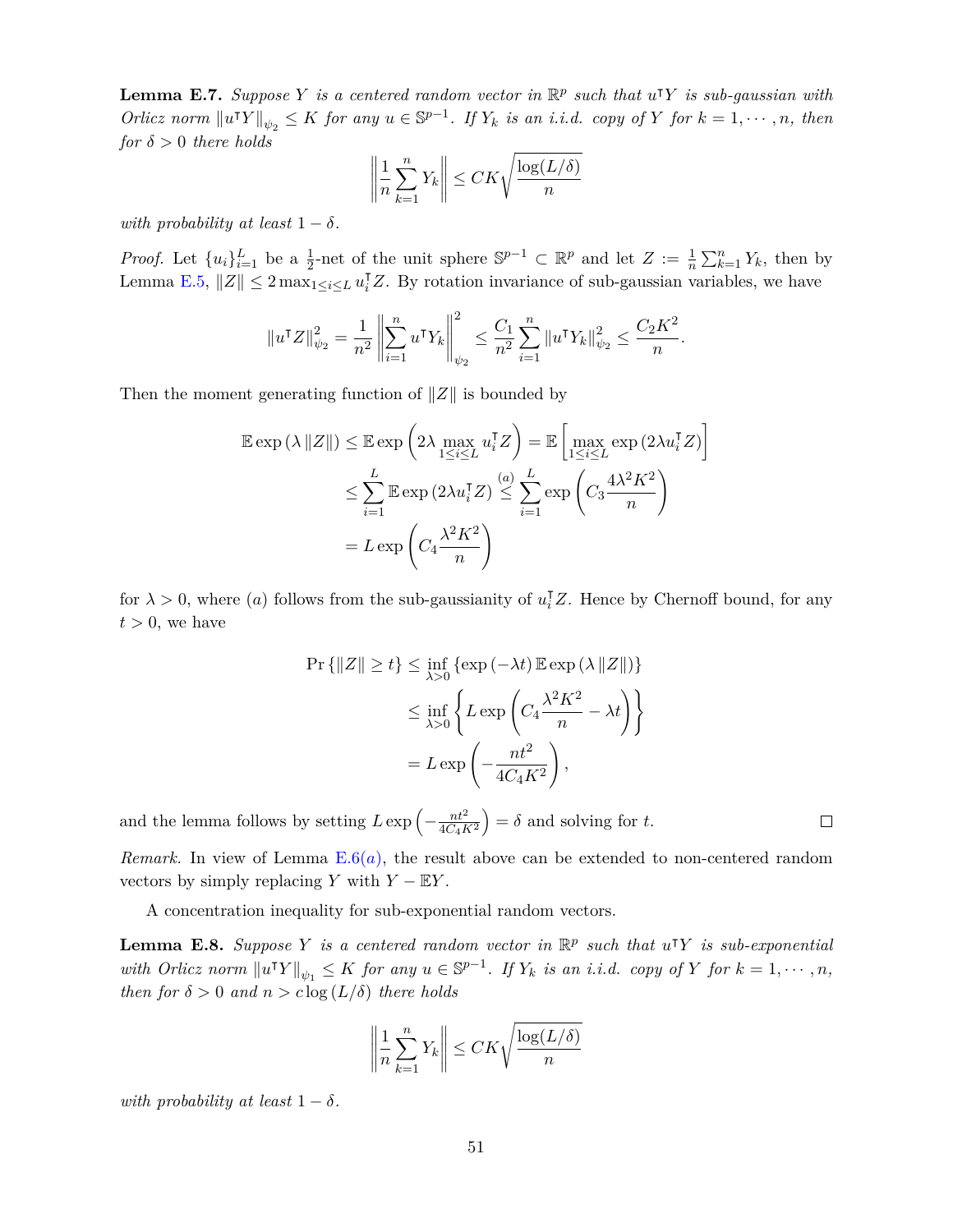*Proof.* Let  $\{u_i\}_{i=1}^L$  be a  $\frac{1}{2}$ -net of the unit sphere  $\mathbb{S}^{p-1} \subset \mathbb{R}^p$  and let  $Z := \frac{1}{n} \sum_{k=1}^n Y_k$ , then by Lemma [E.5,](#page-49-4)  $||Z|| \leq 2 \max_{1 \leq i \leq L} u_i^{\mathsf{T}} Z$ .

Then for  $0 < \lambda < C_1 n/K$ , the moment generating function of  $||Z||$  exists and is bounded by

$$
\mathbb{E} \exp \left( \lambda ||Z|| \right) \leq \mathbb{E} \exp \left( 2\lambda \max_{1 \leq i \leq L} u_i^{\mathsf{T}} Z \right) = \mathbb{E} \left[ \max_{1 \leq i \leq L} \exp \left( 2\lambda u_i^{\mathsf{T}} Z \right) \right]
$$
  
\n
$$
\leq \sum_{i=1}^{L} \mathbb{E} \exp \left( 2\lambda u_i^{\mathsf{T}} Z \right) = \sum_{i=1}^{L} \mathbb{E} \exp \left( \sum_{k=1}^{n} \frac{2\lambda}{n} u_i^{\mathsf{T}} Y_k \right)
$$
  
\n
$$
\stackrel{(a)}{=} \sum_{i=1}^{L} \prod_{k=1}^{n} \mathbb{E} \exp \left( \frac{2\lambda}{n} u_i^{\mathsf{T}} Y_k \right) \stackrel{(b)}{\leq} \sum_{i=1}^{L} \prod_{k=1}^{n} \exp \left( C_2 \left( \frac{2\lambda K}{n} \right)^2 \right)
$$
  
\n
$$
= \sum_{i=1}^{L} \exp \left( C_2 \frac{4\lambda^2 K^2}{n} \right) = L \exp \left( C_3 \frac{\lambda^2 K^2}{n} \right),
$$

where (*a*) follows from the independence of  $Y_k$ ; (*b*) follows from the fact that  $u_i^{\mathsf{T}} Y_k$  is subexponential. Then by Chernoff bound, for any  $t > 0$ , we have

$$
\Pr\{|Z\| \ge t\} \le \inf\{\exp\left(-\lambda t\right) \mathbb{E} \exp\left(\lambda \|Z\|\right) \mid 0 < \lambda < C_1 n/K\}
$$

$$
\le \inf\left\{ L \exp\left(C_3 \frac{\lambda^2 K^2}{n} - \lambda t\right) \mid 0 < \lambda < C_1 n/K\right\}
$$

$$
= L \exp\left(-\frac{nt^2}{4C_3 K^2}\right),
$$

if  $\frac{nt}{2C_3K^2} < C_1 n/K$  or  $t < C_4 K$ . By setting  $L \exp\left(-\frac{nt^2}{4C_3F}\right)$  $4C_3K^2$  $=\delta$ , we have  $t = CK\sqrt{\frac{\log(L/\delta)}{n}}$ , and the lemma follows whenever  $n > c \log(L/\delta)$ .

*Rem[a](#page-49-5)rk.* In view of Lemma  $E.6(a)$  $E.6(a)$ , the result above can be extended to non-centered random vectors by simply replacing *Y* with  $Y - \mathbb{E}Y$ .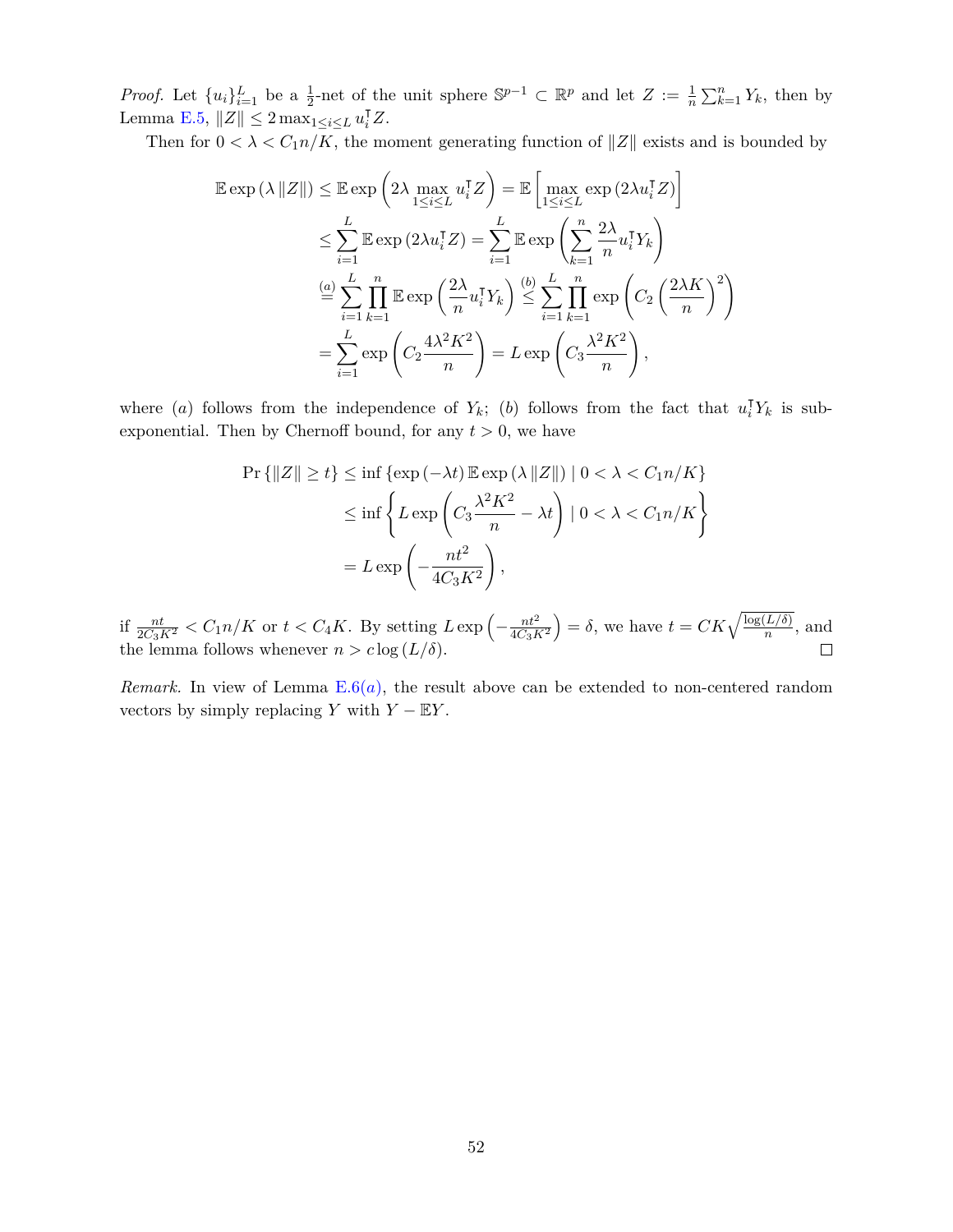# **References**

- <span id="page-52-3"></span>[1] Balakrishnan, S., Wainwright, M.J. and Yu, B., 2017. *Statistical guarantees for the EM algorithm: From population to sample-based analysis*. The Annals of Statistics, 45(1), pp.77- 120.
- <span id="page-52-0"></span>[2] Baum, L.E., Petrie, T., Soules, G. and Weiss, N., 1970. *A maximization technique occurring in the statistical analysis of probabilistic functions of Markov chains.* The annals of mathematical statistics, 41(1), pp.164-171.
- <span id="page-52-4"></span>[3] Billingsley, P., 2008. *Probability and measure*. John Wiley & Sons.
- [4] Boucheron, S., Lugosi, G. and Bousquet, O., 2004. *Concentration inequalities*. In Advanced Lectures on Machine Learning (pp. 208-240). Springer Berlin Heidelberg.
- <span id="page-52-2"></span>[5] Boyles, R.A., 1983. *On the convergence of the EM algorithm*. Journal of the Royal Statistical Society. Series B (Methodological), pp.47-50.
- [6] Buldygin, V.V. and Kozachenko, Y.V., 1980. *Sub-Gaussian random variables*. Ukrainian Mathematical Journal, 32(6), pp.483-489.
- [7] Chrétien, S. and Hero, A. O. *On EM algorithms and their proximal generalizations*. ESAIM: Probability and Statistics, 12:308–326, 2008.
- <span id="page-52-7"></span>[8] Conniffe, D., 1987. *Expected maximum log likelihood estimation*. The Statistician, pp.317-329.
- [9] Dasgupta, S. and Schulman, L. J. *A probabilistic analysis of EM for mixtures of separated, spherical gaussians*. Journal of Machine Learning Research, 8:203–226, 2007.
- <span id="page-52-8"></span>[10] Dellacherie, C. and Meyer, P.A., 1982. *Probabilities and Potential*s. B, volume 72 of North-Holland Mathematics Studies.
- [11] Dembo, A. and Zeitouni, O., 2009. *Large deviations techniques and applications (Vol. 38)*. Springer Science & Business Media.
- <span id="page-52-1"></span>[12] Dempster, A.P., Laird, N.M. and Rubin, D.B. 1977, *Maximum Likelihood from Incomplete Data via the EM Algorithm*, Journal of the Royal Statistical Society. Series B (Methodological), vol. 39, no. 1, pp. 1-38.
- <span id="page-52-5"></span>[13] Dudley, R.M., 2002. *Real analysis and probability (Vol. 74)*. Cambridge University Press.
- <span id="page-52-6"></span>[14] Folland, G. 1999 *Real Analysis*, *Modern Techniques and Their Applications*, 2nd edn, Wiley-Interscience
- [15] Giannopoulos, A.A. and Milman, V.D., 2000. *Concentration property on probability spaces*. Advances in Mathematics, 156(1), pp.77-106.
- <span id="page-52-9"></span>[16] Kuczma, M., 2009. *An introduction to the theory of functional equations and inequalities: Cauchy's equation and Jensen's inequality*. Springer Science & Business Media.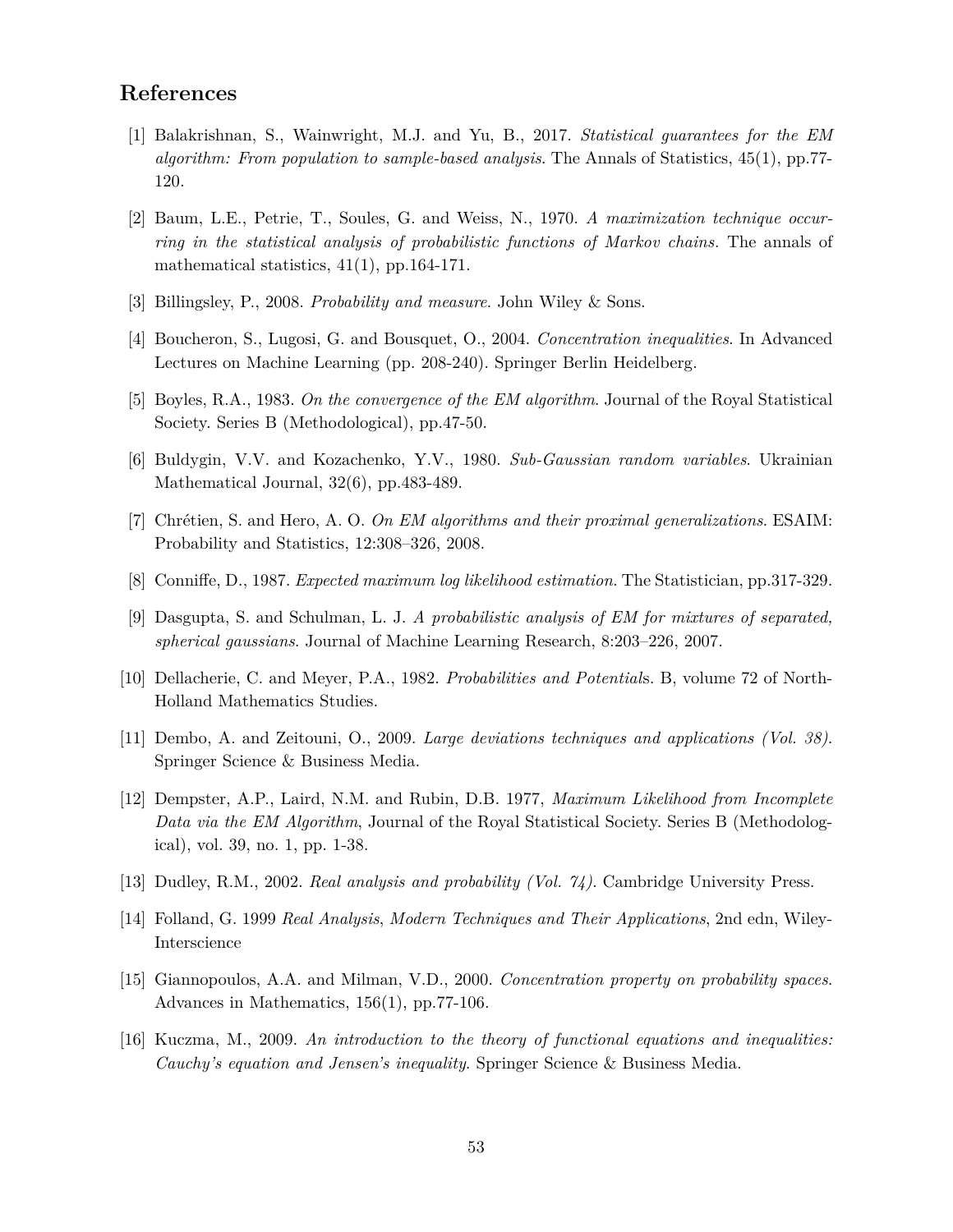- [17] Ledoux, M., 2005. *The concentration of measure phenomenon (No. 89)*. American Mathematical Society
- [18] Ledoux, M. and Talagrand, M., 2013. *Probability in Banach Spaces: isoperimetry and processes*. Springer Science & Business Media.
- <span id="page-53-9"></span>[19] Liu, C., Rubin, D.B. and Wu, Y.N., 1998. *Parameter expansion to accelerate EM: The PX-EM algorithm*. Biometrika, pp.755-770.
- <span id="page-53-10"></span>[20] McLachlan, G.J. and Krishnan, T. 2008, *The EM algorithm and extensions*, 2nd edn, Wiley-Interscience, Hoboken, N.J.
- <span id="page-53-8"></span>[21] Meng, X.L. and Rubin, D.B., 1993. *Maximum likelihood estimation via the ECM algorithm: A general framework*. Biometrika, 80(2), pp.267-278.
- <span id="page-53-6"></span>[22] Meng, X. and Rubin, D.B. 1994, *On the global and componentwise rates of convergence of the EM algorithm*, Linear Algebra and Its Applications, vol. 199, no. 1, pp. 413-425.
- <span id="page-53-7"></span>[23] Meng, X. 1994, *On the Rate of Convergence of the ECM Algorithm*, The Annals of Statistics, vol. 22, no. 1, pp. 326-339.
- <span id="page-53-0"></span>[24] Orchard, T. and Woodbury, M.A., 1972. *A missing information principle: theory and applications.* In Proceedings of the 6th Berkeley Symposium on mathematical statistics and probability (Vol. 1, pp. 697-715). Berkeley, CA: University of California Press.
- [25] Petrov, V., 2012. *Sums of independent random variables (Vol. 82)*. Springer Science & Business Media.
- [26] Pisier, G., 1999. *The volume of convex bodies and Banach space geometry (Vol. 94)*. Cambridge University Press.
- <span id="page-53-11"></span>[27] Pollard, D. 1984, *Convergence of Stochastic Processes*, Springer New York.
- <span id="page-53-5"></span>[28] Redner, R.A., Walker, H.F. *Mixture Densities, Maximum-Likelihood and the EM Algorithm,* SIAM Review, Vol. 26, No.2, April 1984, pp. 195-239
- <span id="page-53-2"></span>[29] Rubin, D. B. *Characterizing the estimation of parameters in incomplete-data problems.* Journal of the American Statistical Association, 69(346):pp. 467–474, 1974.
- <span id="page-53-1"></span>[30] Sundberg, R., 1972. *Maximum likelihood theory and applications for distributions generated when observing a function of an exponential variable* (Doctoral dissertation, PhD Thesis).
- <span id="page-53-3"></span>[31] Sundberg, R., 1974. *Maximum likelihood theory for incomplete data from an exponential family.* Scandinavian Journal of Statistics, pp.49-58.
- <span id="page-53-4"></span>[32] Sundberg, R., 1976. *An iterative method for solution of the likelihood equations for incomplete data from exponential families*. Communication in Statistics-Simulation and Computation,  $5(1)$ , pp.  $55-64$ .
- [33] Talagrand, M., 1994. *The supremum of some canonical processes*. American Journal of Mathematics, 116(2), pp.283-325.